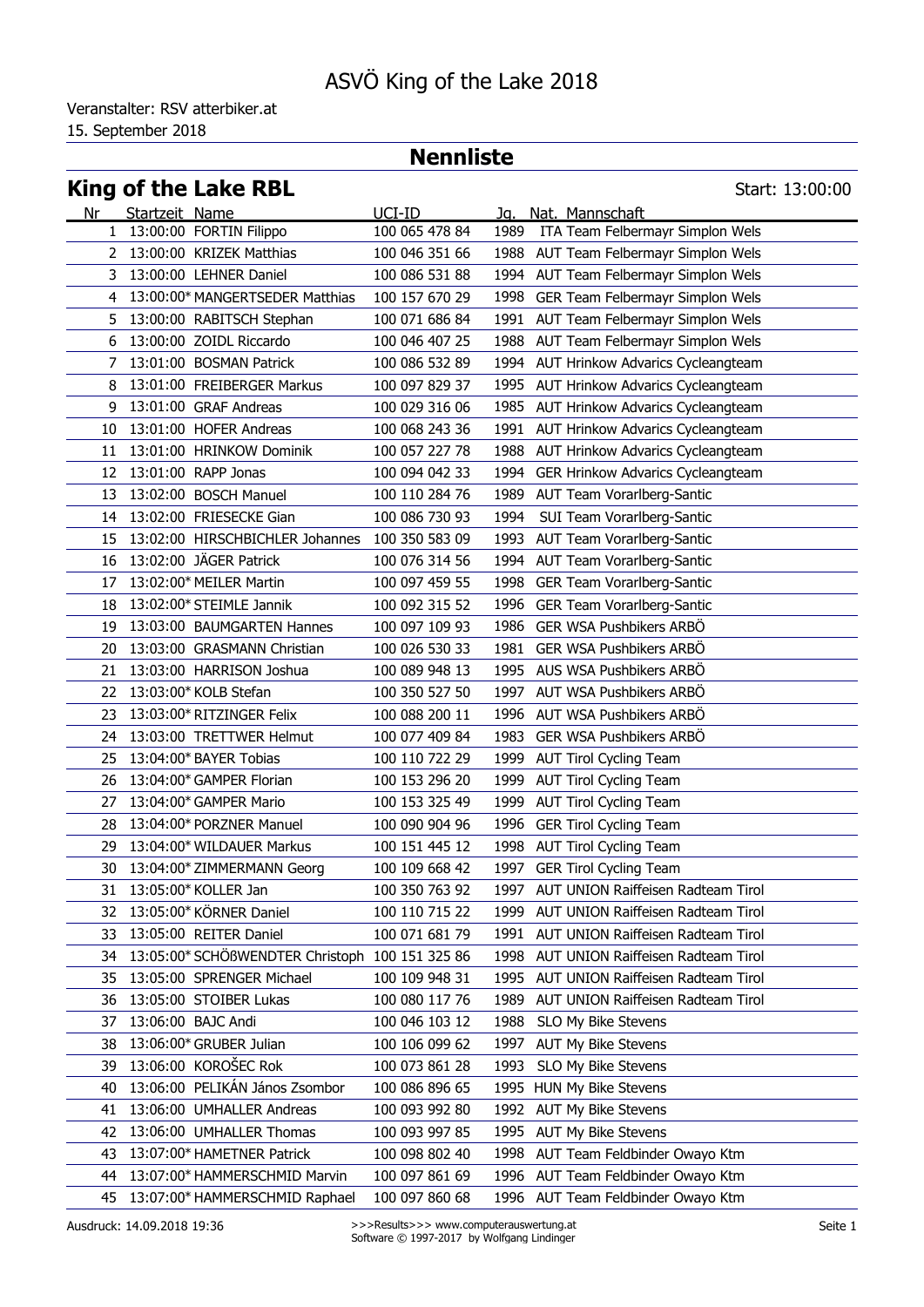#### **King of the Lake RBL**

| 46 | 13:07:00* RECKENDORFER Lukas    | 100 149 709 22 |      | 1997 AUT Team Feldbinder Owayo Ktm |
|----|---------------------------------|----------------|------|------------------------------------|
| 47 | 13:07:00 WALZEL Andreas         | 100 090 758 47 |      | 1995 AUT Team Feldbinder Owayo Ktm |
| 48 | 13:07:00* WOLFMAYR Andreas      | 100 153 014 29 |      | 1998 AUT Team Feldbinder Owayo Ktm |
| 49 | 13:08:00 TIEFENGRABNER Matthias | 100 149 732 45 | 1995 | AUT Wohnbefinden Graz ARBÖ         |
| 50 | 13:08:00* KÖCK Daniel           | 100 157 301 48 | 1999 | AUT Wohnbefinden Graz ARBÖ         |
| 51 | 13:08:00* SAGADIN Luka          | 100 153 339 63 | 1999 | SLO Wohnbefinden Graz ARBÖ         |
| 52 | 13:08:00* TAFERNER Stefan       | 100 097 834 42 | 1996 | AUT Wohnbefinden Graz ARBÖ         |
| 53 | 13:08:00* ILIC Ognjen           | 100 152 137 25 | 1998 | SRB Wohnbefinden Graz ARBO         |
| 54 | 13:08:00 GRICK Matthias         | 100 069 072 89 | 1990 | AUT Wohnbefinden Graz ARBÖ         |
| 55 | 13:09:00 GAUBITZER Michael      | 100 065 641 53 | 1983 | AUT ARBÖ Bundesteam                |
| 56 | 13:09:00 HOPFGARTNER Paul       | 100 098 856 94 |      | 1990 AUT ARBÖ Bundesteam           |
| 57 | 13:09:00 OCHSENHOFER Peter      | 100 065 326 29 | 1987 | AUT ARBÖ Bundesteam                |
| 58 | 13:09:00 POLANSEK Eric          | 100 090 262 36 |      | 1992 AUT ARBÖ Bundesteam           |
| 59 | 13:09:00 RUMPL Clemens          | 100 350 630 56 |      | 1994 AUT ARBÖ Bundesteam           |
| 60 | 13:09:00 STOCKMEYER Fabian      | 100 075 664 85 |      | 1991 AUT ARBÖ Bundesteam           |
| 61 | 13:10:00* FÜHRER Alexander      | 100 091 280 84 | 1996 | AUT ARBÖ Denzel Cliff Wien         |
| 62 | 13:10:00* HOFFMANN Tristan      | 100 350 234 48 | 1998 | AUT ARBÖ Denzel Cliff Wien         |
| 63 | 13:10:00 KONCZER Michael        | 100 144 656 13 | 1993 | AUT ARBÖ Denzel Cliff Wien         |
|    | 64 13:10:00 LECHNER Petr        | 100 027 223 47 | 1984 | CZE ARBÖ Denzel Cliff Wien         |
| 65 | 13:10:00* STIDL Timo            | 100 111 518 49 | 1998 | AUT ARBÖ Denzel Cliff Wien         |
| 66 | 13:10:00 WINTER Lukas           | 100 054 352 16 |      | 1986 AUT ARBÖ Denzel Cliff Wien    |
|    |                                 |                |      |                                    |

# **King of the Lake MZF**

| Nr | Startzeit Name |                                 | Gruppe             | Ja.  | Nat. Mannschaft                  |
|----|----------------|---------------------------------|--------------------|------|----------------------------------|
| 67 |                | 13:11:00 ASAMER Wolfgang        | MZF Herren $<$ 160 |      | 1986 AUT TEAM CFK on the rocks   |
| 68 |                | 13:11:00 HIPTMAIR Manfred       | MZF Herren $<$ 160 |      | 1965 AUT TEAM CFK on the rocks   |
| 69 |                | 13:11:00 LENZEDER David         | MZF Herren $<$ 160 |      | 1985 AUT TEAM CFK on the rocks   |
| 70 |                | 13:11:00 LASINGER Christoph     | MZF Herren <160    |      | 1985 AUT TEAM CFK on the rocks   |
|    |                | 71 13:11:30 FRANK Kirsten       | <b>MZF Mixed</b>   |      | 1970 GER Peloton Stabilus Team   |
| 72 |                | 13:11:30 PIERSON Sandra         | <b>MZF Mixed</b>   | 1974 | <b>GER Peloton Stabilus Team</b> |
| 73 |                | 13:11:30 KALISCH Michael        | <b>MZF Mixed</b>   |      | 1974 GER Peloton Stabilus Team   |
| 74 |                | 13:11:30 FRANK Herbert          | <b>MZF Mixed</b>   | 1967 | <b>GER Peloton Stabilus Team</b> |
| 75 |                | 13:12:00 BRENNER Stefan         | <b>MZF Mixed</b>   |      | 1985 AUT TEAM CFK                |
| 76 |                | 13:12:00 EICHMAIR Daniel        | <b>MZF Mixed</b>   |      | 2000 AUT TEAM CFK                |
| 77 |                | 13:12:00 NOWAK Jürgen           | <b>MZF Mixed</b>   |      | 1972 AUT TEAM CFK                |
| 78 |                | 13:12:00 LUGMAYR Birgit         | <b>MZF Mixed</b>   |      | 1992 AUT TEAM CFK                |
| 79 |                | 13:12:30 PFISTERER Edi          | MZF Herren 160+    | 1973 | <b>AUT Brauhaus Buam</b>         |
| 80 |                | 13:12:30 LASS Michael           | MZF Herren 160+    | 1986 | <b>AUT Brauhaus Buam</b>         |
| 81 |                | 13:12:30 STADLER Johannes       | MZF Herren 160+    | 1958 | <b>AUT Brauhaus Buam</b>         |
| 82 |                | 13:12:30 PERSCHY Michael        | MZF Herren 160+    |      | 1983 AUT Brauhaus Buam           |
| 83 |                | 13:13:00 EIBEL Herbert          | MZF Herren $<$ 160 |      | 1978 AUT RATS jr. Quartett       |
| 84 |                | 13:13:00 DORNINGER Walter       | MZF Herren $<$ 160 | 1977 | AUT RATS jr. Quartett            |
| 85 |                | 13:13:00 PAUS Michael           | MZF Herren $<$ 160 | 1990 | AUT RATS jr. Quartett            |
| 86 |                | 13:13:00 DISTELBERGER Christian | MZF Herren $<$ 160 |      | 1982 AUT RATS jr. Quartett       |
| 87 |                | 13:13:30 BRANDL Michael         | <b>MZF Mixed</b>   |      | 1981 AUT Tri Team 1.USC Traun    |
| 88 |                | 13:13:30 SACHSENHOFER Eva       | <b>MZF Mixed</b>   |      | 1986 AUT Tri Team 1.USC Traun    |
| 89 |                | 13:13:30 PSCHEBEZIN Roland      | <b>MZF Mixed</b>   |      | 1977 AUT Tri Team 1.USC Traun    |
| 90 |                | 13:13:30 BRANDL Sophie          | <b>MZF Mixed</b>   | 1987 | AUT Tri Team 1.USC Traun         |
| 91 |                | 13:14:00 SCHNEGG Kerstin        | MZF Herren 160+    |      | 1986 AUT REHA-KLINIK Tobelbad    |
| 92 |                | 13:14:00 SOMMERAUER Günter      | MZF Herren 160+    | 1968 | AUT REHA-KLINIK Tobelbad         |
| 93 |                | 13:14:00 KREISLER Jürgen        | MZF Herren 160+    |      | 1984 AUT REHA-KLINIK Tobelbad    |

Start: 13:00:00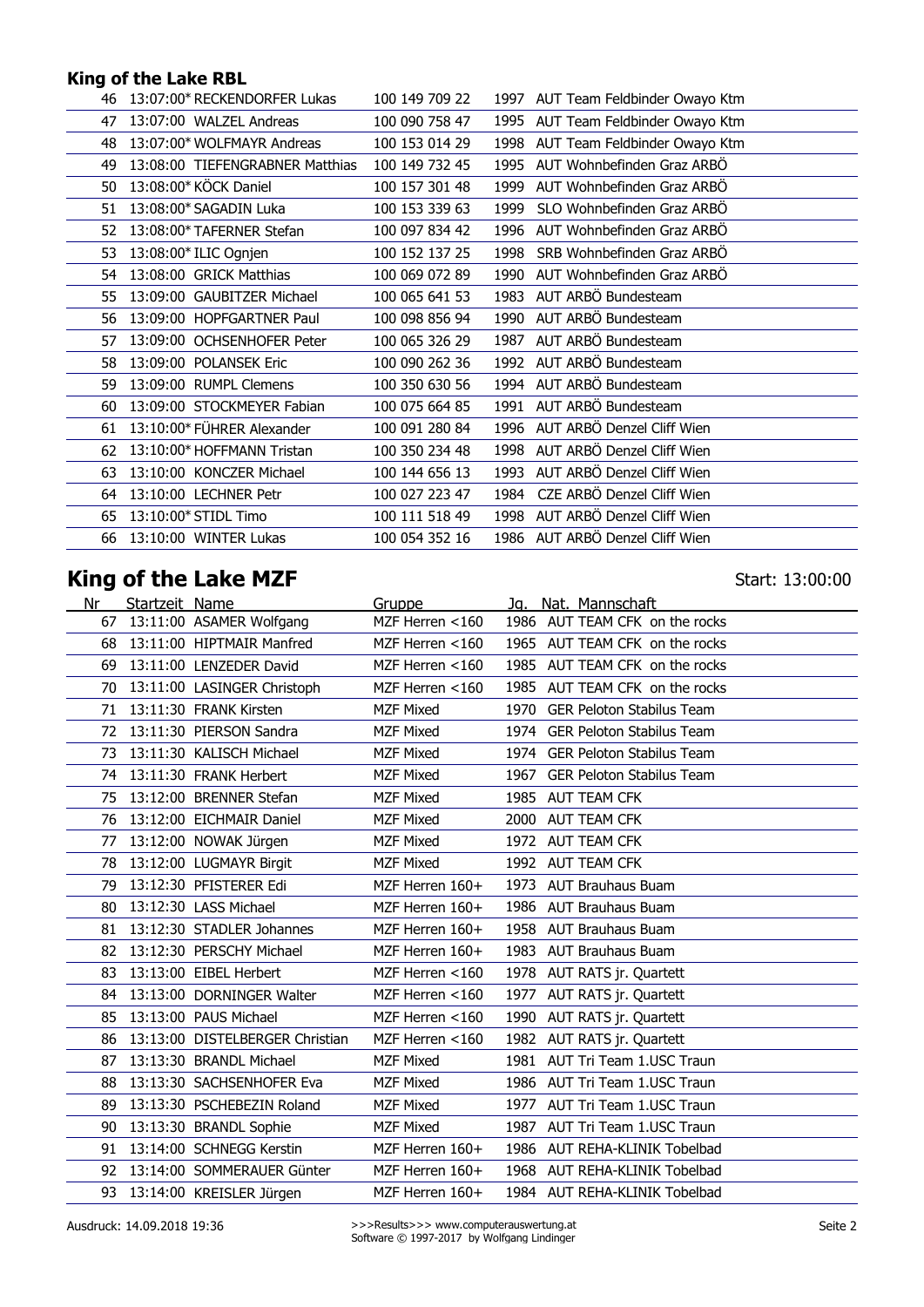| 94  | 13:14:00 KONECZNY Thomas                        | MZF Herren 160+                     |              | 1967 AUT REHA-KLINIK Tobelbad                              |
|-----|-------------------------------------------------|-------------------------------------|--------------|------------------------------------------------------------|
| 95  | 13:14:30 SZCZEPANSKI Jakub                      | <b>MZF Mixed</b>                    |              | 1979 AUT VICC Racing Division Mixed I                      |
| 96  | 13:14:30 PFAFF Katharina                        | <b>MZF Mixed</b>                    | 1987         | <b>GER VICC Racing Division Mixed I</b>                    |
| 97  | 13:14:30 WOLF Roland                            | MZF Mixed                           |              | 1979 AUT VICC Racing Division Mixed I                      |
| 98  | 13:14:30 MLINARIC Rok                           | <b>MZF Mixed</b>                    |              | 1985 AUT VICC Racing Division Mixed I                      |
| 99  | 13:15:00 OBERMAYR Martin                        | MZF Herren <160                     | 1979         | AUT Team 1 - RFV Weibern 1897 powered by M                 |
| 100 | 13:15:00 BURGSTEINER Stefan                     | MZF Herren <160                     |              | 1991 AUT Team 1 - RFV Weibern 1897 powered by M            |
| 101 | 13:15:00 BRANDSTETTER Lukas                     | MZF Herren <160                     |              | 1995 AUT Team 1 - RFV Weibern 1897 powered by M            |
| 102 | 13:15:00 WEIß Roland                            | MZF Herren <160                     |              | 1978 AUT Team 1 - RFV Weibern 1897 powered by M            |
| 103 | 13:15:30 ALEXANDER Nathalie                     | MZF Damen                           | 1989         | AUT girls on fire                                          |
| 104 | 13:15:30 STADLMANN Monika                       | MZF Damen                           | 1977         | AUT girls on fire                                          |
| 105 | 13:15:30 HETTEGGER Anna                         | MZF Damen                           |              | 1987 AUT girls on fire                                     |
| 106 | 13:15:30 KOBLMÜLLER Sandra                      | MZF Damen                           |              | 1990 AUT girls on fire                                     |
| 107 | 13:16:00 AUER Florian                           | MZF Herren <160                     | 1989         | AUT neubike.at                                             |
| 108 | 13:16:00 DOPPLER Rene                           | MZF Herren <160                     | 1987         | AUT neubike.at                                             |
| 109 | 13:16:00 LEHNER Stefan                          | MZF Herren $<$ 160                  |              | 1992 AUT neubike.at                                        |
| 110 | 13:16:00 NEUWEG Manfred                         | MZF Herren <160                     |              | 1990 AUT neubike.at                                        |
|     | 111 13:16:30 DRAPER Martina                     | MZF Damen                           |              | 1973 AUT MITZI and FRIENDS                                 |
|     | 112 13:16:30 NOVY Heidi                         | MZF Damen                           |              | 1971 AUT MITZI and FRIENDS                                 |
| 113 | 13:16:30 TRÖTZMÜLLER Susanne                    | MZF Damen                           | 1969         | AUT MITZI and FRIENDS                                      |
| 114 | 13:16:30 RAUTER-FUX Christine                   | MZF Damen                           | 1969         | AUT MITZI and FRIENDS                                      |
| 115 | 13:17:00 SCHMOLMÜLLER Roland                    | MZF Herren <160                     |              | 1988 AUT MTB Gutau                                         |
|     | 116 13:17:00 REINDL Oswald                      | MZF Herren <160                     |              | 1965 AUT MTB Gutau                                         |
| 117 | 13:17:00 REINDL Maximilian                      | MZF Herren <160                     |              | 1994 AUT MTB Gutau                                         |
| 118 | 13:17:00 STRAUB Markus                          | MZF Herren <160                     | 1979         | <b>AUT MTB Gutau</b>                                       |
| 119 | 13:17:30 RIGLER Monika                          | <b>MZF Mixed</b>                    | 1983         | <b>AUT Lokomotive Ybbstal</b>                              |
| 120 | 13:17:30 RIGLER Andreas                         | <b>MZF Mixed</b>                    | 1980         | <b>AUT Lokomotive Ybbstal</b>                              |
| 121 | 13:17:30 PICKER-SCHIEBEL Ismael                 | <b>MZF Mixed</b>                    | 1989         | <b>AUT Lokomotive Ybbstal</b>                              |
|     | 122 13:17:30 HEIGEL Stefan                      | <b>MZF Mixed</b>                    |              | 1980 AUT Lokomotive Ybbstal                                |
| 123 | 13:18:00 RAGUSE Tino                            | MZF Herren <160                     | 1988         | <b>GER Inntal Racing Team</b>                              |
|     | 124 13:18:00 LEIDL Sebastian                    | MZF Herren <160                     |              | 1985 GER Inntal Racing Team                                |
|     | 125 13:18:00 MEIERHOFER Robert                  | MZF Herren <160                     |              | 1975 GER Inntal Racing Team                                |
|     | 126 13:18:00 STEINER Georg                      | MZF Herren <160                     |              | 1977 GER Inntal Racing Team                                |
| 127 | 13:18:30 HATZL Stella Julia                     | <b>MZF Mixed</b>                    |              | 1985 AUT Flotter Vierer                                    |
| 128 | 13:18:30 DOCKAL Jiri                            | <b>MZF Mixed</b>                    | 1985         | <b>AUT Flotter Vierer</b>                                  |
| 129 | 13:18:30 ALMEDER Julia                          |                                     | 1978         | <b>AUT Flotter Vierer</b>                                  |
|     |                                                 | MZF Mixed                           |              |                                                            |
| 130 | 13:18:30 ALMEDER Christian                      | <b>MZF Mixed</b><br>MZF Herren 160+ | 1973         | <b>AUT Flotter Vierer</b><br>GER Forice 89 Dachau Team 2   |
| 131 | 13:19:00 AGEL Thomas<br>13:19:00 OBESSER Stefan |                                     | 1962<br>1969 | GER Forice 89 Dachau Team 2                                |
| 132 | 13:19:00 MATHÄ Bernhard                         | MZF Herren 160+                     |              |                                                            |
| 133 |                                                 | MZF Herren 160+<br>MZF Herren 160+  | 1965         | GER Forice 89 Dachau Team 2<br>GER Forice 89 Dachau Team 2 |
| 134 | 13:19:00 WENNING Markus                         |                                     | 1974         |                                                            |
| 135 | 13:19:30 GEMMATO Cristian                       | <b>MZF Mixed</b>                    | 1970         | AUT dieketterechts - mixed heros                           |
| 136 | 13:19:30 CUDRIGH Maria                          | <b>MZF Mixed</b>                    | 1993         | AUT dieketterechts - mixed heros                           |
| 137 | 13:19:30 GRUBELNIK Dietmar                      | MZF Mixed                           | 1972         | AUT dieketterechts - mixed heros                           |
| 138 | 13:19:30 CUDRIGH Paul                           | <b>MZF Mixed</b>                    |              | 1964 AUT dieketterechts - mixed heros                      |
| 139 | 13:20:00 SUCHANEK Christian                     | MZF Herren 160+                     | 1979         | AUT Bike 4 Life                                            |
| 140 | 13:20:00 MATHIS Gerald                          | MZF Herren 160+                     | 1974         | AUT Bike 4 Life                                            |
| 141 | 13:20:00 KLEINHEIDER Peter                      | MZF Herren 160+                     | 1969         | AUT Bike 4 Life                                            |
| 142 | 13:20:00 WÖGERER Gerhard                        | MZF Herren 160+                     | 1982         | AUT Bike 4 Life                                            |
| 143 | 13:20:30 KATTERL Bianca                         | <b>MZF Mixed</b>                    | 1990         | AUT Atterbiker_RC Rutzenmoos                               |
|     | 144 13:20:30 KATTERL Gerhard                    | <b>MZF Mixed</b>                    |              | 1983 AUT Atterbiker_RC Rutzenmoos                          |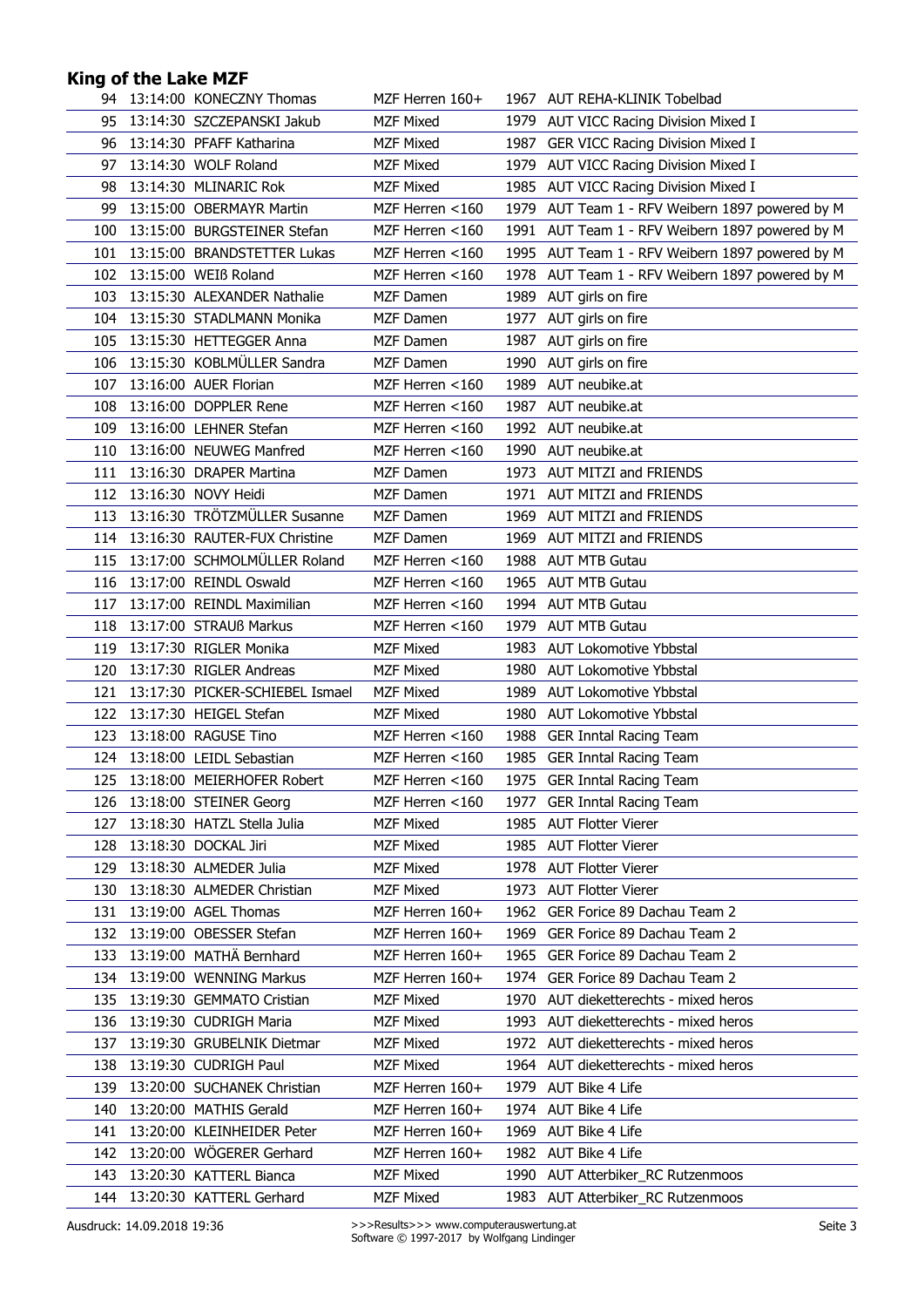| 145        | 13:20:30 KIBLER Helmut                              | <b>MZF Mixed</b>                    |              | 1977 AUT Atterbiker_RC Rutzenmoos        |
|------------|-----------------------------------------------------|-------------------------------------|--------------|------------------------------------------|
| 146        | 13:20:30 BRANDMAIR Jürgen                           | <b>MZF Mixed</b>                    |              | 1988 AUT Atterbiker_RC Rutzenmoos        |
| 147        | 13:21:00 FOROBOSKO Wolfgang                         | MZF Herren 160+                     |              | 1958 AUT Althofen                        |
| 148        | 13:21:00 KURMANN Horst                              | MZF Herren 160+                     |              | 1955 AUT Althofen                        |
| 149        | 13:21:00 OBERNDORFER Bruno                          | MZF Herren 160+                     |              | 1971 AUT Althofen                        |
| 150        | 13:21:00 POSCH Peter                                | MZF Herren 160+                     |              | 1967 AUT Althofen                        |
|            | 151 13:21:30 STADLER Alexander                      | MZF Herren $<$ 160                  |              | 1972 AUT CLR Sauwald Cofain 699          |
| 152        | 13:21:30 MÜHRINGER Christoph                        | MZF Herren $<$ 160                  | 1990         | AUT CLR Sauwald Cofain 699               |
| 153        | 13:21:30 LOBE Amadeus                               | MZF Herren $<$ 160                  |              | 1990 AUT CLR Sauwald Cofain 699          |
| 154        | 13:21:30 HARNER Patrik Josef                        | MZF Herren $<$ 160                  | 1989         | AUT CLR Sauwald Cofain 699               |
| 155        | 13:22:00 ATTENEDER Manfred                          | MZF Herren 160+                     |              | 1962 AUT Casa Ciclista                   |
| 156        | 13:22:00 STUMMER Thomas                             | MZF Herren 160+                     |              | 1982 AUT Casa Ciclista                   |
|            | 157 13:22:00 MADLMAYR Florian                       | MZF Herren 160+                     |              | 1980 AUT Casa Ciclista                   |
| 158        | 13:22:00 WALDMANN Reinhard                          | MZF Herren 160+                     |              | 1975 AUT Casa Ciclista                   |
| 159        | 13:22:30 HATZ Josef                                 | MZF Herren 160+                     |              | 1967 AUT HRC Arbö Wolfsberg              |
| 160        | 13:22:30 VALLANT Günther                            | MZF Herren 160+                     |              | 1975 AUT HRC Arbö Wolfsberg              |
| 161        | 13:22:30 BRITZMANN Christoph                        | MZF Herren 160+                     |              | 1982 AUT HRC Arbö Wolfsberg              |
|            | 162 13:22:30 BREITHUBER Burkhard                    | MZF Herren 160+                     |              | 1966 AUT HRC Arbö Wolfsberg              |
| 163        | 13:23:00 ECKER Martina                              | MZF Damen                           |              | 1971 AUT Mitzi and Friends2              |
| 164        | 13:23:00 PFARL Sabine                               | MZF Damen                           |              | 1974 AUT Mitzi and Friends2              |
| 165        | 13:23:00 HÖGL Esther                                | <b>MZF Damen</b>                    |              | 1966 AUT Mitzi and Friends2              |
| 166        | 13:23:00 URICH-FLAMENT Sabine                       | <b>MZF Damen</b>                    |              | 1973 AUT Mitzi and Friends2              |
| 167        | 13:23:30 BLACQUIERE Jan-Friso                       | MZF Herren 160+                     | 1973         | GER Munich Velo Fellows Racing Team      |
| 168        | 13:23:30 SCHMIDT Pascal                             | MZF Herren 160+                     |              | 1972 GER Munich Velo Fellows Racing Team |
| 169        | 13:23:30 LÜST Burkhard                              | MZF Herren 160+                     |              | 1971 GER Munich Velo Fellows Racing Team |
| 170        | 13:23:30 HELLBERG Can                               | MZF Herren 160+                     |              | 1969 GER Munich Velo Fellows Racing Team |
| 171        | 13:24:00 LAINER Tina                                | <b>MZF Mixed</b>                    | 1989         | AUT Racing Team de Husigen- Pongau       |
|            | 172 13:24:00 HEIN Roland                            | <b>MZF Mixed</b>                    | 1989         | AUT Racing Team de Husigen- Pongau       |
| 173        | 13:24:00 WINKLER-EBNER Joachim                      | MZF Mixed                           |              | 1990 AUT Racing Team de Husigen- Pongau  |
| 174        | 13:24:00 STANKOVIC Peter                            | <b>MZF Mixed</b>                    |              | 1952 AUT Racing Team de Husigen- Pongau  |
| 175        | 13:24:30 FEICHTER Christian                         | MZF Herren 160+                     |              | 1966 AUT Racing Team Salzburg            |
|            | 176 13:24:30 RABANSER Siegfried                     | MZF Herren 160+                     |              | 1967 AUT Racing Team Salzburg            |
| 177        | 13:24:30 KÖNIG Helmut                               | MZF Herren 160+                     |              | 1968 AUT Racing Team Salzburg            |
| 178        | 13:24:30 WOLF Herbert                               | MZF Herren 160+                     |              | 1964 AUT Racing Team Salzburg            |
| 179        | 13:25:00 AUMAIR Susanne                             | MZF Damen                           | 1992         | AUT RC Grieskirchen Girls                |
| 180        | 13:25:00 ALTENSTRASSER Nicole                       | MZF Damen                           | 1985         | AUT RC Grieskirchen Girls                |
| 181        | 13:25:00 GEBESMAIR Tina                             | MZF Damen                           | 1993         | AUT RC Grieskirchen Girls                |
| 182        | 13:25:00 ORTBAUER Alexandra                         | MZF Damen                           | 1981         | AUT RC Grieskirchen Girls                |
| 183        | 13:25:30 HACKL Michael                              | MZF Herren 160+                     |              | 1976 AUT Rc Perg                         |
| 184        | 13:25:30 KEPPLINGER Willi                           | MZF Herren 160+                     |              | 1973 AUT Rc Perg                         |
| 185        | 13:25:30 WURM Markus                                | MZF Herren 160+                     | 1975         | AUT Rc Perg                              |
|            | 13:25:30 REINDL Manfred                             |                                     |              |                                          |
| 186<br>187 | 13:26:00 HERZ Peter                                 | MZF Herren 160+<br><b>MZF Mixed</b> | 1965<br>1958 | AUT Rc Perg<br>AUT Rennradreisen.cc      |
| 188        | 13:26:00 KRENN Roswitha                             | <b>MZF Mixed</b>                    | 1975         | AUT Rennradreisen.cc                     |
| 189        | 13:26:00 DEUTSCHMANN Ossi                           | <b>MZF Mixed</b>                    | 1974         | AUT Rennradreisen.cc                     |
|            |                                                     |                                     |              |                                          |
| 190<br>191 | 13:26:00 ASSENOV Assi                               | <b>MZF Mixed</b><br>MZF Herren <160 | 1960         | AUT Rennradreisen.cc                     |
| 192        | 13:26:30 SCHUSTER Otto<br>13:26:30 VIEHBERGER Lukas | MZF Herren <160                     | 1967<br>2000 | AUT Urc Nibelungen 2                     |
|            |                                                     |                                     |              | AUT Urc Nibelungen 2                     |
| 193        | 13:26:30 ROSSBORY Michael                           | MZF Herren <160                     | 1981         | AUT Urc Nibelungen 2                     |
| 194        | 13:26:30 POSCH Florian                              | MZF Herren <160                     | 1983         | AUT Urc Nibelungen 2                     |
| 195        | 13:27:00 SCHODERBECK Anita                          | MZF Damen                           |              | 1983 AUT RC Sunpor St. Pölten            |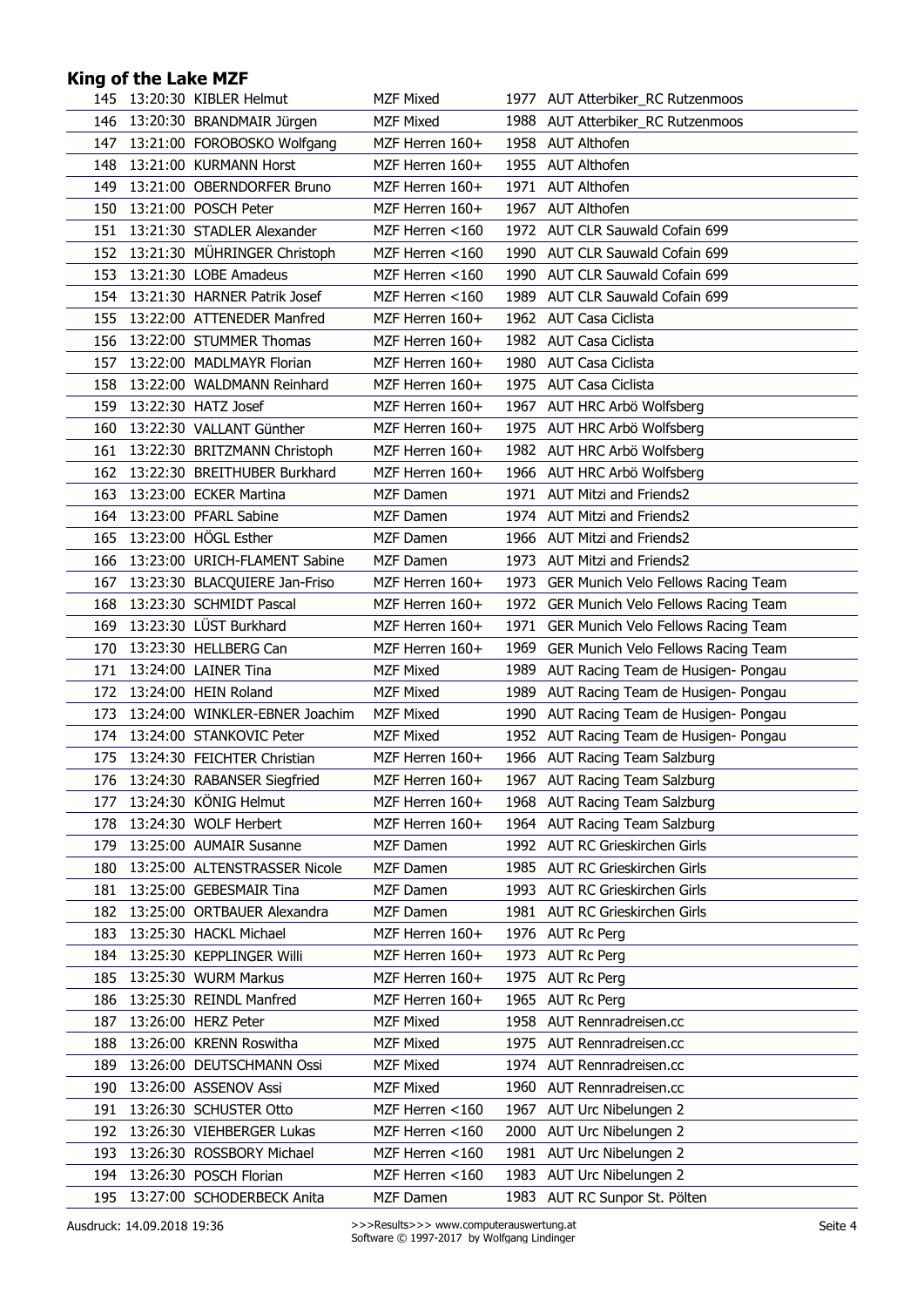| 196 | 13:27:00 SCHIBICH Sonja        | MZF Damen        |      | 1983 AUT RC Sunpor St. Pölten            |
|-----|--------------------------------|------------------|------|------------------------------------------|
| 197 | 13:27:00 WALLNER Carina        | MZF Damen        |      | 1986 AUT RC Sunpor St. Pölten            |
| 198 | 13:27:00 HAAG Martina          | MZF Damen        |      | 1977 AUT RC Sunpor St. Pölten            |
| 199 | 13:27:30 HUBER Michael         | MZF Herren 160+  | 1973 | <b>GER RSV Freilassing 2</b>             |
| 200 | 13:27:30 FRITZ Bernhard        | MZF Herren 160+  |      | 1994 GER RSV Freilassing 2               |
| 201 | 13:27:30 REICHEL Thomas        | MZF Herren 160+  | 1971 | <b>GER RSV Freilassing 2</b>             |
| 202 | 13:27:30 MAIER Arthur          | MZF Herren 160+  | 1968 | <b>GER RSV Freilassing 2</b>             |
| 203 | 13:28:00 KLINGLMAYR Michael    | <b>MZF Mixed</b> |      | 1983 AUT SonntagsRacer                   |
| 204 | 13:28:00 KLINGLMAYR Marie      | <b>MZF Mixed</b> |      | 1991 AUT SonntagsRacer                   |
| 205 | 13:28:00 AICHINGER Sebastian   | <b>MZF Mixed</b> | 1989 | AUT SonntagsRacer                        |
| 206 | 13:28:00 FÜRST Thibaut         | <b>MZF Mixed</b> | 1987 | <b>AUT SonntagsRacer</b>                 |
| 207 | 13:28:30 SCHMID Helmut         | MZF Herren 160+  | 1967 | <b>GER Bayerwald Express</b>             |
| 208 | 13:28:30 UTZ Franz             | MZF Herren 160+  | 1965 | <b>GER Bayerwald Express</b>             |
| 209 | 13:28:30 STANG Norbert         | MZF Herren 160+  |      | 1960 AUT Bayerwald Express               |
| 210 | 13:28:30 LEITNER Markus        | MZF Herren 160+  | 1973 | <b>GER Bayerwald Express</b>             |
| 211 | 13:29:00 BERGLER Andreas       | <b>MZF Mixed</b> |      | 1971 GER Team Orthopädie Manufaktur      |
| 212 | 13:29:00 BAUER Thomas          | <b>MZF Mixed</b> | 1978 | GER Team Orthopädie Manufaktur           |
| 213 | 13:29:00 OBER Stefan           | <b>MZF Mixed</b> | 1967 | GER Team Orthopädie Manufaktur           |
|     | 214 13:29:00 TIPPMANN Uschi    | MZF Mixed        | 1967 | GER Team Orthopädie Manufaktur           |
| 215 | 13:29:30 CHRISTOPH Zaba        | MZF Herren 160+  | 1983 | AUT 2RadChaoten WQ                       |
| 216 | 13:29:30 SCHÖLLER Karl         | MZF Herren 160+  |      | 1973 AUT 2RadChaoten WQ                  |
| 217 | 13:29:30 HÖRMANN Reinhard      | MZF Herren 160+  | 1967 | AUT 2RadChaoten WQ                       |
| 218 | 13:29:30 THOMAS Wittner        | MZF Herren 160+  | 1973 | AUT 2RadChaoten WQ                       |
| 219 | 13:30:00 REINPRECHT Michael    | MZF Herren <160  |      | 1978 AUT Team Pro Energetic ARBÖ         |
| 220 | 13:30:00 WESTERMAYER Thomas    | MZF Herren <160  |      | 1972 AUT Team Pro Energetic ARBO         |
| 221 | 13:30:00 STEIN David           | MZF Herren <160  | 1987 | GER Team Pro Energetic ARBO              |
| 222 | 13:30:00 PICHLER Christian     | MZF Herren <160  | 1980 | AUT Team Pro Energetic ARBO              |
| 223 | 13:30:30 SCHMITTINGER Thomas   | MZF Herren 160+  | 1972 | GER Forice 89 Dachau Team 3              |
| 224 | 13:30:30 HECKEL Ralph          | MZF Herren 160+  | 1963 | GER Forice 89 Dachau Team 3              |
| 225 | 13:30:30 EISMANN Frank         | MZF Herren 160+  | 1965 | GER Forice 89 Dachau Team 3              |
| 226 | 13:30:30 WEBER Alexander       | MZF Herren 160+  | 1964 | GER Forice 89 Dachau Team 3              |
| 227 | 13:31:00 AUBERGER Roland       | MZF Herren 160+  |      | 1968 AUT Knierzinger Industriegerüstebau |
| 228 | 13:31:00 REPITZ Daniel         | MZF Herren 160+  |      | 1971 AUT Knierzinger Industriegerüstebau |
| 229 | 13:31:00 PILLWATSCH Rene       | MZF Herren 160+  | 1977 | AUT Knierzinger Industriegerüstebau      |
| 230 | 13:31:00 LINDNER Jürgen        | MZF Herren 160+  |      | 1971 AUT Knierzinger Industriegerüstebau |
| 231 | 13:31:30 NUSSER Anna           | <b>MZF Mixed</b> | 1991 | <b>GER Ritzlbeisser</b>                  |
| 232 | 13:31:30 WERTH Lukas           | <b>MZF Mixed</b> | 1994 | <b>GER Ritzlbeisser</b>                  |
| 233 | 13:31:30 SCHMITT Alexander     | MZF Mixed        | 1994 | <b>GER Ritzlbeisser</b>                  |
| 234 | 13:31:30 JERABEK Sebastian     | MZF Mixed        | 1994 | <b>GER Ritzlbeisser</b>                  |
| 235 | 13:32:00 DOPPLER Christian     | MZF Herren 160+  | 1981 | <b>AUT RSC Wolfsegg</b>                  |
| 236 | 13:32:00 EXL Franz             | MZF Herren 160+  |      | 1981 AUT RSC Wolfsegg                    |
| 237 | 13:32:00 RIEDL Norbert         | MZF Herren 160+  |      | 1975 AUT RSC Wolfsegg                    |
| 238 | 13:32:00 LINDNER Christof      | MZF Herren 160+  |      | 1975 AUT RSC Wolfsegg                    |
| 239 | 13:32:30 ANDORFER Oliver       | MZF Herren <160  |      | 1980 AUT Team BOA Fit System             |
| 240 | 13:32:30 PIERMAYR Marcel       | MZF Herren <160  | 1989 | AUT Team BOA Fit System                  |
| 241 | 13:32:30 HACKL Patrick         | MZF Herren <160  |      | 1985 AUT Team BOA Fit System             |
| 242 | 13:32:30 BUCHAS Peter          | MZF Herren <160  |      | 1981 AUT Team BOA Fit System             |
| 243 | 13:33:00 STEFFEK Joachim       | MZF Herren 160+  |      | 1982 AUT RSV Bernhard Kohl Racing Team 2 |
| 244 | 13:33:00 KOPPENSTEINER Adolf   | MZF Herren 160+  |      | 1965 AUT RSV Bernhard Kohl Racing Team 2 |
| 245 | 13:33:00 PILHATSCH Alexander   | MZF Herren 160+  |      | 1963 AUT RSV Bernhard Kohl Racing Team 2 |
| 246 | 13:33:00 SCHOBESBERGER Gerhard | MZF Herren 160+  |      | 1972 AUT RSV Bernhard Kohl Racing Team 2 |
|     |                                |                  |      |                                          |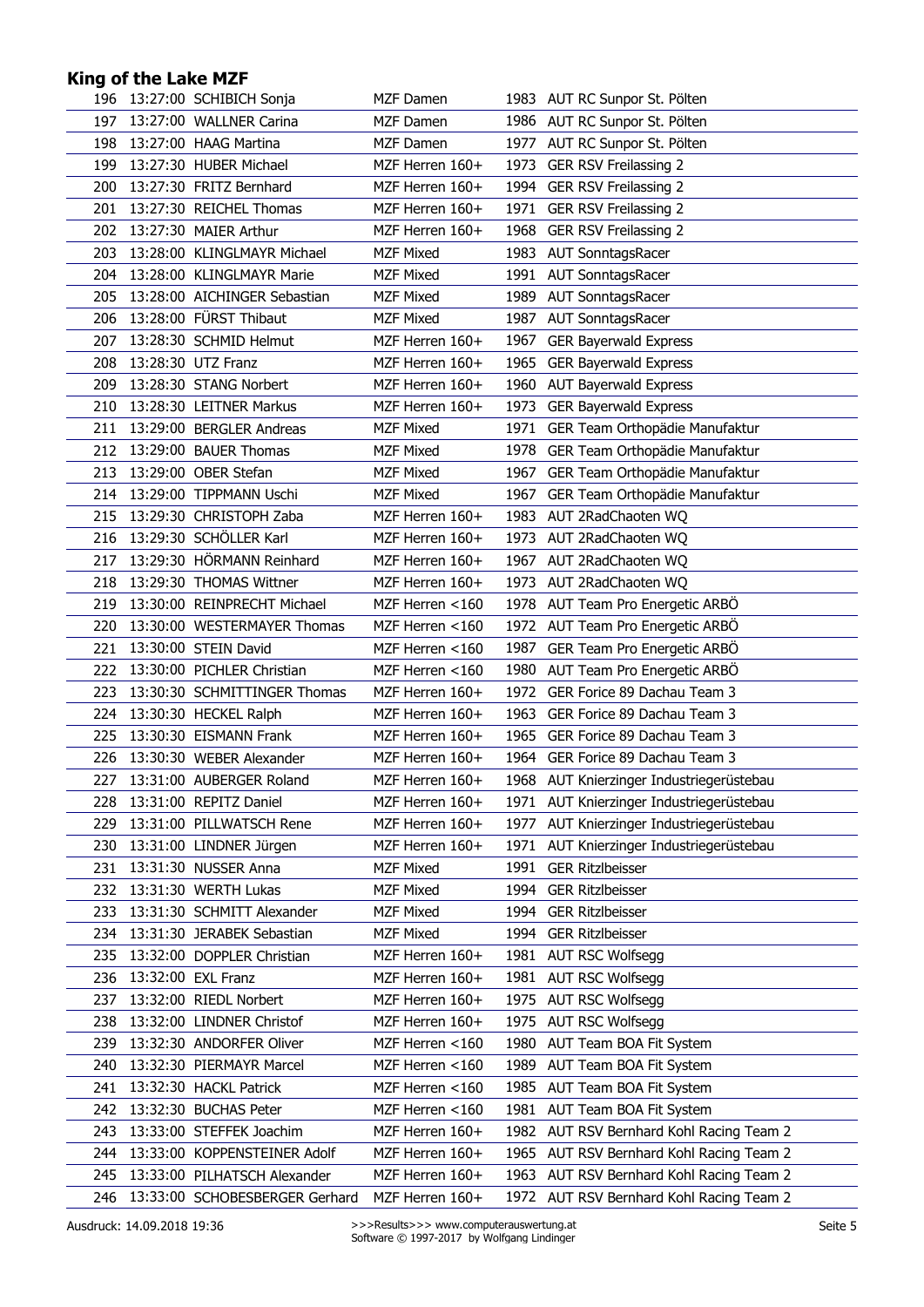| 247 | 13:33:30 BUCZOLITS Mario     | <b>MZF Mixed</b>   |      | 1982 AUT Team Bikeexpress                        |
|-----|------------------------------|--------------------|------|--------------------------------------------------|
| 248 | 13:33:30 BIEHLER Daniel      | <b>MZF Mixed</b>   |      | 1981 AUT Team Bikeexpress                        |
| 249 | 13:33:30 STEINDL Fabian      | <b>MZF Mixed</b>   |      | 1990 AUT Team Bikeexpress                        |
| 250 | 13:33:30 GIERINGER Sandra    | <b>MZF Mixed</b>   |      | 1998 AUT Team Bikeexpress                        |
| 251 | 13:34:00 GLOGOVSEK Sandi     | MZF Herren 160+    | 1973 | GER ToMaSaDo Forice 89                           |
| 252 | 13:34:00 DIETZE Dominik      | MZF Herren 160+    | 1977 | GER ToMaSaDo Forice 89                           |
| 253 | 13:34:00 SCHEPP Manfred      | MZF Herren 160+    | 1964 | GER ToMaSaDo Forice 89                           |
| 254 | 13:34:00 MEBMER Thomas       | MZF Herren 160+    | 1960 | GER ToMaSaDo Forice 89                           |
| 255 | 13:34:30 STREIT Michaela     | MZF Damen          |      | 1985 GER TSV Jahn Freising 1861 e.V.             |
| 256 | 13:34:30 STINZING Farina     | MZF Damen          |      | 1986 GER TSV Jahn Freising 1861 e.V.             |
| 257 | 13:34:30 COENEN Julia        | MZF Damen          |      | 1986 GER TSV Jahn Freising 1861 e.V.             |
| 258 | 13:34:30 KREITMAYR Lisbeth   | MZF Damen          |      | 1992 GER TSV Jahn Freising 1861 e.V.             |
| 259 | 13:35:00 BISCHOF Roland      | MZF Herren 160+    |      | 1988 AUT Urc Nibelungen 1                        |
| 260 | 13:35:00 AMASHAUFER Hannes   | MZF Herren 160+    |      | 1970 AUT Urc Nibelungen 1                        |
| 261 | 13:35:00 MANDIC Markus       | MZF Herren 160+    |      | 1976 AUT Urc Nibelungen 1                        |
| 262 | 13:35:00 WINTER Michael      | MZF Herren 160+    |      | 1960 AUT Urc Nibelungen 1                        |
| 263 | 13:35:30 ENGL Thomas         | MZF Herren 160+    |      | 1966 AUT URC Ried 2                              |
| 264 | 13:35:30 BUCHNER Franz       | MZF Herren 160+    |      | 1983 AUT URC Ried 2                              |
| 265 | 13:35:30 STARKMANN Philipp   | MZF Herren 160+    |      | 1990 AUT URC Ried 2                              |
| 266 | 13:35:30 POHN Andreas        | MZF Herren 160+    | 1970 | AUT URC Ried 2                                   |
| 267 | 13:36:00 BARTSCH Dominik     | MZF Herren $<$ 160 |      | 1981 GER VfB Kipfenberg                          |
| 268 | 13:36:00 MEIR Bastian        | MZF Herren <160    | 1982 | <b>GER VfB Kipfenberg</b>                        |
| 269 | 13:36:00 GÜNTHER Daniel      | MZF Herren <160    | 1986 | <b>GER VfB Kipfenberg</b>                        |
| 270 | 13:36:00 PFALLER Martin      | MZF Herren $<$ 160 | 1987 | <b>GER VfB Kipfenberg</b>                        |
| 271 | 13:36:30 GOBLE Greg          | MZF Herren <160    | 1969 | AUT VICC Racing Division SunriseShowdowners      |
| 272 | 13:36:30 NESTELBERGER Mario  | MZF Herren <160    |      | 1982 AUT VICC Racing Division SunriseShowdowners |
| 273 | 13:36:30 FARKAS Balázs       | MZF Herren <160    | 1980 | AUT VICC Racing Division SunriseShowdowners      |
| 274 | 13:36:30 ZWISSLER Benjamin   | MZF Herren <160    | 1985 | AUT VICC Racing Division SunriseShowdowners      |
| 275 | 13:37:00 KOLLER Karl         | <b>MZF Mixed</b>   |      | 1971 AUT Arbö Wienenergie Röhsler&Co 2           |
| 276 | 13:37:00 RAPPOLD Manfred     | <b>MZF Mixed</b>   |      | 1968 AUT Arbö Wienenergie Röhsler&Co 2           |
| 277 | 13:37:00 LACKNER Lisa        | <b>MZF Mixed</b>   |      | 1982 AUT Arbö Wienenergie Röhsler&Co 2           |
| 278 | 13:37:00 SATZER Georg        | MZF Mixed          |      | 1966 AUT Arbö Wienenergie Röhsler&Co 2           |
| 279 | 13:37:30 SCHUPP Simon        | MZF Herren 160+    |      | 1978 AUT Satori                                  |
| 280 | 13:37:30 DEMEL Christoph     | MZF Herren 160+    |      | 1971 AUT Satori                                  |
| 281 | 13:37:30 JUNGNITSCH Fabian   | MZF Herren 160+    | 1980 | <b>AUT Satori</b>                                |
| 282 | 13:37:30 MUSCHET Martin      | MZF Herren 160+    | 1978 | <b>AUT Satori</b>                                |
| 283 | 13:38:00 ZÖCHLING Andreas    | MZF Herren 160+    |      | 1982 AUT ARBÖ KOLLAR Stattersdorf                |
| 284 | 13:38:00 OTT Christian       | MZF Herren 160+    | 1967 | AUT ARBÖ KOLLAR Stattersdorf                     |
| 285 | 13:38:00 BUBENICEK Karl      | MZF Herren 160+    | 1958 | AUT ARBÖ KOLLAR Stattersdorf                     |
| 286 | 13:38:00 AICHINGER Erich     | MZF Herren 160+    |      | 1971 AUT ARBÖ KOLLAR Stattersdorf                |
| 287 | 13:38:30 KRUSCHINSKI Berndt  | MZF Herren 160+    | 1967 | GER Dienstagsradler Kiefersfelden 1              |
| 288 | 13:38:30 AICHER Stefan       | MZF Herren 160+    | 1960 | GER Dienstagsradler Kiefersfelden 1              |
| 289 | 13:38:30 LUX Sepp            | MZF Herren 160+    | 1967 | GER Dienstagsradler Kiefersfelden 1              |
| 290 | 13:38:30 NICOLUSSI Marco     | MZF Herren 160+    | 1968 | GER Dienstagsradler Kiefersfelden 1              |
| 291 | 13:39:00 KEITZEL Gunnar      | MZF Herren <160    | 1978 | GER DLC Aachen Racing Team II                    |
| 292 | 13:39:00 WEITHOFF Lucas      | MZF Herren <160    | 1989 | GER DLC Aachen Racing Team II                    |
| 293 | 13:39:00 REHM Tobias         | MZF Herren <160    | 1993 | GER DLC Aachen Racing Team II                    |
| 294 | 13:39:00 LIST Andreas        | MZF Herren <160    | 1978 | GER DLC Aachen Racing Team II                    |
| 295 | 13:39:30 SEFCIUK Günter      | MZF Herren 160+    | 1955 | AUT Kepler MED CAMP GMZ Racing Team              |
| 296 | 13:39:30 ENZENHOFER Johannes | MZF Herren 160+    | 1965 | AUT Kepler MED CAMP GMZ Racing Team              |
| 297 | 13:39:30 PECHTRAGER Markus   | MZF Herren 160+    |      | 1968 AUT Kepler MED CAMP GMZ Racing Team         |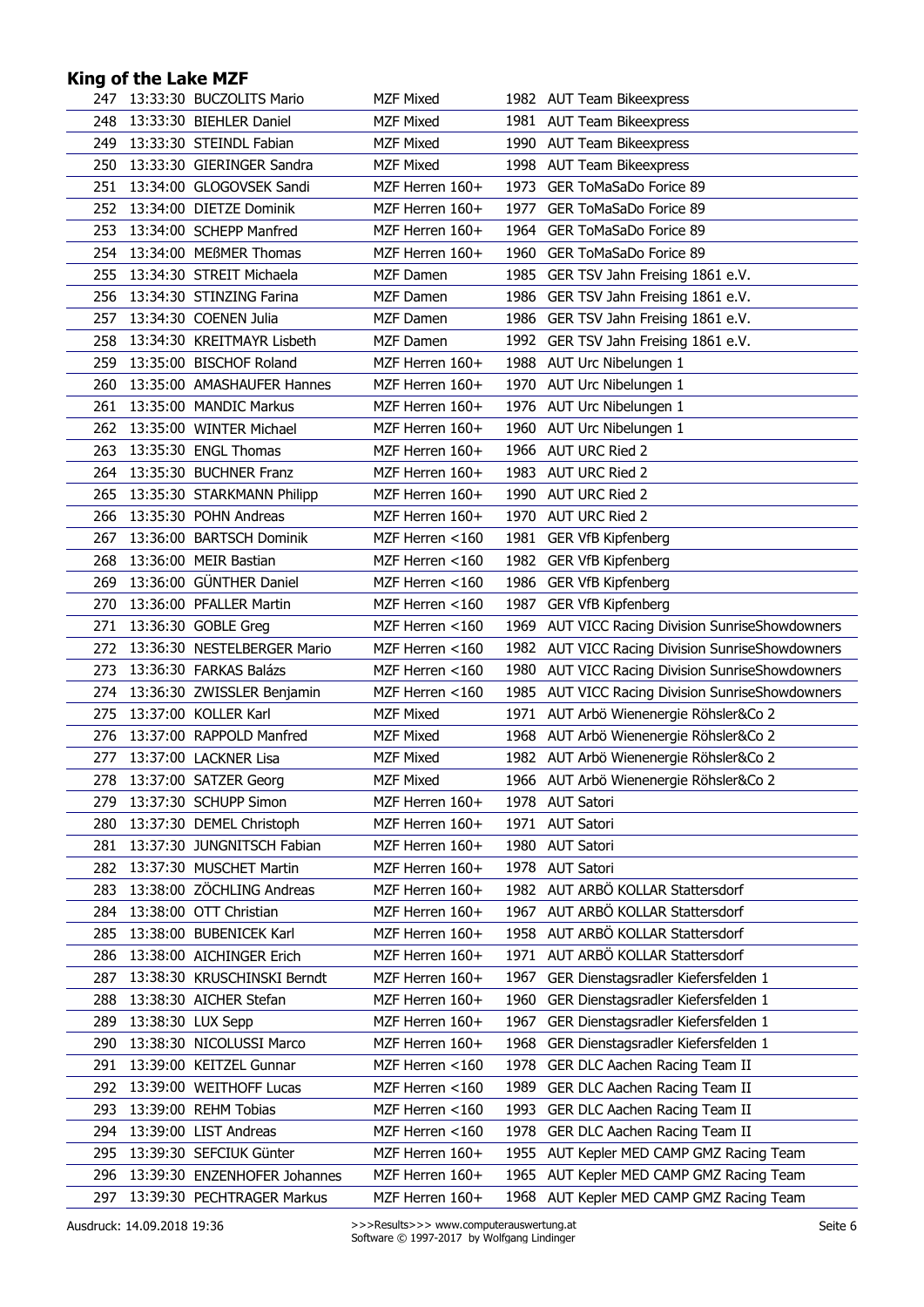| 298 | 13:39:30 ZIMMEL Werner           | MZF Herren 160+   |      | 1964 AUT Kepler MED CAMP GMZ Racing Team |
|-----|----------------------------------|-------------------|------|------------------------------------------|
| 299 | 13:40:00 HOBLER Lutz             | MZF Herren 160+   |      | 1962 GER Magnesium-Pur                   |
| 300 | 13:40:00 RIEGER Udo              | MZF Herren 160+   |      | 1965 GER Magnesium-Pur                   |
| 301 | 13:40:00 WECKERLE Paul           | MZF Herren 160+   | 1958 | GER Magnesium-Pur                        |
|     | 302 13:40:00 FOTTNER Stefan      | MZF Herren 160+   | 1965 | GER Magnesium-Pur                        |
| 303 | 13:40:30 SAFNAUER Stefan         | <b>MZF Mixed</b>  |      | 1984 AUT Union Radwerk2010 mixed         |
|     | 304 13:40:30 KUNZ Hans           | <b>MZF Mixed</b>  |      | 1984 AUT Union Radwerk2010 mixed         |
| 305 | 13:40:30 SCHAFFELHOFER Julia     | <b>MZF Mixed</b>  | 1990 | AUT Union Radwerk2010 mixed              |
|     | 306 13:40:30 STEMESEDER Wolfgang | <b>MZF Mixed</b>  |      | 1978 AUT Union Radwerk2010 mixed         |
| 307 | 13:41:00 TRAUNER Andi            | MZF Herren 160+   |      | 1973 AUT Urc Nibelungen 3                |
| 308 | 13:41:00 WIESE Sebastian         | MZF Herren 160+   |      | 1978 AUT Urc Nibelungen 3                |
| 309 | 13:41:00 AMESBERGER Manfred      | MZF Herren 160+   |      | 1961 AUT Urc Nibelungen 3                |
|     | 310 13:41:00 ENGEL Gerhard       | MZF Herren $160+$ |      | 1970 AUT Urc Nibelungen 3                |
|     | 311 13:41:30 KOLLER Klaus        | MZF Herren 160+   |      | 1971 AUT URC Ried 3                      |
|     | 312 13:41:30 TRATTNER Hans Peter | MZF Herren 160+   |      | 1969 AUT URC Ried 3                      |
| 313 | 13:41:30 GADERMAIR Gerhard       | MZF Herren 160+   |      | 1964 AUT URC Ried 3                      |
|     | 314 13:41:30 HÖFTBERGER Josef    | MZF Herren 160+   |      | 1964 AUT URC Ried 3                      |
|     | 315 13:42:00 RIHA Antonius       | <b>MZF Mixed</b>  |      | 1988 AUT VICC Racing Division Mixed III  |
|     | 316 13:42:00 PLAVCAN David       | MZF Mixed         |      | 1988 AUT VICC Racing Division Mixed III  |
|     | 317 13:42:00 WÖLFEL Elisabeth    | <b>MZF Mixed</b>  |      | 1985 AUT VICC Racing Division Mixed III  |
| 318 | 13:42:00 BALLENDAT Till          | <b>MZF Mixed</b>  |      | 1985 AUT VICC Racing Division Mixed III  |
|     | 319 13:42:30 PUTZ Andreas        | MZF Herren 160+   |      | 1965 AUT Voglauer - Raika Abtenau        |
| 320 | 13:42:30 WAGNER Holger           | MZF Herren 160+   |      | 1978 AUT Voglauer - Raika Abtenau        |
| 321 | 13:42:30 SCHRITTWIESER Martin    | MZF Herren 160+   |      | 1972 AUT Voglauer - Raika Abtenau        |
|     | 322 13:42:30 WINTERSTELLER Georg | MZF Herren 160+   |      | 1962 AUT Voglauer - Raika Abtenau        |
| 323 | 13:43:00 WEINSEISEN Walter       | MZF Herren 160+   |      | 1949 AUT Bike Friends Salzburg 2         |
| 324 | 13:43:00 HOFSTÄTTER Stefan       | MZF Herren 160+   |      | 1986 AUT Bike Friends Salzburg 2         |
| 325 | 13:43:00 MOHR Christian          | MZF Herren 160+   |      | 1971 AUT Bike Friends Salzburg 2         |
|     | 326 13:43:00 TASCH Raphael       | MZF Herren 160+   |      | 1993 AUT Bike Friends Salzburg 2         |
| 327 | 13:43:30 GRABNER Gerhard         | MZF Herren <160   |      | 1977 AUT BIKE TEAM GINNER                |
| 328 | 13:43:30 HAGER Ferdinand         | MZF Herren <160   |      | 1998 AUT BIKE TEAM GINNER                |
|     | 329 13:43:30 WIESER Dieter       | MZF Herren <160   |      | 1971 AUT BIKE TEAM GINNER                |
| 330 | 13:43:30 TATZREITER Peter        | MZF Herren <160   |      | 1974 AUT BIKE TEAM GINNER                |
| 331 | 13:44:00 HOFER Bernhard          | MZF Herren 160+   |      | 1964 AUT mglass racing team              |
| 332 | 13:44:00 DUCHOSLAV Gregor        | MZF Herren 160+   | 1971 | AUT mglass racing team                   |
| 333 | 13:44:00 PUPETER Manfred         | MZF Herren 160+   | 1968 | AUT mglass racing team                   |
| 334 | 13:44:00 BERNDL Stefan           | MZF Herren 160+   |      | 1981 AUT mglass racing team              |
| 335 | 13:44:30 CHALUPAR Daniel         | MZF Herren <160   | 1991 | AUT Renn Road Runner                     |
| 336 | 13:44:30 HOCHEDLINGER Oliver     | MZF Herren <160   | 1988 | AUT Renn Road Runner                     |
| 337 | 13:44:30 FRIESENECKER Paul       | MZF Herren <160   | 1990 | AUT Renn Road Runner                     |
| 338 | 13:44:30 TSCHAUTSCHER Mario      | MZF Herren <160   | 1991 | AUT Renn Road Runner                     |
| 339 | 13:45:00 AUMÜLLER Marja-Lisa     | <b>MZF Mixed</b>  | 1989 | AUT URC Ried 4                           |
| 340 | 13:45:00 SCHUSTEREDER Christian  | <b>MZF Mixed</b>  |      | 1971 AUT URC Ried 4                      |
| 341 | 13:45:00 MOSER Klaus             | <b>MZF Mixed</b>  | 1971 | AUT URC Ried 4                           |
| 342 | 13:45:00 BRAID Gerhard           | <b>MZF Mixed</b>  | 1967 | AUT URC Ried 4                           |
| 343 | 13:45:30 PANZIRSCH Valentin      | MZF Herren <160   | 1991 | <b>AUT VICC-Rookies</b>                  |
| 344 | 13:45:30 DIPPOLT Thomas          | MZF Herren <160   | 1973 | <b>AUT VICC-Rookies</b>                  |
| 345 | 13:45:30 ZOTTER Martin           | MZF Herren <160   | 1985 | <b>AUT VICC-Rookies</b>                  |
| 346 | 13:45:30 SALZMANN Alexander      | MZF Herren <160   | 1969 | <b>AUT VICC-Rookies</b>                  |
| 347 | 13:46:00 BOEHM Juergen           | MZF Herren <160   | 1972 | GER Radsport Team Gaimersheim            |
| 348 | 13:46:00 GABNER Sebastian        | MZF Herren <160   |      | 1986 GER Radsport Team Gaimersheim       |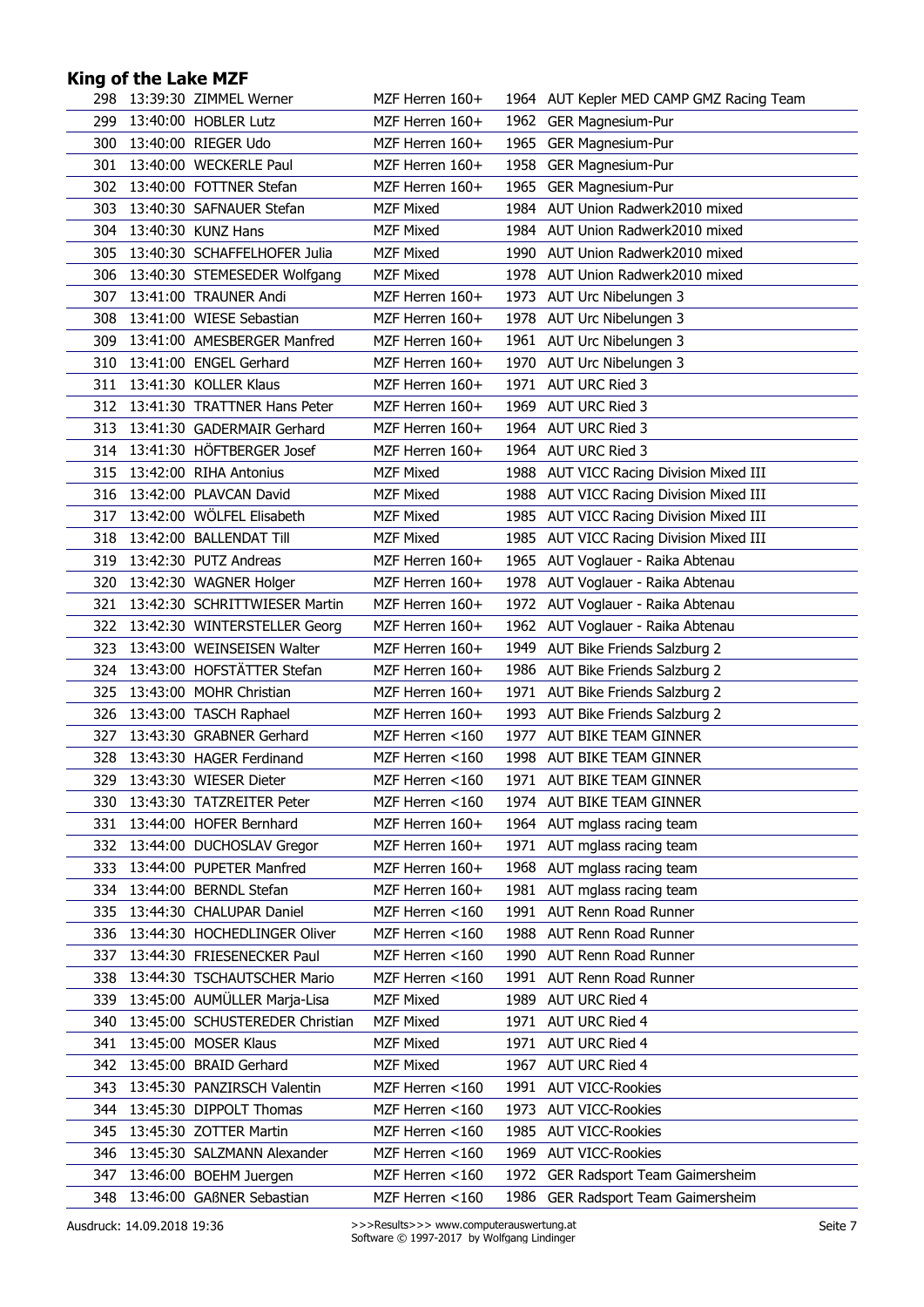| 349. | 13:46:00 TRATZ Bernhard       | MZF Herren <160    |      | 1976 GER Radsport Team Gaimersheim              |
|------|-------------------------------|--------------------|------|-------------------------------------------------|
| 350  | 13:46:00 GEITH Alex           | MZF Herren $<$ 160 | 1987 | GER Radsport Team Gaimersheim                   |
|      | 351 13:46:30 WIMMER Christian | MZF Herren $<$ 160 |      | 1985 AUT Fischersports                          |
| 352  | 13:46:30 PUCHINGER Marcel     | MZF Herren <160    |      | 1976 AUT Fischersports                          |
| 353  | 13:46:30 PÖLZLEITNER Axel     | MZF Herren <160    |      | 1977 AUT Fischersports                          |
| 354  | 13:46:30 GRAUBNER Andi        | MZF Herren <160    | 1980 | <b>AUT Fischersports</b>                        |
| 355  | 13:47:00 SCHÄFER Jörg         | MZF Herren 160+    | 1967 | GER Hübbelbummler                               |
| 356  | 13:47:00 TENNIE Arndt         | MZF Herren 160+    | 1967 | GER Hübbelbummler                               |
|      | 357 13:47:00 GUTH Tilly       | MZF Herren 160+    |      | 1975 GER Hübbelbummler                          |
| 358  | 13:47:00 BÖHMER Michael       | MZF Herren 160+    |      | 1975 GER Hübbelbummler                          |
| 359  | 13:47:30 VELAGIC Halid        | MZF Herren 160+    | 1973 | AUT Mercedes-Benz Silbergasser                  |
| 360  | 13:47:30 IVICA Rados          | MZF Herren 160+    | 1979 | AUT Mercedes-Benz Silbergasser                  |
|      | 361 13:47:30 KRAUTER Stefan   | MZF Herren 160+    |      | 1968 AUT Mercedes-Benz Silbergasser             |
|      | 362 13:47:30 GÄRTNER Mario    | MZF Herren 160+    | 1969 | AUT Mercedes-Benz Silbergasser                  |
| 363  | 13:48:00 STEFAN Kaltenböck    | MZF Herren 160+    |      | 1975 AUT Hinterradschmarotzer                   |
| 364. | 13:48:00 TREML Thomas         | MZF Herren 160+    |      | 1971 AUT Hinterradschmarotzer                   |
| 365  | 13:48:00 GSCHNELL Christian   | MZF Herren 160+    |      | 1972 AUT Hinterradschmarotzer                   |
|      | 366 13:48:00 ESSL Stefan      | MZF Herren 160+    |      | 1978 AUT Hinterradschmarotzer                   |
| 367  | 13:48:30 KALTENBACHER Harald  | <b>MZF Mixed</b>   | 1968 | AUT RC fahrradprofi                             |
| 368  | 13:48:30 KÜNSTL Michael       | <b>MZF Mixed</b>   |      | 1968 AUT RC fahrradprofi                        |
| 369  | 13:48:30 STRIEDNIG Ulrike     | <b>MZF Mixed</b>   |      | 1961 AUT RC fahrradprofi                        |
| 370  | 13:48:30 KLADE Markus         | <b>MZF Mixed</b>   |      | 1970 AUT RC fahrradprofi                        |
| 371  | 13:49:00 TRÖMMELMAIR Fonsi    | MZF Herren 160+    | 1974 | GER Rakete München                              |
| 372  | 13:49:00 VOGEL Johannes       | MZF Herren 160+    | 1978 | GER Rakete München                              |
| 373  | 13:49:00 VOGEL Alexander      | MZF Herren 160+    |      | 1972 GER Rakete München                         |
| 374  | 13:49:00 HINTERHUBER Beppi    | MZF Herren 160+    |      | 1974 GER Rakete München                         |
| 375  | 13:49:30 FORSTHUBER Hannes    | MZF Herren <160    | 1988 | <b>AUT RadUNION Salzburg</b>                    |
| 376  | 13:49:30 SCHMITZBERGER Hans   | MZF Herren <160    | 1988 | <b>AUT RadUNION Salzburg</b>                    |
| 377  | 13:49:30 FORSTHUBER Matthias  | MZF Herren <160    |      | 1988 AUT RadUNION Salzburg                      |
| 378  | 13:49:30 KIRCH Mario          | MZF Herren <160    |      | 1981 AUT RadUNION Salzburg                      |
| 379  | 13:50:00 HÖFTBERGER Günter    | MZF Herren <160    |      | 1993 AUT Team 2 - RFV Weibern 1897 powered by M |
| 380  | 13:50:00 GATTINGER Rudi       | MZF Herren $<$ 160 |      | 1952 AUT Team 2 - RFV Weibern 1897 powered by M |
| 381  | 13:50:00 GRUBER Michael       | MZF Herren <160    |      | 1995 AUT Team 2 - RFV Weibern 1897 powered by M |
| 382  | 13:50:00 HÖFTBERGER Matthäus  | MZF Herren <160    |      | 1992 AUT Team 2 - RFV Weibern 1897 powered by M |
| 383  | 13:50:30 KOKAS Raphael        | <b>MZF Mixed</b>   |      | 2004 AUT The Royal Family by 169k.net           |
| 384  | 13:50:30 KOKAS Gernot         | <b>MZF Mixed</b>   | 1978 | AUT The Royal Family by 169k.net                |
| 385  | 13:50:30 KOKAS Martina        | <b>MZF Mixed</b>   | 1978 | AUT The Royal Family by 169k.net                |
| 386  | 13:50:30 KOKAS Janine         | <b>MZF Mixed</b>   | 2000 | AUT The Royal Family by 169k.net                |
| 387  | 13:51:00 LEHNERT Martin       | MZF Herren 160+    |      | 1972 GER VfB Halbergmoos                        |
| 388  | 13:51:00 JANSSEN Harry        | MZF Herren 160+    | 1975 | <b>GER VfB Halbergmoos</b>                      |
| 389  | 13:51:00 HEIDELBACH Jon       | MZF Herren 160+    | 1965 | <b>GER VfB Halbergmoos</b>                      |
| 390  | 13:51:00 EICHENTOPF Marcel    | MZF Herren 160+    | 1980 | <b>GER VfB Halbergmoos</b>                      |
| 391  | 13:51:30 GRUSOVNIK Matjaz     | MZF Herren <160    | 1986 | SLO Riki Team                                   |
| 392  | 13:51:30 GALUN Dejan          | MZF Herren <160    | 1994 | SLO Riki Team                                   |
| 393  | 13:51:30 VELIČKI Trajče       | MZF Herren <160    | 1980 | SLO Riki Team                                   |
| 394  | 13:51:30 ZORAN Ribič          | MZF Herren <160    | 1980 | SLO Riki Team                                   |
| 395  | 13:52:00 MARVEN Stuart        | MZF Herren 160+    | 1977 | AUT VICC Racing Division 160                    |
| 396  | 13:52:00 Soules Sebastien     | MZF Herren 160+    | 1973 | AUT VICC Racing Division 160                    |
| 397  | 13:52:00 KOLAR Richard        | MZF Herren 160+    |      | 1981 AUT VICC Racing Division 160               |
| 398  | 13:52:00 FIDA-TAUMER Andreas  | MZF Herren 160+    | 1973 | AUT VICC Racing Division 160                    |
| 399  | 13:52:30 STABER Gerald        | MZF Herren 160+    |      | 1968 AUT Arbö Wienenergie Röhsler&Co 1          |
|      |                               |                    |      |                                                 |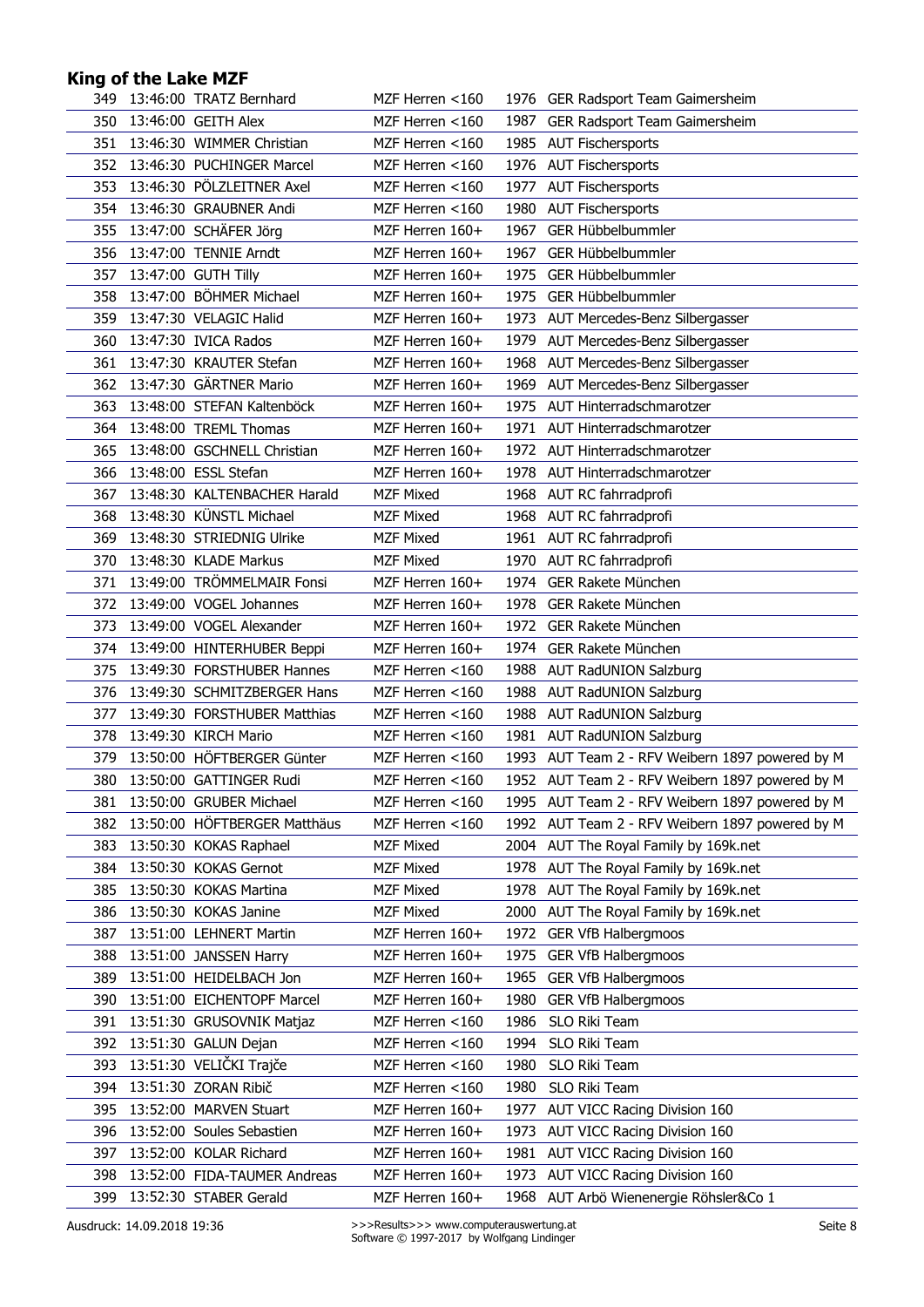| 400 | 13:52:30 ARTENJAK Bernhard                       | MZF Herren 160+    |      | 1976 AUT Arbö Wienenergie Röhsler&Co 1 |
|-----|--------------------------------------------------|--------------------|------|----------------------------------------|
| 401 | 13:52:30 STINDL Stephan                          | MZF Herren 160+    |      | 1975 AUT Arbö Wienenergie Röhsler&Co 1 |
| 402 | 13:52:30 RETTEGI Richard                         | MZF Herren 160+    |      | 1974 AUT Arbö Wienenergie Röhsler&Co 1 |
| 403 | 13:53:00 PRETZSCH Markus                         | MZF Herren 160+    |      | 1987 AUT Berchtesgaden                 |
| 404 | 13:53:00 RASP Franz                              | MZF Herren 160+    |      | 1972 GER Berchtesgaden                 |
| 405 | 13:53:00 GLASSNER Franz                          | MZF Herren 160+    |      | 1971 GER Berchtesgaden                 |
| 406 | 13:53:00 NOCK Martin                             | MZF Herren 160+    | 1969 | GER Berchtesgaden                      |
| 407 | 13:53:30 MÜLLER Gerfried                         | MZF Herren 160+    | 1969 | AUT Bike Maniac und Tom's Radhaus      |
| 408 | 13:53:30 KIRNER Gerald                           | MZF Herren 160+    |      | 1970 AUT Bike Maniac und Tom's Radhaus |
| 409 | 13:53:30 WINTER Markus                           | MZF Herren 160+    |      | 1975 AUT Bike Maniac und Tom's Radhaus |
| 410 | 13:53:30 Knitel Philipp                          | MZF Herren 160+    |      | 1992 AUT Bike Maniac und Tom's Radhaus |
| 411 | 13:54:00 RATHAUSCHER Lucas                       | MZF Herren <160    | 1989 | <b>AUT TRIKOTERIE</b>                  |
|     | 412 13:54:00 BINDER Stefan                       | MZF Herren <160    |      | 1996 AUT TRIKOTERIE                    |
| 413 | 13:54:00 UNGER Martin                            | MZF Herren <160    |      | 1988 AUT TRIKOTERIE                    |
| 414 | 13:54:00 ALTENBERGER Philipp                     | MZF Herren <160    |      | 1985 AUT TRIKOTERIE                    |
| 418 | 13:54:30 FREUDENSPRUNG Thomas                    | MZF Herren 160+    | 1960 | GER Dusatec-Bodystreet                 |
| 415 | 13:54:30 GOLOB Dusan                             | MZF Herren 160+    | 1968 | <b>GER Dusatec-Bodystreet</b>          |
| 416 | 13:54:30 ARWEILER Thomas                         | MZF Herren 160+    | 1963 | <b>GER Dusatec-Bodystreet</b>          |
| 417 | 13:54:30 GOLDBACH Matthias                       | MZF Herren 160+    |      | 1972 AUT Dusatec-Bodystreet            |
| 419 | 13:55:00 GRUNDNER Lukas                          | MZF Herren $<$ 160 |      | 1982 AUT FTR                           |
| 420 | 13:55:00 FEUERSINGER Andreas                     | MZF Herren <160    |      | 1982 AUT FTR                           |
| 421 | 13:55:00 OBERSTALLER Philip                      | MZF Herren <160    |      | 1983 AUT FTR                           |
| 422 | 13:55:00 STEINER Martin                          | MZF Herren <160    |      | 1982 AUT FTR                           |
| 423 | 13:55:30 LOIDOLT Christoph                       | MZF Herren 160+    |      | 1991 AUT RC sunpor St. Pölten          |
| 424 | 13:55:30 SEILER Christian                        | MZF Herren 160+    |      | 1960 AUT RC sunpor St. Pölten          |
| 425 | 13:55:30 HERMANEK Michael                        | MZF Herren 160+    |      | 1983 AUT RC sunpor St. Pölten          |
| 426 | 13:55:30 TEUBENBACHER Gerald                     | MZF Herren 160+    | 1978 | AUT RC sunpor St.Pölten                |
| 427 | 13:56:00 MIEDLER Tobias                          | MZF Herren <160    |      | 1997 AUT Energie AG O.Ö.               |
| 428 | 13:56:00 KLEIN Maximilian                        | MZF Herren <160    |      | 1994 AUT Energie AG O.O.               |
| 429 | 13:56:00 HERRMANN Gerald                         | MZF Herren <160    |      | 1965 AUT Energie AG O.Ö.               |
| 430 | 13:56:00 KALTENLEITHNER Johann                   | MZF Herren <160    |      | 1962 AUT Energie AG O.Ö.               |
| 431 | 13:56:30 MÜLBACHER Peter                         | MZF Herren 160+    |      | 1987 AUT RB Lunch Eliminators          |
| 432 | 13:56:30 HUTEGGER Manfred                        | MZF Herren 160+    |      | 1975 AUT RB Lunch Eliminators          |
| 433 | 13:56:30 STEMBERGER Martin                       | MZF Herren 160+    |      | 1974 AUT RB Lunch Eliminators          |
| 434 | 13:56:30 KOGLER Stefan                           | MZF Herren 160+    |      | 1971 AUT RB Lunch Eliminators          |
| 435 | 13:57:00 BRENCHER Stefan                         | MZF Herren <160    | 1987 | GER Muskeln-für-Muskeln                |
| 436 | 13:57:00 HANS Alexander                          | MZF Herren <160    | 1981 | GER Muskeln-für-Muskeln                |
| 437 | 13:57:00 STOLTEFAUT Bernd                        | MZF Herren <160    | 1989 | GER Muskeln-für-Muskeln                |
| 438 | 13:57:00 FREIDANK Michael                        | MZF Herren <160    | 1980 | GER Muskeln-für-Muskeln                |
| 439 | 13:57:30 MENEWEGER Herbert                       | MZF Herren 160+    | 1963 | AUT RSV Freilassing 1                  |
| 440 | 13:57:30 MAYER Hubert                            | MZF Herren 160+    | 1969 | <b>GER RSV Freilassing 1</b>           |
| 441 | 13:57:30 BOGNER Hermann                          | MZF Herren 160+    | 1984 | <b>GER RSV Freilassing 1</b>           |
| 442 | 13:57:30 FRITZ Bernhard                          | MZF Herren 160+    | 1990 | AUT RSV Freilassing 1                  |
| 443 | 13:58:00 WINTER Lukas                            | MZF Herren <160    | 1991 | AUT Team Umfallchirurgie KUK Linz      |
| 444 | 13:58:00 LEMP Markus                             | MZF Herren <160    | 1990 | AUT Team Umfallchirurgie KUK Linz      |
| 445 | 13:58:00 SCHMOLLMÜLLER Christoph MZF Herren <160 |                    | 1983 | AUT Team Umfallchirurgie KUK Linz      |
| 446 | 13:58:00 MIHALIC Julian                          | MZF Herren <160    | 1991 | AUT Team Umfallchirurgie KUK Linz      |
| 447 | 13:58:30 MÜLLER Harald                           | MZF Herren 160+    | 1956 | <b>GER BBA</b>                         |
| 448 | 13:58:30 LUTZ Friedl                             | MZF Herren 160+    | 1968 | <b>GER BBA</b>                         |
| 449 | 13:58:30 NIKOLA Markus                           | MZF Herren 160+    | 1971 | <b>GER BBA</b>                         |
| 450 | 13:58:30 MOSER Stefan                            | MZF Herren 160+    |      | 1970 GER BBA                           |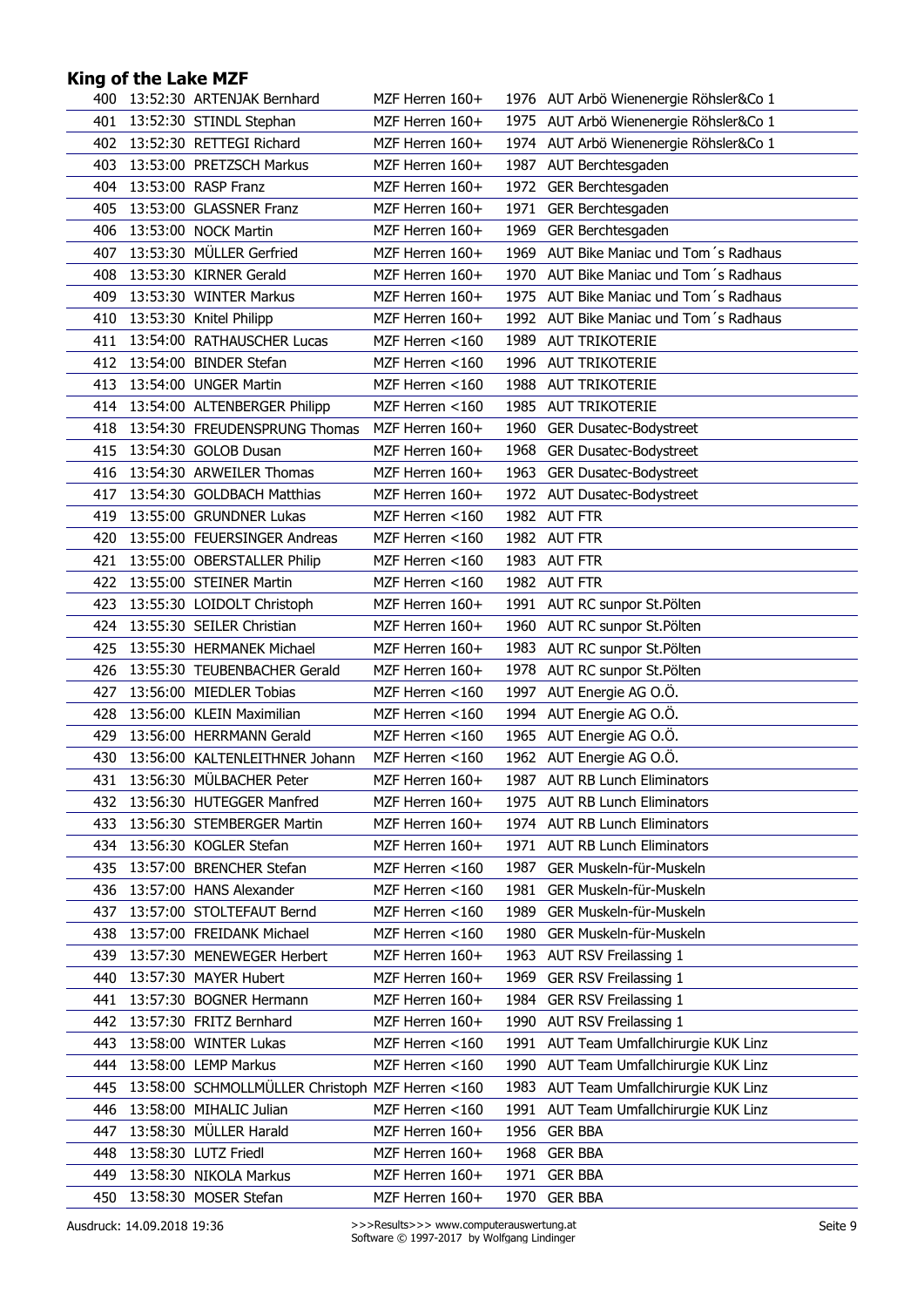|     | 451 13:59:00 OBERHOFER Thomas  | <b>MZF Mixed</b>   |      | 1984 AUT VICC Racing Division Mixed II   |
|-----|--------------------------------|--------------------|------|------------------------------------------|
| 452 | 13:59:00 ACKERL Karin          | <b>MZF Mixed</b>   |      | 1986 AUT VICC Racing Division Mixed II   |
| 453 | 13:59:00 MEIDL Patrick         | <b>MZF Mixed</b>   |      | 1961 AUT VICC Racing Division Mixed II   |
| 454 | 13:59:00 TRÖTZMÜLLER Robert    | <b>MZF Mixed</b>   |      | 1961 AUT VICC Racing Division Mixed II   |
| 455 | 13:59:30 REISCHAUER Marcus     | MZF Herren <160    |      | 1983 AUT URC Ried 1                      |
| 456 | 13:59:30 HADERER Andreas       | MZF Herren <160    |      | 1982 AUT URC Ried 1                      |
| 457 | 13:59:30 DOBLINGER Reinhold    | MZF Herren $<$ 160 |      | 1981 AUT URC Ried 1                      |
| 458 | 13:59:30 ALTREITER Dominik     | MZF Herren $<$ 160 | 1987 | AUT URC Ried 1                           |
| 459 | 14:00:00 BAUMGARTNER Markus    | MZF Herren $160+$  |      | 1971 AUT Bike Friends Salzburg 1         |
| 460 | 14:00:00 VONK Sander           | MZF Herren 160+    |      | 1981 NED Bike Friends Salzburg 1         |
| 461 | 14:00:00 LINDNER Paul          | MZF Herren 160+    |      | 1963 AUT Bike Friends Salzburg 1         |
|     | 462 14:00:00 BECK Markus       | MZF Herren 160+    |      | 1974 AUT Bike Friends Salzburg 1         |
| 463 | 14:00:30 SCHUPPERT Fabian      | MZF Herren <160    |      | 1991 GER DLC Aachen Racing Team I        |
| 464 | 14:00:30 MITTELACH Carl-Daniel | MZF Herren <160    | 1989 | GER DLC Aachen Racing Team I             |
| 465 | 14:00:30 MÖLLER Hendrik        | MZF Herren <160    |      | 1992 GER DLC Aachen Racing Team I        |
| 466 | 14:00:30 BRAMMEN Oliver        | MZF Herren <160    |      | 1994 GER DLC Aachen Racing Team I        |
| 467 | 14:01:00 SOCHOR Ernst          | MZF Herren 160+    |      | 1978 AUT Bike4Life Team 2                |
| 468 | 14:01:00 URBANETZ Martin       | MZF Herren 160+    |      | 1964 AUT Bike4Life Team 2                |
| 469 | 14:01:00 BRANDSTÄTTER Markus   | MZF Herren 160+    |      | 1985 AUT Bike4Life Team 2                |
| 470 | 14:01:00 TAUCHNER Stefan       | MZF Herren 160+    |      | 1967 AUT Bike4Life Team 2                |
| 471 | 14:01:30 NAIRZ Florian         | MZF Herren $<$ 160 |      | 1986 AUT FH OO Sportsteam                |
| 472 | 14:01:30 WERZER Benjamin       | MZF Herren <160    |      | 1986 AUT FH OÖ Sportsteam                |
| 473 | 14:01:30 RATZENBÖCK Thomas     | MZF Herren <160    |      | 1989 AUT FH OÖ Sportsteam                |
| 474 | 14:01:30 GEIBLINGER Philipp    | MZF Herren <160    |      | 1991 AUT FH OÖ Sportsteam                |
| 475 | 14:02:00 RIESER Wolfgang       | MZF Herren 160+    | 1963 | AUT Nakita team Wallersee                |
| 476 | 14:02:00 EISL Franz            | MZF Herren 160+    |      | 1958 AUT Nakita team Wallersee           |
| 477 | 14:02:00 FISCHWENGER Kurt      | MZF Herren 160+    |      | 1964 AUT Nakita team Wallersee           |
| 478 | 14:02:00 SEIBEL Edi            | MZF Herren 160+    |      | 1955 AUT Nakita team Wallersee           |
| 479 | 14:02:30 STANDL Hubert         | MZF Herren <160    |      | 1964 AUT Lauftreff Nußdorf 1             |
| 480 | 14:02:30 LEITNER Felix         | MZF Herren <160    |      | 1998 AUT Lauftreff Nußdorf 1             |
| 481 | 14:02:30 GERSTLOHNER Christoph | MZF Herren <160    |      | 1984 AUT Lauftreff Nußdorf 1             |
|     | 482 14:02:30 RANETBAUER Jürgen | MZF Herren <160    |      | 1976 AUT Lauftreff Nußdorf 1             |
| 483 | 14:03:00 WERLBERGER Eduard     | MZF Herren 160+    |      | 1964 AUT Radunion St. Johann 1           |
| 484 | 14:03:00 FUCHS Ferdinand       | MZF Herren 160+    | 1957 | AUT Radunion St.Johann 1                 |
| 485 | 14:03:00 ERTLSCHWEIGER Michael | MZF Herren 160+    | 1969 | AUT Radunion St.Johann 1                 |
| 486 | 14:03:00 MAYRL Martin          | MZF Herren 160+    | 1967 | AUT Radunion St.Johann 1                 |
| 487 | 14:03:30 MAYR Robert           | MZF Herren <160    | 1983 | <b>AUT RC Grieskirchen</b>               |
| 488 | 14:03:30 KORNFELDNER Andreas   | MZF Herren <160    | 1992 | <b>AUT RC Grieskirchen</b>               |
| 489 | 14:03:30 SCHIFFMANN Lukas      | MZF Herren <160    | 1992 | AUT RC Grieskirchen                      |
| 490 | 14:03:30 SILBERBAUER Andreas   | MZF Herren <160    |      | 1992 AUT RC Grieskirchen                 |
| 491 | 14:04:00 KLAUSNER Andreas      | MZF Herren <160    | 1979 | AUT RSV Bernhard Kohl Racing Team 1      |
| 492 | 14:04:00 FEYERER Markus        | MZF Herren <160    | 1985 | AUT RSV Bernhard Kohl Racing Team 1      |
| 493 | 14:04:00 PLANK Martin          | MZF Herren <160    | 1989 | AUT RSV Bernhard Kohl Racing Team 1      |
| 494 | 14:04:00 PLANK Markus          | MZF Herren <160    | 1984 | AUT RSV Bernhard Kohl Racing Team 1      |
| 495 | 14:04:30 NEUHART Bernd         | MZF Herren 160+    | 1971 | <b>AUT Skyworkers</b>                    |
| 496 | 14:04:30 Neuhart Joerg         | MZF Herren 160+    | 1978 | <b>AUT Skyworkers</b>                    |
| 497 | 14:04:30 Seehofer Simon        | MZF Herren 160+    | 1989 | <b>AUT Skyworkers</b>                    |
| 498 | 14:04:30 WEBER Hans            | MZF Herren 160+    | 1968 | <b>AUT Skyworkers</b>                    |
| 499 | 14:05:00 WEBER Uwe             | MZF Herren 160+    | 1964 | GER Dienstagsradler Kiefersfelden 2      |
| 500 | 14:05:00 ZEH Robert            | MZF Herren 160+    | 1973 | GER Dienstagsradler Kiefersfelden 2      |
| 501 | 14:05:00 FEDDERN Jan           | MZF Herren 160+    |      | 1970 GER Dienstagsradler Kiefersfelden 2 |
|     |                                |                    |      |                                          |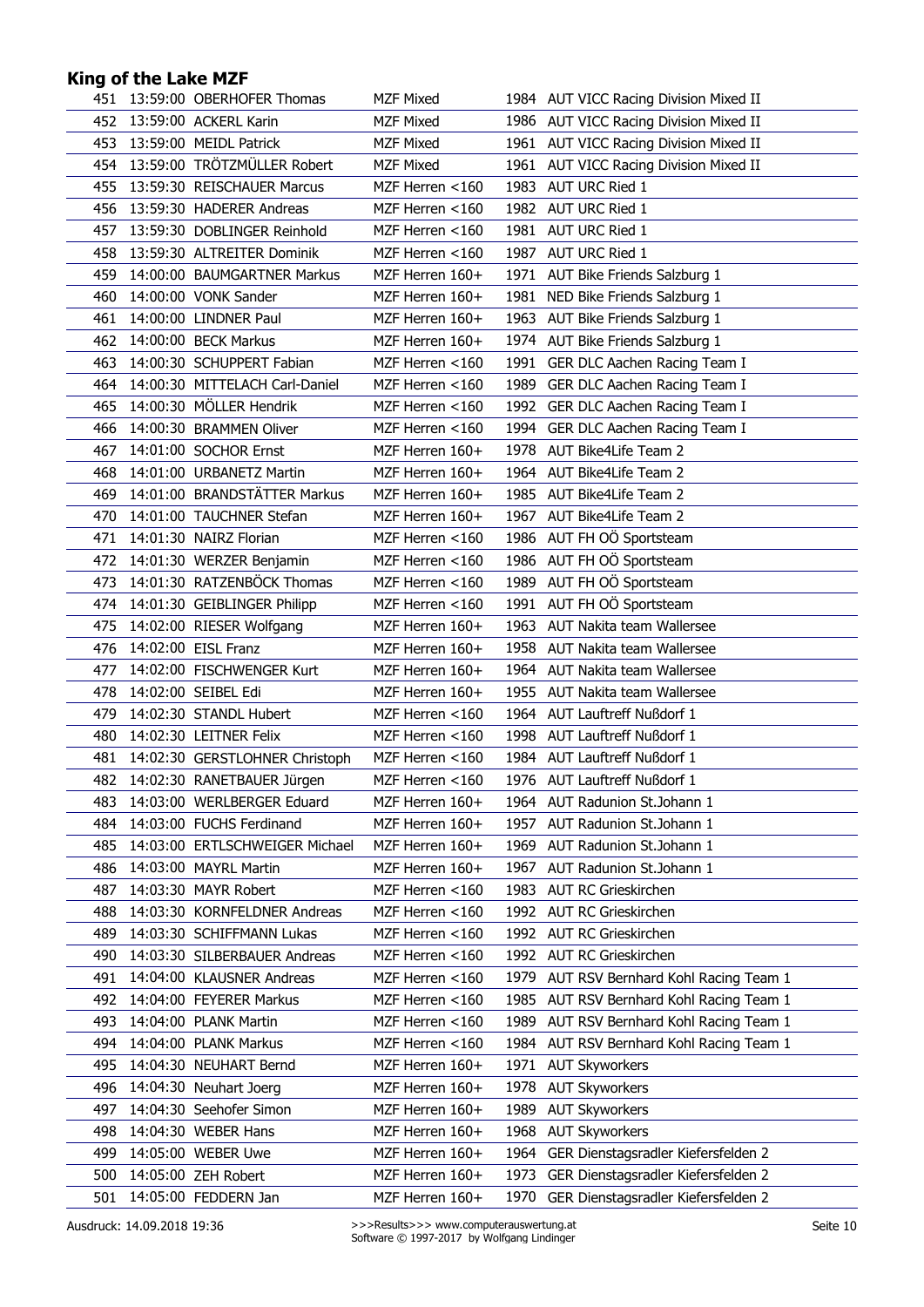|  | 502 14:05:00 KUNZ Alexander     | MZF Herren 160+    | 2000 GER Dienstagsradler Kiefersfelden 2 |
|--|---------------------------------|--------------------|------------------------------------------|
|  | 503 14:05:30 MAIR Thomas        | MZF Herren <160    | 1971 AUT Polizei                         |
|  | 504 14:05:30 PICHLER Peter      | MZF Herren $<$ 160 | 1969 AUT Polizei                         |
|  | 505 14:05:30 GABRIEL Michael    | MZF Herren $<$ 160 | 1989 AUT Polizei                         |
|  | 506 14:05:30 HAIDER Martin      | MZF Herren $<$ 160 | 1988 AUT Polizei                         |
|  | 507 14:06:00 SAUSENG Christophe | MZF Mixed          | 1982 AUT Caros's Radtouristik            |
|  | 508 14:06:00 SANDHOFER Carolina | <b>MZF Mixed</b>   | 1996 AUT Caros's Radtouristik            |
|  | 509 14:06:00 SCHIEFER Gerald    | <b>MZF Mixed</b>   | 1979 AUT Caros's Radtouristik            |
|  | 510 14:06:00 HELLWIG Roland     | <b>MZF Mixed</b>   | 1981 AUT Caros's Radtouristik            |

# **King of the Lake EZF**

Start: 13:00:00

| Nr   | Startzeit Name |                                          | Gruppe         | Ja.  | Nat. Mannschaft                                   |
|------|----------------|------------------------------------------|----------------|------|---------------------------------------------------|
| 511  |                | 14:08:00 HIEBL Hans                      | EZF U60m       |      | 1963 AUT SC Prinz Eugen München                   |
|      |                | 512 14:08:15 KRYSL Joachim               | <b>RR U40m</b> |      | 1989 AUT ASKÖ TriTeam Judenburg                   |
| 513  |                | 14:08:30 GEMBALLA Silke                  | EZF U50w       |      | 1974 GER Gelting                                  |
|      |                | 514 14:08:45 MUTSCHELLER Uli             | EZF U60m       | 1966 | GER ruhepuls40.de / RSC Kempten                   |
| 515  |                | 14:09:00 LEITENBAUER Christian           | RR U60m        | 1968 | <b>AUT Hrinkow Bikes</b>                          |
|      |                | 516 14:09:15 EGGER Ralph                 | EZF U50m       | 1978 | <b>GER WSV Bad Tölz</b>                           |
| 517. |                | 14:09:30 ALESINSKYY Evgeni               | EZF U40m       | 1984 | <b>GER RSC Wiesbaden</b>                          |
|      |                | 518 14:09:45 LAUTNER Helmut              | EZF U50m       |      | 1971 AUT CLR Sauwald Cofain 699                   |
| 519  |                | 14:10:00 KURNIK Michael Roman            | EZF U40m       |      | 1995 AUT ARBÖ Raiffeisen RC Feld Am See Gegendtal |
| 520  |                | 14:10:15 DOBESBERGER-HOFER Mich EZF U40m |                |      | 1995 AUT PSVTri-Linz                              |
| 521  |                | 14:10:30 HOFFMANN Wolfgang               | EZF U40m       | 1985 | <b>SUI Team Chase</b>                             |
|      |                | 522 14:10:45 LEITNER Hubert              | EZF U70m       |      | 1955 AUT SC Mirnock                               |
| 523  |                | 14:11:00 FÜREDER Roman                   | EZF U40m       | 1988 | <b>AUT Salzburg</b>                               |
|      |                | 524 14:11:15 DAVIS Andrew                | EZF U50m       | 1974 | GBR VC Jona                                       |
| 525  |                | 14:11:30 GUTTENBERGER Siegfried          | EZF U60m       | 1963 | <b>GER RSC Kelheim</b>                            |
| 526  |                | 14:11:45 BICHL Josef                     | RR 70+m        |      | 1946 AUT RSC Wolfsegg                             |
| 527  |                | 14:12:00 HABERL Andreas                  | EZF U60m       |      | 1965 AUT atterbiker.at                            |
| 528  |                | 14:12:15 FRITZ Gebhard                   | EZF $70+m$     |      | 1947 AUT Union Radwerk2010 Eugendorf              |
| 529  |                | 14:12:30 POLLIN Josef                    | RR 70+m        |      | 1946 AUT Ternberg                                 |
| 530  |                | 14:12:45 ALTON Robert                    | EZF U70m       |      | 1949 AUT Radsport Stanger Kitzbühel               |
| 531  |                | 14:13:00 SCHROTZHAMMER Franz             | RR 70+m        |      | 1947 AUT Schwoachhaxler                           |
|      |                | 532 14:13:15 ZANDER Maria                | EZF U70w       | 1952 | GER RSC Wolfratshausen                            |
| 533  |                | 14:13:30 HARLANDER Georg                 | RR 70+m        |      | 1947 AUT RC. Gnigl                                |
| 534  |                | 14:13:45 KRYSL Franz-Josef               | <b>RR U70m</b> |      | 1952 AUT Graz                                     |
| 535  |                | 14:14:00 KOCH Lorenz                     | RR 70+m        | 1947 | GER Delta-Bike.de                                 |
| 536  |                | 14:14:15 RIEBERER Albin                  | RR U70m        |      | 1954 AUT Union Radwerk2010 Eugendorf              |
| 537  |                | 14:14:30 CZERMAK Gerhard                 | RR 70+m        |      | 1948 AUT Land - Leben Radteam Arbö Salzburg       |
| 538  |                | 14:14:45 HARTWIG Christian               | EZF U70m       |      | 1954 AUT Team hartwig IT                          |
| 539  |                | 14:15:00 KUDLER Roland                   | RR 70+m        |      | 1948 GER Lavida                                   |
| 540  |                | 14:15:15 SULYOK Franz                    | RR U70m        |      | 1954 AUT Lmb                                      |
|      |                | 541 14:15:30 WALCH Johann                | EZF U70m       |      | 1954 AUT WSA Greenteam Kaindorf                   |
| 542. |                | 14:15:45 HAMBERGER Johanna               | RR U70w        |      | 1954 GER RC Straubing                             |
| 543  |                | 14:16:00 WATZINGER Karl                  | RR U70m        | 1954 | AUT Lenzing, Oberösterreich                       |
| 544  |                | 14:16:15 THUMANN Manfred                 | EZF U70m       | 1954 | SUI RVE                                           |
| 545  |                | 14:16:30 SCHARNREITNER Otto              | RR U70m        |      | 1954 AUT Losenstein                               |
| 546  |                | 14:16:45 LEISS Adolf                     | EZF U70m       | 1955 | <b>AUT Team Airstreeem</b>                        |
| 547  |                | 14:17:00 PÖLZL Maksimiljan               | RR U70m        |      | 1955 AUT RSG Lebring                              |
| 548  |                | 14:17:15 HOCHHAUSER Friedrich            | RR U70m        |      | 1956 AUT RSW Wels                                 |
| 549  |                | 14:17:30 SCHULZ Ingo                     | EZF U70m       |      | 1955 GER RSV Schlaubetal Müllrose                 |
|      |                |                                          |                |      |                                                   |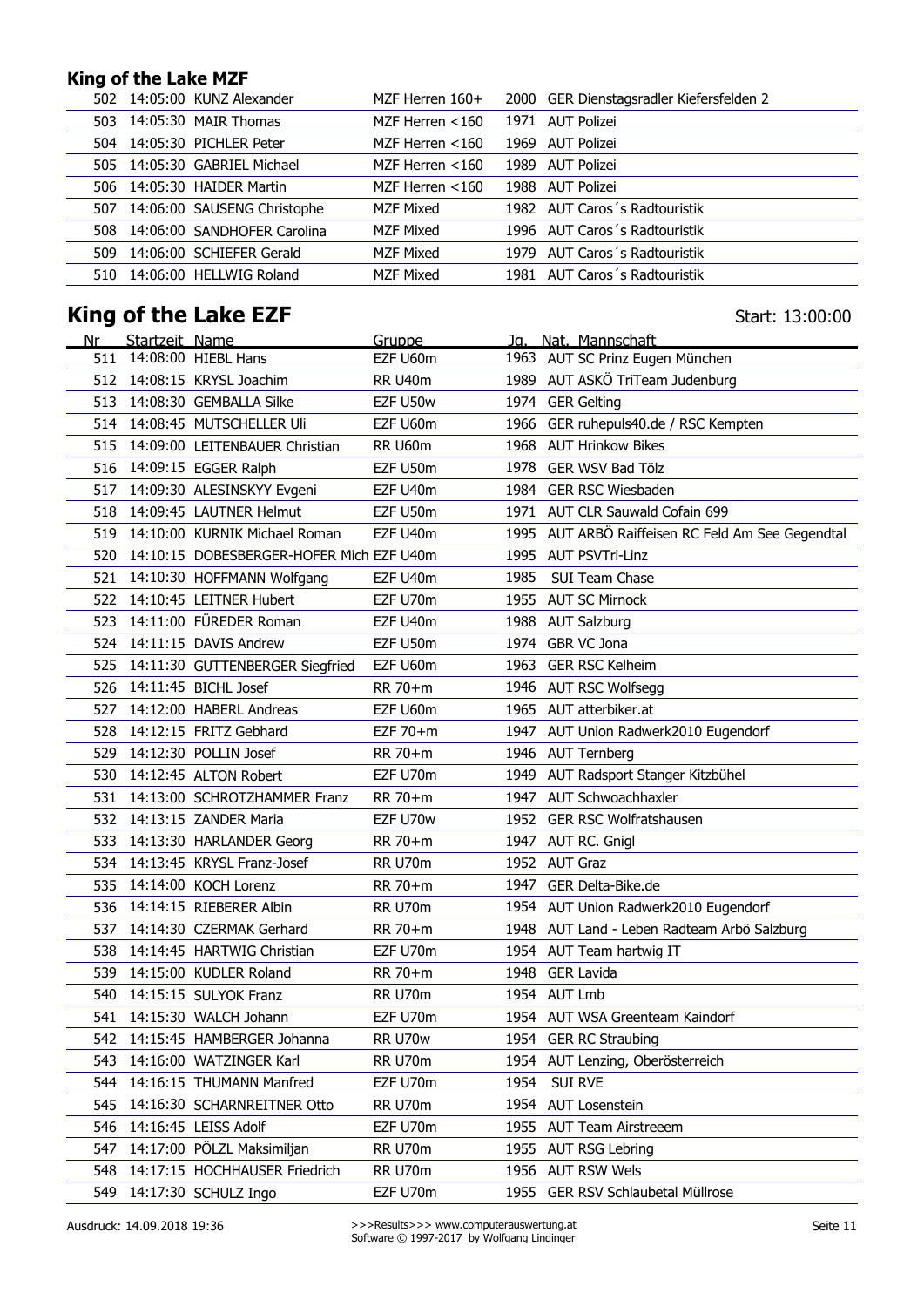|      | 550 14:17:45 LEISS Helene     | EZF U70w |      | 1956 AUT Team Airstreeem               |
|------|-------------------------------|----------|------|----------------------------------------|
| 551  | 14:18:00 GRADINGER Karl       | EZF U70m |      | 1955 AUT Löffler                       |
|      | 552 14:18:15 KOCH Christl     | RR 70+w  |      | 1943 GER DELTA-Bike.de                 |
| 553  | 14:18:30 TEUFL Vanessa        | RR U40w  |      | 1992 AUT RadUNION Salzburg             |
| 554  | 14:18:45 KÄSER Werner         | EZF U70m |      | 1955 GER RC Straubing                  |
|      | 555 14:19:00 STOCKER John     | RR U70m  |      | 1956 AUT WSV Ramsau                    |
|      | 556 14:19:15 BRUNNER Rolf     | EZF U70m |      | 1956 GER S & G Biketeam Karlsruhe      |
|      | 557 14:19:30 HIEBL Ernst      | RR U70m  |      | 1957 AUT RC Elektro Merl               |
|      | 558 14:19:45 CZERNY Wolfgang  | EZF U70m |      | 1956 AUT PSV Wien                      |
| 559  | 14:20:00 VORABERGER Werner    | RR U70m  |      | 1957 AUT RC Schwanenstadt              |
|      | 560 14:20:15 PFEIFER Gerhard  | EZF U70m |      | 1957 AUT Bruck an der Mur              |
|      | 561 14:20:30 WESTRICH Michael | RR U70m  |      | 1958 GER Radclub Münster               |
|      | 562 14:20:45 MÜLLER Klaus     | EZF U70m |      | 1957 GER BMW Radsport                  |
|      | 563 14:21:00 HEL Peter        | RR U70m  |      | 1958 AUT Radclub CFK                   |
|      | 564 14:21:15 BÖHM Manfred     | EZF U70m | 1957 | <b>GER Rad Team Gaimersheim</b>        |
| 565  | 14:21:30 GEHNBÖCK Veronika    | RR U70w  |      | 1958 AUT Radhasen                      |
|      | 566 14:21:45 HOLZER Walter    | EZF U70m |      | 1957 AUT cicli Fontana ASD             |
|      | 567 14:22:00 WESTRICH Dagmar  | RR U60w  | 1959 | <b>GER Radclub Münster</b>             |
| 568  | 14:22:15 KRICHBAUM Hans       | RR U70m  |      | 1958 AUT Union Böckhiasl Neukirchen/V. |
|      | 569 14:22:30 PRODNER Erwin    | EZF U60m |      | 1959 AUT Radteam Leoben                |
|      | 570 14:22:45 RAUSCH Hubert    | EZF U70m | 1958 | <b>GER TUS-Mitterfelden</b>            |
|      | 14:23:00 FRECH Gerhard        | EZF U60m | 1959 | <b>AUT ESV OeNB</b>                    |
| 571  |                               |          |      |                                        |
|      | 572 14:23:15 MATEYKA Jens     | EZF U70m |      | 1958 AUT Rc-Schnecke                   |
| 573  | 14:23:30 KRIVETZ Hannes       | EZF U60m |      | 1959 AUT UNION XC-Club Mühldorf        |
|      | 574 14:23:45 SCHINDLER Kurt   | EZF U70m |      | 1958 AUT Arbö Wienenergie Röhsler&Co   |
| 575  | 14:24:00 TAXACHER Ingo        | EZF U60m | 1959 | GER München                            |
| 576  | 14:24:15 ANDERSON Mike        | EZF U70m | 1958 | <b>GBR VC Venta</b>                    |
|      | 577 14:24:30 TWIEHAUS Jochen  | RR U60m  | 1959 | <b>GER Bioracer</b>                    |
|      | 578 14:24:45 LACHMAYR Robert  | EZF U70m |      | 1958 AUT Horn, Niederösterreich        |
| 579  | 14:25:00 SCHWARZBÖCK Johann   | RR U60m  |      | 1959 AUT RC Schwanenstadt              |
| 580  | 14:25:15 WAHL Peter           | EZF U60m |      | 1959 AUT 4Sports                       |
| 581  | 14:25:30 EGGER Thomas         | RR U60m  |      | 1959 AUT UKJ-DSG Froschberg            |
| 582  | 14:25:45 FREITAG Robert       | EZF U60m |      | 1959 AUT Move It !                     |
| 583  | 14:26:00 MAYR Anita           | RR U60w  | 1960 | <b>AUT Radhasen</b>                    |
| 584  | 14:26:15 RIEGER Vinzenz       | EZF U60m | 1959 | <b>AUT RSG Lebring</b>                 |
| 585  | 14:26:30 SCHULZ Frank         | RR U60m  | 1960 | <b>GER Eschweiler</b>                  |
| 586  | 14:26:45 HIPPAUF Michael      | EZF U60m | 1960 | <b>GER Berlin</b>                      |
| 587  | 14:27:00 BRANDMAIR Josef      | RR U60m  | 1960 | <b>AUT RC Rutzenmoos</b>               |
| 588  | 14:27:15 MITTERHAUSER Peter   | EZF U60m | 1960 | AUT atterbiker                         |
| 589  | 14:27:30 SIMMA Klaus          | RR U60m  | 1960 | <b>AUT Andelsbuch</b>                  |
| 590  | 14:27:45 GEORG Robert         | RR U60m  | 1960 | <b>AUT RC Schwanenstadt</b>            |
| 591  | 14:28:00 HUDSON Rock          | EZF U60m | 1960 | <b>GBR MTV Beedenbostel</b>            |
| 592. | 14:28:15 HAHN Rudolf          | RR U60m  | 1960 | AUT Steinbach An Der Steyr             |
| 593  | 14:28:30 MAGGINI Alessandro   | EZF U60m | 1961 | ITA TEAM MTB PRATO                     |
| 594  | 14:28:45 FINK Christian       | RR U60m  |      | 1961 AUT TEAM ESV LINZ                 |
| 595  | 14:29:00 LADREITER Andreas    | EZF U60m | 1961 | AUT Radteam Leoben                     |
| 596  | 14:29:15 STADLER Herbert      | RR U60m  |      | 1961 AUT Ottnang am Hausruck           |
| 597  | 14:29:30 MAYER Christian      | EZF U60m |      | 1961 AUT RC Schnecke                   |
| 598  | 14:29:45 BÜRGE Hermann        | RR U60m  | 1961 | <b>AUS Gleisdorf</b>                   |
| 599  | 14:30:00 GRÜNDLER Frank       | EZF U60m | 1961 | <b>GER Assling</b>                     |
| 600  | 14:30:15 ÜBERFELLNER Wolfgang | EZF U60m |      | 1965 AUT Klagenfurt                    |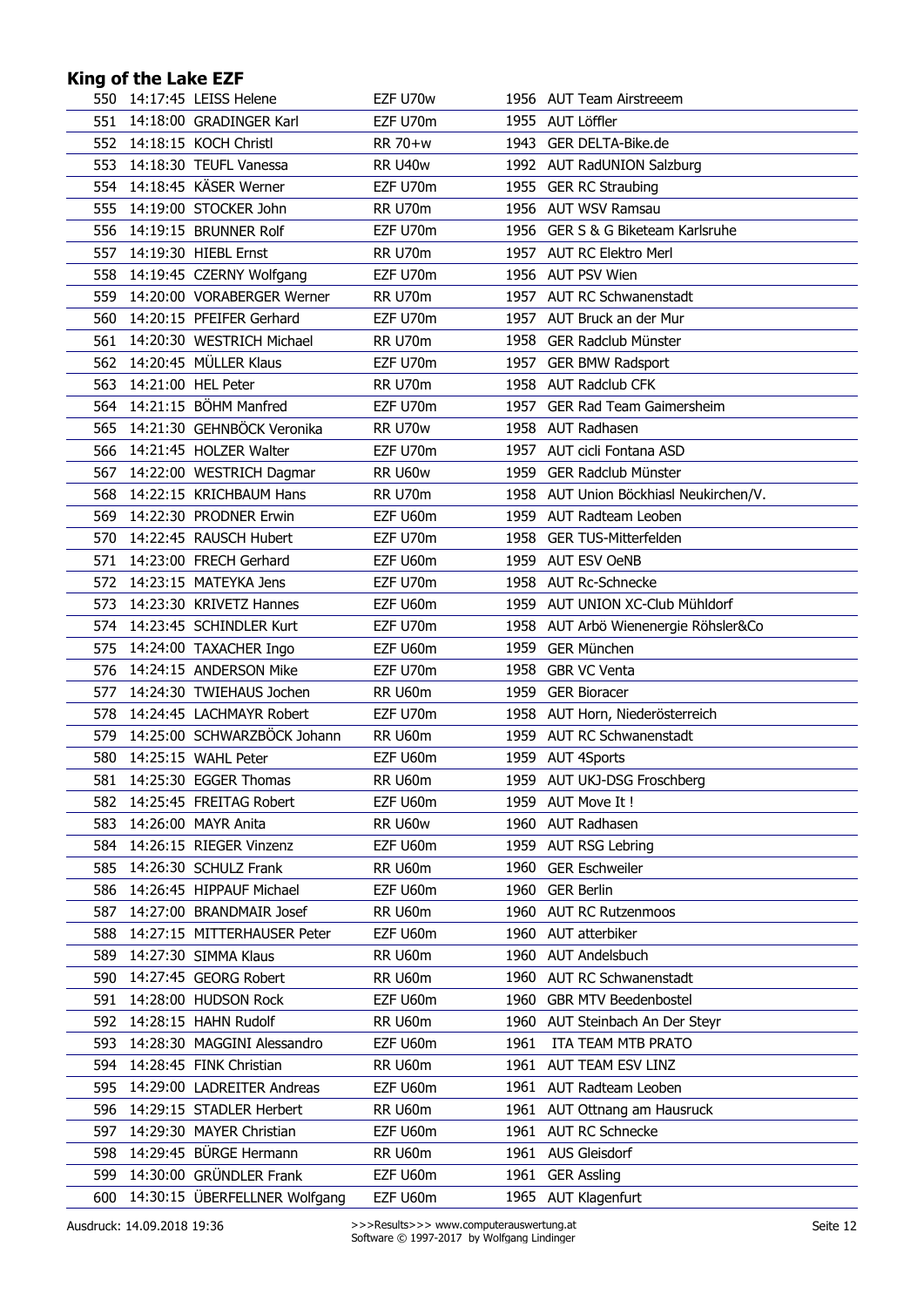|     | 601 14:30:30 MARGREITER Peter  | <b>RR U60m</b> |      | 1961 AUT Lenzing, Oberösterreich       |
|-----|--------------------------------|----------------|------|----------------------------------------|
| 602 | 14:30:45 WANDERER Franz        | EZF U60m       |      | 1961 AUT Mazda Wanderer                |
| 603 | 14:31:00 LACKNER Christian     | <b>RR U60m</b> |      | 1962 AUT Naturfreunde Marchtrenk       |
| 604 | 14:31:15 HÖGLINGER Michael     | EZF U40m       |      | 1983 AUT Rc Eindruck Sarleinsbach      |
| 605 | 14:31:30 HÖLLER Gerhard        | EZF U60m       |      | 1961 AUT Team Sportordination          |
| 606 | 14:31:45 UNGER Franz           | <b>RR U60m</b> |      | 1962 AUT SC Mirnock                    |
| 607 | 14:32:00 MAIER Gustl           | EZF U60m       |      | 1961 AUT RC Perg                       |
| 608 | 14:32:15 SCHILL Gerald         | RR U60m        |      | 1962 AUT Handenberg                    |
| 609 | 14:32:30 SELNES Jan            | EZF U60m       |      | 1961 GER WSV Bad Tölz                  |
| 610 | 14:32:45 MUELLER Andreas       | RR U60m        | 1963 | <b>GER Pflaumdorf</b>                  |
| 611 | 14:33:00 TONDER Rudolf         | EZF U60m       |      | 1961 AUT Tri Team Krems                |
|     | 612 14:33:15 HUBER Franz       | <b>RR U60m</b> |      | 1963 AUT Team Elias                    |
| 613 | 14:33:30 BLÜHBERGER Thomas     | EZF U60m       |      | 1961 AUT Tri Team Pöttsching           |
|     | 614 14:33:45 PUM Gerold        | RR U60m        |      | 1963 AUT Purkersdorf                   |
| 615 | 14:34:00 GRATZER Alexander     | EZF U60m       |      | 1962 AUT Sportunion Raiffeisen Pöndorf |
| 616 | 14:34:15 HÖFLEHNER Franziska   | RR U40w        |      | 1994 AUT Bike Friens Salzburg          |
|     | 617 14:34:30 KAMMERMEIER Josef | EZF U60m       | 1962 | <b>GER RSV Dingolfing</b>              |
|     | 618 14:34:45 ROSMANN Wolfgang  | <b>RR U60m</b> |      | 1963 AUT Union LA Eugendorf            |
| 619 | 14:35:00 REISENBERGER Klaus    | EZF U60m       |      | 1962 AUT gmunden                       |
| 620 | 14:35:15 GOOS Axel             | <b>RR U60m</b> |      | 1964 GER München                       |
| 621 | 14:35:30 FRANKE Markus         | EZF U60m       |      | 1962 GER RKV Solidarität Dachau e.V.   |
| 622 | 14:35:45 STAVINOHA Karl-Heinz  | RR U60m        |      | 1964 GER RSC Götzing                   |
| 623 | 14:36:00 BÖHM Martin           | EZF U60m       |      | 1962 AUT mountainbiker.at              |
|     | 624 14:36:15 MOZETH Martin     | <b>RR U60m</b> |      | 1964 AUT Kirchberg am Wechsel          |
| 625 | 14:36:30 KERN Wolfgang         | EZF U60m       |      | 1962 AUT TUS Radsport Caska Feldbach   |
| 626 | 14:36:45 KITZMÜLLER Andrea     | RR U60w        |      | 1965 AUT Radhasen                      |
| 627 | 14:37:00 BARTL Alexander       | EZF U60m       | 1963 | AUT Steyrdorfradler                    |
| 628 | 14:37:15 ORCIANI Andrea        | RR U60m        | 1965 | ITA G.C OMM MELANIA                    |
| 629 | 14:37:30 WETZLINGER Erich      | EZF U60m       |      | 1963 AUT SC Mirnock                    |
| 630 | 14:37:45 BÜRGE Daniel          | EZF U40m       | 1983 | <b>AUS Gleisdorf</b>                   |
| 631 | 14:38:00 GMEINER Erika         | RR U60w        |      | 1965 AUT Radhasen                      |
|     | 632 14:38:15 MARINGER Dominik  | EZF U40m       |      | 1992 AUT Team DNA Eindruck             |
| 633 | 14:38:30 PUM Ludwig            | RR U60m        |      | 1965 AUT Family Biking                 |
| 634 | 14:38:45 RABENSTEINER Kurt     | EZF U60m       | 1963 | <b>AUT Kilb</b>                        |
| 635 | 14:39:00 DALLINGER Michael     | RR U60m        | 1965 | <b>AUT Autohaus Eder</b>               |
| 636 | 14:39:15 SCHMIDSBERGER Norbert | EZF U60m       | 1963 | AUT Team Melasan Sportunion            |
| 637 | 14:39:30 TREML Peter           | EZF U60m       | 1963 | AUT Bike friends Salzburg              |
| 638 | 14:39:45 PUCHNER Otmar         | RR U60m        |      | 1965 AUT Rohrbach-Berg                 |
| 639 | 14:40:00 HURT Robert           | EZF U60m       | 1963 | GER Radteam Aichach 2000               |
| 640 | 14:40:15 HOLZNER Richard       | RR U60m        | 1965 | <b>AUT Garsten</b>                     |
| 641 | 14:40:30 LEUTGEB Rupert        | EZF U60m       | 1963 | AUT Neuhofen an der Krems              |
| 642 | 14:40:45 WEBER Birgit          | EZF U60w       | 1966 | GER Forice 89 Dachau                   |
| 643 | 14:41:00 FÜHRER Dirk           | RR U60m        | 1966 | GER nora sports                        |
| 644 | 14:41:15 SEMERARO Domenico     | EZF U60m       | 1964 | SUI Ebmatingen                         |
| 645 | 14:41:30 MITTERHOFER Fritz     | RR U60m        | 1966 | <b>AUT UASC Attersee West</b>          |
| 646 | 14:41:45 HAUNSCHMIDT Franz     | EZF U60m       | 1964 | <b>AUT TriRun Linz</b>                 |
| 647 | 14:42:00 PARKER Greg           | EZF U60m       | 1964 | <b>GBR GPCC</b>                        |
| 648 | 14:42:15 OTEPKA Klaus          | RR U60m        | 1967 | <b>AUT Radlobby Krems</b>              |
| 649 | 14:42:30 DISSAUER Johann       | EZF U60m       | 1964 | AUT rad-angerer.at                     |
| 650 | 14:42:45 BUR Stefan            | RR U60m        | 1967 | GER RCW Koblenz - Arzheim 1926 e.V.    |
|     | 651 14:43:00 YOUNG Nick        | EZF U60m       |      | 1964 GBR YEOVIL CC                     |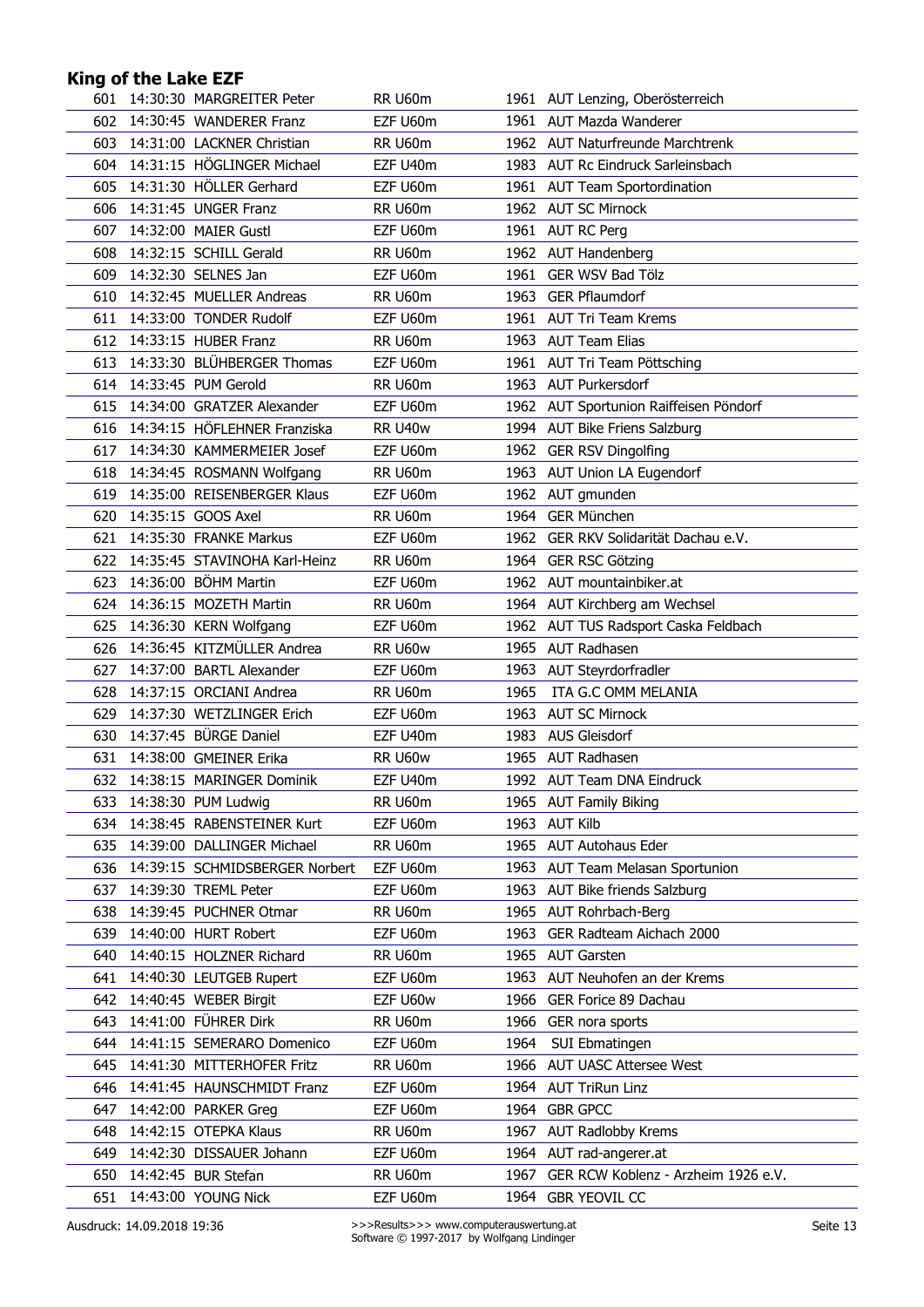| 652 | 14:43:15 FELGITSCHER Stefan              | <b>RR U60m</b> |      | 1967 AUT Faistenau                        |
|-----|------------------------------------------|----------------|------|-------------------------------------------|
| 653 | 14:43:30 HAIDER Reinhard                 | EZF U60m       |      | 1964 AUT FH Oö Sports Team                |
|     | 654 14:43:45 ERZ Thomas                  | EZF U60m       |      | 1964 GER Eschweiler                       |
| 655 | 14:44:00 NEUDECK Christoph               | RR U60m        |      | 1968 AUT 2Rad Oberländer                  |
| 656 | 14:44:15 KROPP Uwe                       | EZF U60m       |      | 1964 GER Häussler Bauunternehmung         |
| 657 | 14:44:30 HIPFINGER Eva                   | EZF U60w       |      | 1968 AUT RC Arbö Wienenergie Röhsler & Co |
| 658 | 14:44:45 PTACEK Wolfgang                 | EZF U60m       |      | 1964 GER RSC Auto Brosch                  |
| 659 | 14:45:00 KOGLER Hannes                   | RR U60m        |      | 1968 AUT Pilsbach                         |
| 660 | 14:45:15 PECH Helmut                     | <b>RR U60m</b> |      | 1968 AUT MTB Club Oberwart                |
|     | 661 14:45:30 BERNHARD Anton              | EZF U60m       |      | 1965 AUT RC MTB Mölbrücke                 |
| 662 | 14:45:45 LEHNER Herbert                  | RR U60m        | 1968 | AUT Sports97-Olympia-Austria              |
| 663 | 14:46:00 SAUTTER Axel                    | EZF U60m       |      | 1965 GER RSF Überlingen e. V.             |
| 664 | 14:46:15 STADLBAUER Hermann              | RR U60m        |      | 1968 AUT TEAM GIN TONIC                   |
| 665 | 14:46:30 NEFF Bernhard                   | EZF U60m       |      | 1965 AUT Radteam Leoben                   |
| 666 | 14:46:45 WINKLER Markus                  | EZF U60m       |      | 1967 AUT SC Mirnock                       |
| 667 | 14:47:00 HEUPEL Marketa                  | EZF U60w       | 1968 | <b>GER MRRC München</b>                   |
| 668 | 14:47:15 CABAK Ferdinand                 | EZF U60m       |      | 1965 AUT Sittendorf bei Wien              |
| 669 | 14:47:30 MAYRHOFER Thomas                | RR U60m        |      | 1968 AUT Bike Union Altenberg             |
| 670 | 14:47:45 PAWLIK Hartmut                  | EZF U60m       |      | 1965 AUT WSA Greenteam Kaindorf           |
| 671 | 14:48:00 ATZLESBERGER Wolfgang           | RR U60m        | 1968 | <b>AUT Linz</b>                           |
|     | 672 14:48:15 REISETBAUER Michi           | EZF U60m       |      | 1965 AUT MTB Niederneukirchen             |
| 673 | 14:48:30 HEBESBERGER Wolfgang            | RR U60m        |      | 1968 AUT Team HAIDLMAIR                   |
| 674 | 14:48:45 MASIANI Nicola                  | <b>RR U60m</b> | 1965 | ITA TEAM MTB PRATO                        |
|     |                                          |                |      |                                           |
| 675 | 14:49:00 RUMPOLD Wolfgang                | <b>RR U60m</b> |      | 1968 AUT Wien                             |
|     | 676 14:49:15 FOXHALL Nigel               | EZF U60m       | 1965 | GBR RU Laranja                            |
| 677 | 14:49:30 KUBLIK Andreas                  | EZF U50m       | 1969 | <b>GER TOUR</b>                           |
| 678 | 14:49:45 STEGMUELLER Norbert             | EZF U60m       | 1965 | GER SV Leingarten                         |
| 679 | 14:50:00 MAIR Christian                  | EZF U50m       | 1969 | AUT T3 Tri Team Traunsee                  |
| 680 | 14:50:15 FABRAINER Thomas                | EZF U60m       | 1965 | <b>GER RSC ELKOFEN</b>                    |
| 681 | 14:50:30 MEINERS Christiane              | EZF U50w       | 1969 | <b>GER Augsburg</b>                       |
| 682 | 14:50:45 HOFREITER Thomas                | EZF U60m       | 1965 | <b>GER RSC Elkofen</b>                    |
| 683 | 14:51:00 EDELSBRUNNER Hannes             | EZF U50m       |      | 1969 AUT Wien                             |
| 684 | 14:51:15 HAGNER Armin                    | EZF U60m       |      | 1966 AUT Maria Gugging                    |
| 685 | 14:51:30 HUPF Klaus                      | EZF U50m       | 1969 | GER Team KM8                              |
| 686 | 14:51:45 RIEPL Bodo                      | EZF U60m       | 1966 | GER TSV 1847 Weißenhorn                   |
| 687 | 14:52:00 GRILL Michael                   | EZF U50m       | 1969 | <b>GER Team Museeuw</b>                   |
| 688 | 14:52:15 GABLER Erwin                    | EZF U60m       | 1966 | <b>AUT RSC Krems</b>                      |
| 689 | 14:52:30 GSELL Philippe                  | RR U50m        | 1969 | FRA München                               |
| 690 | 14:52:45 ALTRICHTER Hannes               | EZF U60m       | 1966 | <b>AUT Ternberg</b>                       |
| 691 | 14:53:00 HAUSER Wolfgang                 | EZF U50m       | 1969 | <b>AUT Salzburg</b>                       |
| 692 | 14:53:15 GFELLER Hans-Urs                | EZF U60m       | 1966 | AUT sixty-sixers                          |
| 693 | 14:53:30 HAHN Bernhard                   | EZF U50m       | 1970 | <b>AUT Rc Gutenbrunn</b>                  |
| 694 | 14:53:45 STIEGER Johann                  | EZF U60m       | 1966 | <b>AUT Klagenfurt</b>                     |
| 695 | 14:54:00 PIGNONE Davide                  | EZF U50m       | 1970 | ITA ASD SUPERBA PROGETTO BICI GENOVA      |
| 696 | 14:54:15 EHRNLEITNER Josef               | EZF U60m       | 1966 | <b>AUT MMK Seewalchen</b>                 |
| 697 | 14:54:30 AMANN Jürgen                    | EZF U60m       | 1966 | GER Freundeskreis Uphill e.V.             |
| 698 | 14:54:45 JAGOUTZ-HERZLINGER Mar EZF U60m |                | 1966 | AUT S&FUNeulengbach                       |
| 699 | 14:55:00 DEMBER Markus                   | EZF U50m       | 1970 | GER DAV Röthenbach                        |
| 700 | 14:55:15 HOELLER Maximilian              | EZF U60m       | 1966 | AUT Radteam Leoben                        |
| 701 | 14:55:30 MÜLLER Matthias                 | EZF U50m       | 1970 | <b>GER TriTeam Frankenalb</b>             |
| 702 | 14:55:45 ZAHN Peter                      | EZF U60m       |      | 1966 AUT RC-Mattighofen                   |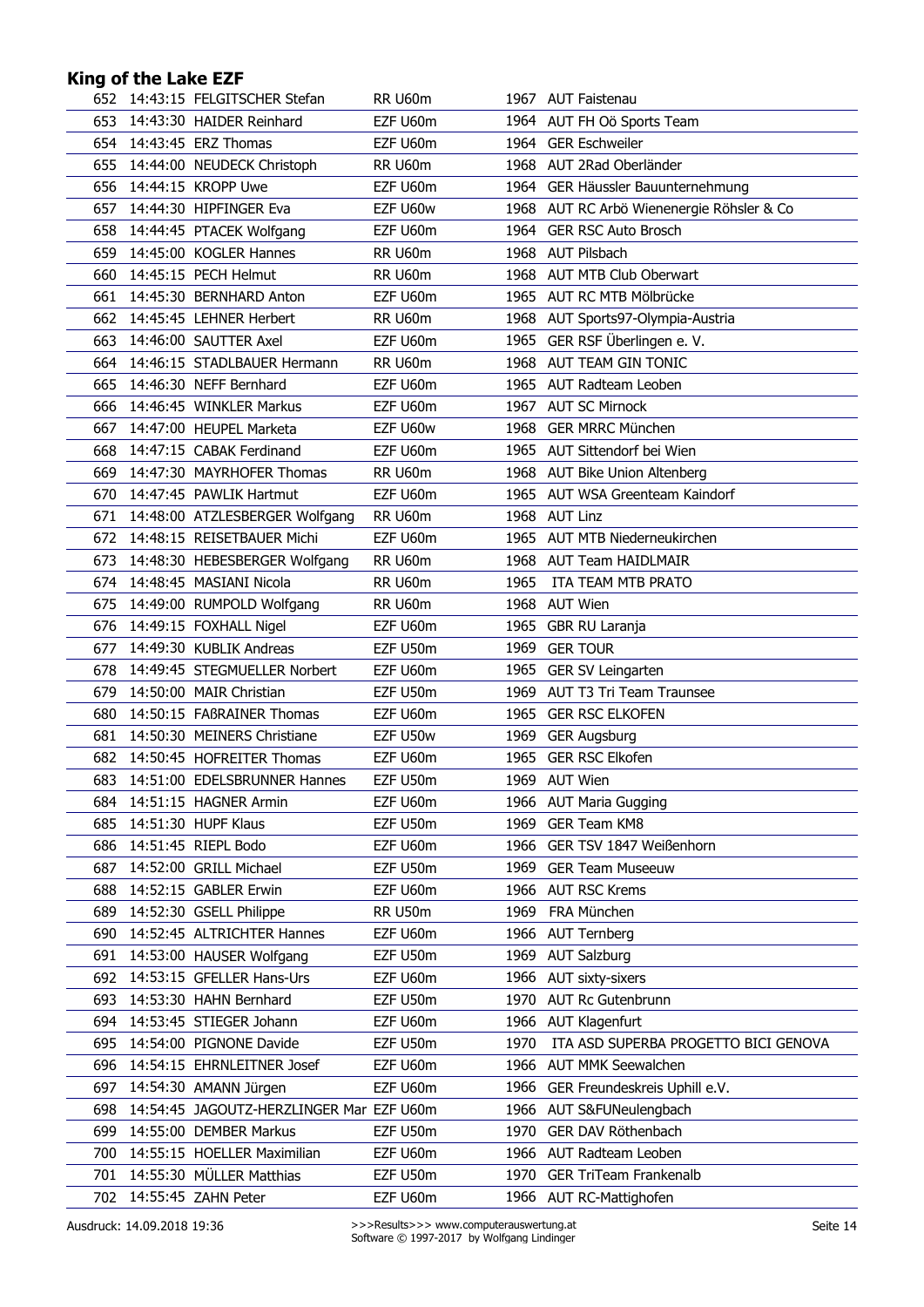| 703  | 14:56:00 THEMANN Michael           | EZF U50m |      | 1970 SUI Team Popple / Velo Lade Nüeri    |
|------|------------------------------------|----------|------|-------------------------------------------|
|      | 704 14:56:15 BAUMERT Stephan       | EZF U60m |      | 1966 GER Therapie & Training              |
| 705  | 14:56:30 HASLBAUER Roland          | EZF U50m |      | 1970 AUT TriGV226                         |
| 706  | 14:56:45 BRUNNER Thomas            | EZF U60m |      | 1966 GER BMW Radsport                     |
| 707  | 14:57:00 NEUMEIER Sigi             | EZF U50m | 1970 | <b>GER The Lowriders</b>                  |
| 708  | 14:57:15 HEROLD Udo                | EZF U60m |      | 1966 AUT Radteam Leoben                   |
| 709  | 14:57:30 GERBOTH Thomas            | EZF U50m |      | 1970 GER BMW Radsport                     |
| 710  | 14:57:45 MÜLLER Christian          | EZF U50m |      | 1971 AUT Team Cyclopia                    |
|      | 711 14:58:00 Krassnitzer Christian | EZF U60m |      | 1967 AUT SC Mirnock                       |
| 712  | 14:58:15 HORVAT Daniel             | EZF U50m | 1971 | SLO KD SPICA PTUJ                         |
| 713  | 14:58:30 HAAS Jens Oliver          | EZF U60m | 1967 | GER Rennradln München                     |
|      | 714 14:58:45 BREU Christine        | EZF U50w |      | 1971 GER Wien                             |
| 715  | 14:59:00 LOSTUZZI Marco            | EZF U60m | 1967 | ITA ASD Grado X Sport                     |
| 716  | 14:59:15 ESSER Dirk                | EZF U50m |      | 1971 GER Team Mini Düren                  |
| 717  | 14:59:30 ZUCKER Oliver             | EZF U60m | 1967 | <b>GER MTV Boffzen</b>                    |
| 718  | 14:59:45 CARR Paul                 | EZF U60m | 1967 | <b>SUI Mondialbike</b>                    |
| 719  | 15:00:00 KOOPMANN Holger           | EZF U50m | 1971 | <b>GER TEAM STRASSACKER</b>               |
| 720  | 15:00:15 SCHMIDIG Peter            | EZF U60m | 1967 | <b>SUI GIANT Gellert-Velloteam</b>        |
| 721  | 15:00:30 SAHM Jan                  | EZF U50m | 1971 | <b>GER Gipfelkurs</b>                     |
|      | 722 15:00:45 FRÖHLICH Rainer       | EZF U60m |      | 1967 AUT Steyrdorfradler                  |
| 723  | 15:01:00 KRAEFT Marcus             | EZF U50m | 1971 | <b>GER Time Trial Friends NRW</b>         |
| 724. | 15:01:15 ELING-SAALMANN Sabine     | EZF U60w | 1967 | <b>GER Radclub Lostau</b>                 |
| 725  | 15:01:30 WÖLK Michael              | EZF U50m |      | 1971 GER Cycling Club Ravensburg          |
| 726  | 15:01:45 KNORR Thomas              | EZF U60m | 1967 | <b>GER Berlin</b>                         |
|      | 727 15:02:00 SAALMANN Ole          | EZF U50m |      | 1971 GER Radclub Lostau                   |
| 728  | 15:02:15 HAMMER Robert             | EZF U50m |      | 1971 GER Riegsee                          |
| 729  | 15:02:30 WIEDNER Alfred            | EZF U60m |      | 1968 AUT RC sunpor St. Pölten             |
| 730  | 15:02:45 SEIBERL Rudi              | EZF U50m |      | 1971 AUT Nora Racing Team                 |
|      | 731 15:03:00 ZIRKL Andreas         | EZF U60m |      | 1968 AUT Team Rat&Tat Apothekengruppe     |
| 732. | 15:03:15 SCHMID Stefan Alexander   | EZF U50m |      | 1971 GER Serpantin                        |
| 733  | 15:03:30 PEHAM Bernhard            | EZF U60m |      | 1968 AUT Khao Lak Racing Team             |
|      | 734 15:03:45 TRETNER Sven          | EZF U50m |      | 1971 GER Race Team Inntal Bike Oberaudorf |
| 735  | 15:04:00 JETSCHKO Christian        | EZF U60m |      | 1968 AUT Guntramsdorf                     |
| 736  | 15:04:15 POLO Thomas               | EZF U50m | 1971 | AUT Nora Racing Team                      |
| 737  | 15:04:30 BRANDNER Dieter           | EZF U60m | 1968 | <b>AUT Linz</b>                           |
| 738  | 15:04:45 HIEN Tina                 | RR U50w  | 1971 | GER Team Ale Deutschland                  |
| 739  | 15:05:00 HUBER Günter              | EZF U60m | 1968 | <b>AUT VSW Cycling Team</b>               |
| 740  | 15:05:15 MALEK Wolfgang            | EZF U50m | 1971 | AUT RV Sturmvogel München                 |
| 741  | 15:05:30 MOSER Johann              | RR U50m  | 1969 | AUT Laakirchen                            |
| 742  | 15:05:45 AYDIN Bilgin              | EZF U50m | 1972 | <b>GER RTC DSD</b>                        |
| 743. | 15:06:00 WIEGAND Jirko             | EZF U60m | 1968 | <b>GER ERG 1900</b>                       |
| 744  | 15:06:15 MÜLLER Christian          | EZF U50m | 1972 | AUT RC ARBÖ Mödling                       |
| 745  | 15:06:30 Krenn Johannes            | EZF U60m |      | 1968 AUT teambikepirat.at                 |
| 746  | 15:06:45 PFISTERER Hannes          | EZF U50m | 1972 | <b>AUT Mojito Riders</b>                  |
| 747  | 15:07:00 HUTZLER Jürgen            | EZF U60m | 1968 | <b>GER CIS Amberg</b>                     |
| 748  | 15:07:15 RANK Martin               | EZF U50m | 1972 | <b>GER RC Pfeil Neckarsulm</b>            |
| 749  | 15:07:30 KOCH Jürgen               | EZF U60m | 1968 | AUT Tri Team 1.USC Traun                  |
| 750  | 15:07:45 SCHREHOF Martin           | EZF U50m | 1972 | AUT Rad Union Perchtoldsdorf              |
| 751  | 15:08:00 MÖRTL Manfred             | EZF U60m | 1968 | <b>AUT NORA Racing Team</b>               |
| 752  | 15:08:15 ZIPPER Martin             | EZF U50m | 1972 | AUT Union Oberwölz-Lachtal                |
| 753  | 15:08:30 BRAUN Markus              | EZF U60m | 1968 | GER Team Lightweight BM Bikeshop          |
|      |                                    |          |      |                                           |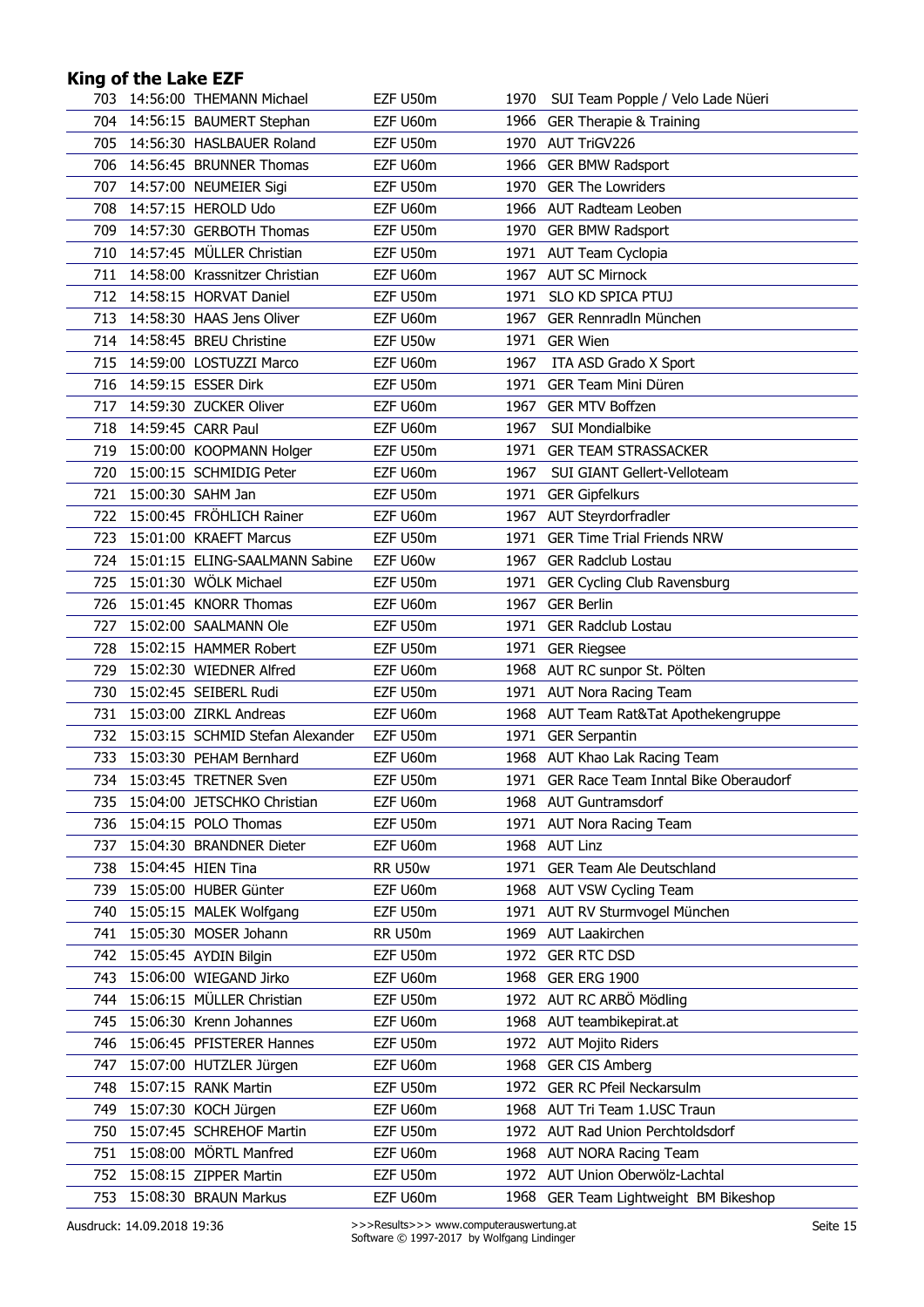| 754 | 15:08:45 HAUSER Michael       | EZF U50m       |      | 1972 GER TSV Jahn Freising               |
|-----|-------------------------------|----------------|------|------------------------------------------|
| 755 | 15:09:00 WAGNER Markus        | EZF U60m       | 1968 | GER Fürstenfeldbruck                     |
| 756 | 15:09:15 HUBER Peter          | EZF U50m       |      | 1972 AUT Traun                           |
| 757 | 15:09:30 SCHLENK Peter        | EZF U60m       | 1968 | GER RF Hilpoltstein/Team Buchstaller     |
| 758 | 15:09:45 BAUMGARTNER Robert   | EZF U50m       | 1972 | <b>AUT Radclub Wels</b>                  |
| 759 | 15:10:00 ENGELKE Thomas       | EZF U60m       | 1968 | <b>GER Bonn</b>                          |
| 760 | 15:10:15 KIND Thomas          | EZF U50m       | 1972 | <b>GER SV Mergelstetten</b>              |
| 761 | 15:10:30 WAGENER Thomas       | EZF U60m       | 1968 | <b>GER Penzberg</b>                      |
|     | 762 15:10:45 STRAUSS Thomas   | EZF U50m       |      | 1972 AUT Laakirchen                      |
| 763 | 15:11:00 WILHELM Thomas       | EZF U60m       |      | 1968 AUT Klosterneuburg                  |
| 764 | 15:11:15 PFLAUMER Tobias      | EZF U50m       | 1972 | <b>GER Aichach</b>                       |
| 765 | 15:11:30 KAIBEL Volker        | <b>RR U50m</b> | 1969 | <b>GER RC Lostau</b>                     |
| 766 | 15:11:45 REITERER Christian   | EZF U50m       | 1973 | AUT chris4tri                            |
| 767 | 15:12:00 LACHINGER Wolfgang   | RR U50m        |      | 1969 AUT Team Bikeworx LEDvolution       |
| 768 | 15:12:15 WEBER Daniela        | EZF U50w       | 1973 | GER Wanggo Endurance Team                |
| 769 | 15:12:30 KAIBEL Christina     | EZF U50w       | 1970 | GER Fahrrad Magdeburg trimago            |
| 770 | 15:12:45 OBERMÜLLER Dietmar   | EZF U50m       | 1973 | AUT special-bikes.at                     |
| 771 | 15:13:00 KÜHNLE Thorsten      | EZF U60m       | 1968 | GER RSC Krähe Kornelimünster             |
| 772 | 15:13:15 KETIS Dominik        | EZF U50m       | 1973 | SLO Team turbo Tropovci                  |
| 773 | 15:13:30 UDWARY Walter        | EZF U60m       | 1968 | AUT Graz                                 |
| 774 | 15:13:45 HAJDINJAK Dusan      | EZF U50m       | 1973 | SLO Team turbo Tropovci                  |
| 775 | 15:14:00 PTACEK Claudia       | EZF U50w       | 1970 | GER Frequenz-Team                        |
| 776 | 15:14:15 SCHULNER Hermann     | EZF U50m       |      | 1973 AUT RC Gutenbrunn/Sport2000         |
| 777 | 15:14:30 PILS Eduard          | <b>RR U50m</b> | 1970 | AUT RC ARBÖ Grassinger Lambach           |
| 778 | 15:14:45 REMIEN Jörg          | EZF U50m       | 1973 | <b>GER TSV Grünwald Triathlon</b>        |
| 779 | 15:15:00 KEMPINGER Günter     | <b>RR U50m</b> | 1970 | <b>GER Team Radl Meier</b>               |
| 780 | 15:15:15 LINDLBAUER Jürgen    | EZF U50m       | 1973 | AUT RC St. Agatha                        |
| 781 | 15:15:30 LECHNER Hannes       | <b>RR U50m</b> |      | 1970 AUT Praxis Dr. Hannes Lechner       |
| 782 | 15:15:45 HANEDER Manfred      | EZF U50m       |      | 1973 AUT SC Tragwein/Kamig               |
| 783 | 15:16:00 NEHLS Johannes       | EZF U40m       | 1991 | GER Team twenty.six e.V.                 |
| 784 | 15:16:15 SCHENK Joachim       | <b>RR U50m</b> |      | 1970 AUT Auenwald                        |
| 785 | 15:16:30 LEUCHTENMÜLLER Mario | EZF U50m       |      | 1973 AUT RC Ovilava 4SPORTS              |
| 786 | 15:16:45 FRIESINGER Klaus     | RR U50m        |      | 1970 GER Schellen-Sau e.V.               |
| 787 | 15:17:00 FENGLER Nils         | EZF U50m       | 1973 | GER Fahr doch mal G1                     |
| 788 | 15:17:15 BECKMANN Micha       | <b>RR U50m</b> | 1970 | <b>GER Team Oakley</b>                   |
| 789 | 15:17:30 WIEDMANN Ralph       | EZF U50m       | 1973 | GER RF Hilpoltstein / Team Buchstaller   |
| 790 | 15:17:45 ZEHENTNER Peter      | RR U50m        | 1970 | <b>AUT Ampflwang</b>                     |
| 791 | 15:18:00 SCHEDL Robert        | EZF U50m       | 1973 | <b>AUT Irenental</b>                     |
| 792 | 15:18:15 PLOEGER Ralf         | RR U50m        | 1970 | <b>GER Casa Ciclista</b>                 |
| 793 | 15:18:30 SEIRINGER Roland     | EZF U50m       | 1973 | AUT biking6.at                           |
| 794 | 15:18:45 MÖSLINGER Roland     | RR U50m        | 1970 | AUT Zell am Pettenfirst                  |
| 795 | 15:19:00 WEINHÖPL Stefan      | EZF U50m       | 1973 | AUT Tri Team 1.USC Traun                 |
| 796 | 15:19:15 SCHMIDTMAYR Walter   | RR U50m        | 1970 | <b>AUT Hausruck-Racing</b>               |
| 797 | 15:19:30 FREITAG Fabian       | RR U40m        | 1995 | AUT Move It!                             |
| 798 | 15:19:45 URBAN Dirk           | RR U50m        | 1971 | GER Lauenburg-Elbe                       |
| 799 | 15:20:00 EIBENSTEINER Georg   | EZF U50m       |      | 1974 AUT URC Nibelungen                  |
| 800 | 15:20:15 AICHHORN Dieter      | RR U50m        | 1971 | AUT Lenzing, Oberösterreich              |
| 801 | 15:20:30 STUMBAUER Gerhard    | EZF U50m       |      | 1974 AUT TriPowerWimbergerHaus Freistadt |
| 802 | 15:20:45 PRIMO Gateano        | RR U50m        | 1971 | ITA GSMe                                 |
| 803 | 15:21:00 GREINER Gordon       | EZF U50m       | 1974 | <b>GER Ulm</b>                           |
| 804 | 15:21:15 HOLZNER Gerhard      | RR U50m        |      | 1971 AUT Ennskraft                       |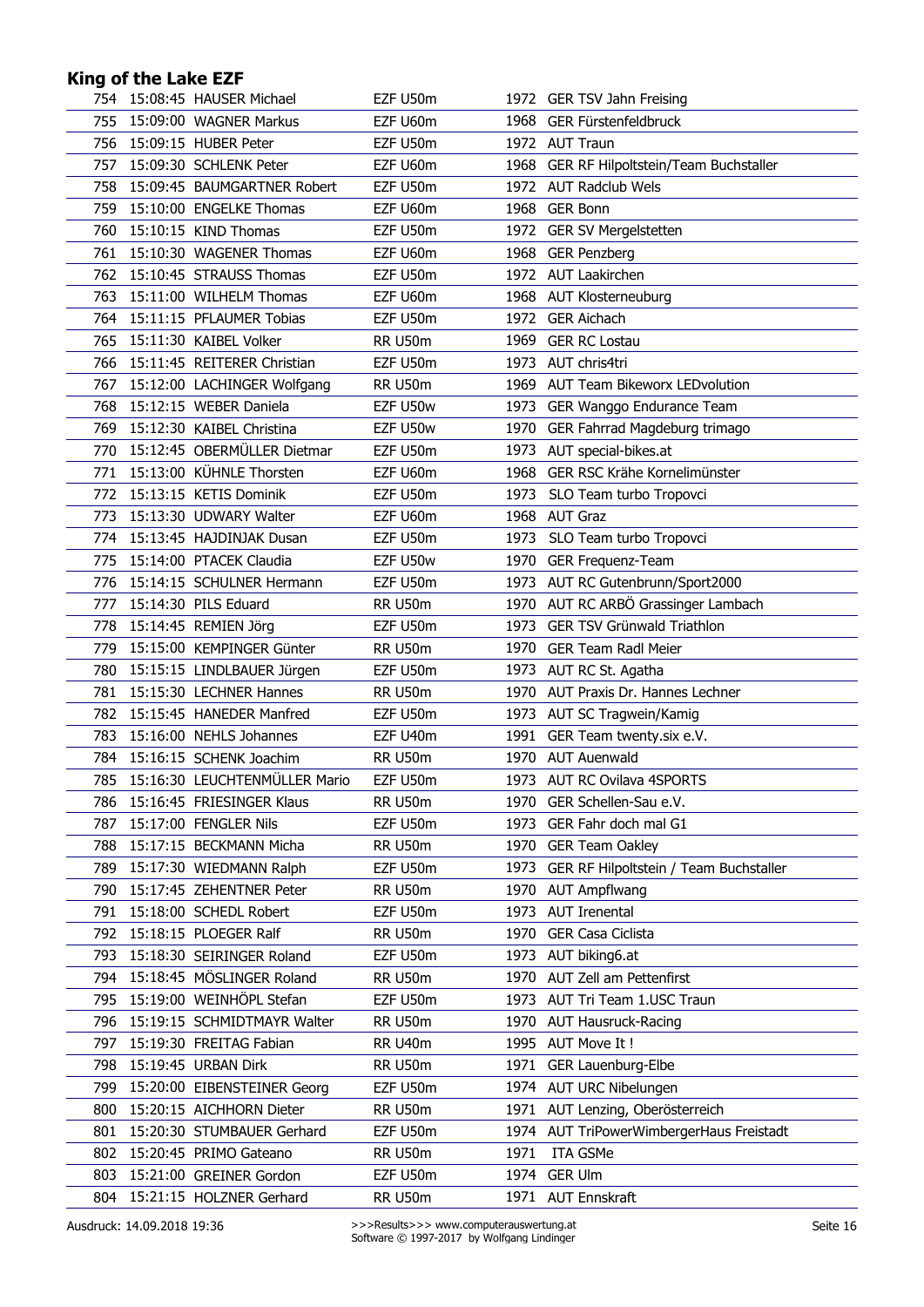| 805 |                        | 15:21:30 URBAN Kerstin              | <b>RR U50w</b> |      | 1971 GER Lauenburg-Elbe                            |
|-----|------------------------|-------------------------------------|----------------|------|----------------------------------------------------|
| 806 |                        | 15:21:45 POTH Karin                 | EZF U50w       |      | 1971 AUT ASKÖ Laufrad Steyr                        |
| 807 |                        | 15:22:00 PACHMANN Martin            | <b>RR U50m</b> |      | 1971 GER München                                   |
| 808 |                        | 15:22:15 KATZLER Heiko              | EZF U50m       |      | 1974 GER RSV 1912 Bad Hersfeld                     |
| 809 |                        | 15:22:30 GRIMM Michael              | <b>RR U50m</b> |      | 1971 GER Universität Passau                        |
| 810 |                        | 15:22:45 GRÜNZWEIG Peter            | <b>RR U50m</b> |      | 1971 AUT RC Arbö Wienenergie Röhsler&Co            |
|     |                        | 811 15:23:00 PLAINER Bernhard       | EZF U50m       |      | 1975 AUT RC Extremhobbetten www.castelli-cycling.c |
|     |                        | 812 15:23:15 FRIESINGER Andrea      | <b>RR U50w</b> |      | 1972 GER Schellen-Sau e.V.                         |
| 813 |                        | 15:23:30 ALWES Birk                 | EZF U50m       |      | 1975 GER RSC Goetzing                              |
|     | 814 15:23:45 KEIL Lisa |                                     | RR U50w        |      | 1972 GER Munich Velo Fellows                       |
| 815 |                        | 15:24:00 BREUER Christian           | EZF U50m       |      | 1975 AUT TRICS                                     |
|     |                        | 816 15:24:15 FRITZ Markus           | <b>RR U50m</b> |      | 1972 AUT Wien                                      |
|     |                        | 817 15:24:30 ROSENBICHLER Christian | EZF U50m       |      | 1975 AUT RC Grafenbach NO Süd                      |
|     |                        | 818 15:24:45 POSEINER Markus        | <b>RR U50m</b> |      | 1972 GER Casa Bicicletta                           |
|     |                        | 819 15:25:00 GSTREIN Christof       | EZF U50m       |      | 1975 AUT RSC Wolfsegg                              |
| 820 |                        | 15:25:15 STRASSER Clemens           | EZF U50m       |      | 1975 AUT Wien                                      |
| 821 |                        | 15:25:30 TRAUTWEIN Martin           | <b>RR U50m</b> |      | 1972 AUT URC Grünau                                |
|     |                        | 822 15:25:45 LOMBARDI Cristian      | EZF U50m       | 1975 | <b>ITA Pandino</b>                                 |
| 823 |                        | 15:26:00 WEICKER Michael            | <b>RR U50m</b> |      | 1972 AUT Praxis Dr. Hannes Lechner                 |
|     |                        | 824 15:26:15 KRUMMENACHER Daniel    | EZF U50m       | 1975 | <b>SUI Team Mc TAXI</b>                            |
| 825 |                        | 15:26:30 THEMANN Nicole             | RR U50w        | 1972 | SUI Team Popple / Velo Lade Nüeri                  |
| 826 |                        | 15:26:45 STEINHAEUSER Friedl        | <b>RR U50m</b> |      | 1975 GER BMWRadsport                               |
|     |                        | 827 15:27:00 SCHACHNER Norbert      | <b>RR U50m</b> |      | 1972 AUT RC Perg                                   |
| 828 |                        | 15:27:15 SCHODER Hans-Juergen       | EZF U50m       |      | 1975 AUT Union Sport Linz 2Rad Sturm               |
| 829 |                        | 15:27:30 ROTHENSTEINER Reinhard     | <b>RR U50m</b> |      | 1972 AUT Wien                                      |
| 830 |                        | 15:27:45 HASLINGER Hans-Peter       | EZF U50m       |      | 1975 AUT Team Melasan Sportunion                   |
| 831 |                        | 15:28:00 BAUER Andreas              | <b>RR U50m</b> |      | 1973 AUT Bike-Team-Ginner                          |
|     |                        | 832 15:28:15 BAYER Isaella          | EZF U50w       |      | 1975 AUT Wien                                      |
| 833 |                        | 15:28:30 ROTHENSTEINER Andreas      | <b>RR U50m</b> |      | 1973 AUT Zwentendorf an der Donau                  |
|     |                        | 834 15:28:45 HOLZER Jürgen          | EZF U50m       |      | 1975 AUT URC Sparkasse Langenlois                  |
| 835 |                        | 15:29:00 WOITSCH Gabriele           | RR U50w        |      | 1973 AUT Radhasen                                  |
|     |                        | 836 15:29:15 ZAUNER Mario           | EZF U50m       |      | 1975 AUT cerom racing team                         |
| 837 |                        | 15:29:30 PRIETL Johann              | <b>RR U50m</b> |      | 1973 AUT HRC Jaritzberg                            |
| 838 |                        | 15:29:45 DIVIS Markus               | EZF U50m       |      | 1975 AUT 2Radchaoten.com                           |
| 839 |                        | 15:30:00 BUCHBERGER Mario           | RR U50m        | 1973 | <b>AUT BistroBox Racing</b>                        |
| 840 |                        | 15:30:15 SCHÖNAUER Günther          | EZF U50m       |      | 1970 AUT RC ARBÖ Felbermayr Wels                   |
| 841 |                        | 15:30:30 KRÖLL Michael              | EZF U50m       |      | 1975 AUT VICC Racing Division                      |
| 842 |                        | 15:30:45 ZEITLHOFER Michael         | EZF U50m       | 1975 | <b>AUT TriRun Linz</b>                             |
| 843 |                        | 15:31:00 AUER Markus                | RR U50m        | 1973 | AUT HSV TRISPORT RIED                              |
| 844 |                        | 15:31:15 HOLZINGER Philipp          | RR U40m        |      | 1986 AUT Fraham                                    |
| 845 |                        | 15:31:30 OTER Mitja                 | EZF U50m       | 1975 | SLO KK Postojna                                    |
| 846 |                        | 15:31:45 DÜRRE Oliver               | RR U50m        | 1973 | <b>GER Eschborn</b>                                |
| 847 |                        | 15:32:00 KAPSAMER David             | <b>RR U40m</b> | 1989 | AUT Das Sprengkommando                             |
| 848 |                        | 15:32:15 NEGER Norbert              | EZF U50m       | 1975 | <b>AUT Tri Team Krems</b>                          |
| 849 |                        | 15:32:30 STRASSER Siegi             | RR U50m        | 1973 | <b>AUT Radmer</b>                                  |
| 850 |                        | 15:32:45 ROTHSCHEDL Robert          | EZF U50m       | 1975 | AUT RSV Bernhard Kohl Racing Team                  |
| 851 |                        | 15:33:00 TREML Thomas               | RR U50m        | 1973 | AUT AUSPO Team                                     |
| 852 |                        | 15:33:15 HABERFEHLNER Stefan        | EZF U50m       |      | 1975 AUT Team C.O.T                                |
| 853 |                        | 15:33:30 REICH Wolfgang             | RR U50m        | 1973 | <b>AUT RSG Lebring</b>                             |
| 854 |                        | 15:33:45 REYER Thomas               | EZF U50m       | 1975 | AUT Mazda Wanderer Team Wyss                       |
| 855 |                        | 15:34:00 MEISSL Florian             | RR U50m        |      | 1974 AUT Fortuna Längenfeld / RV Wiking Linz       |
|     |                        |                                     |                |      |                                                    |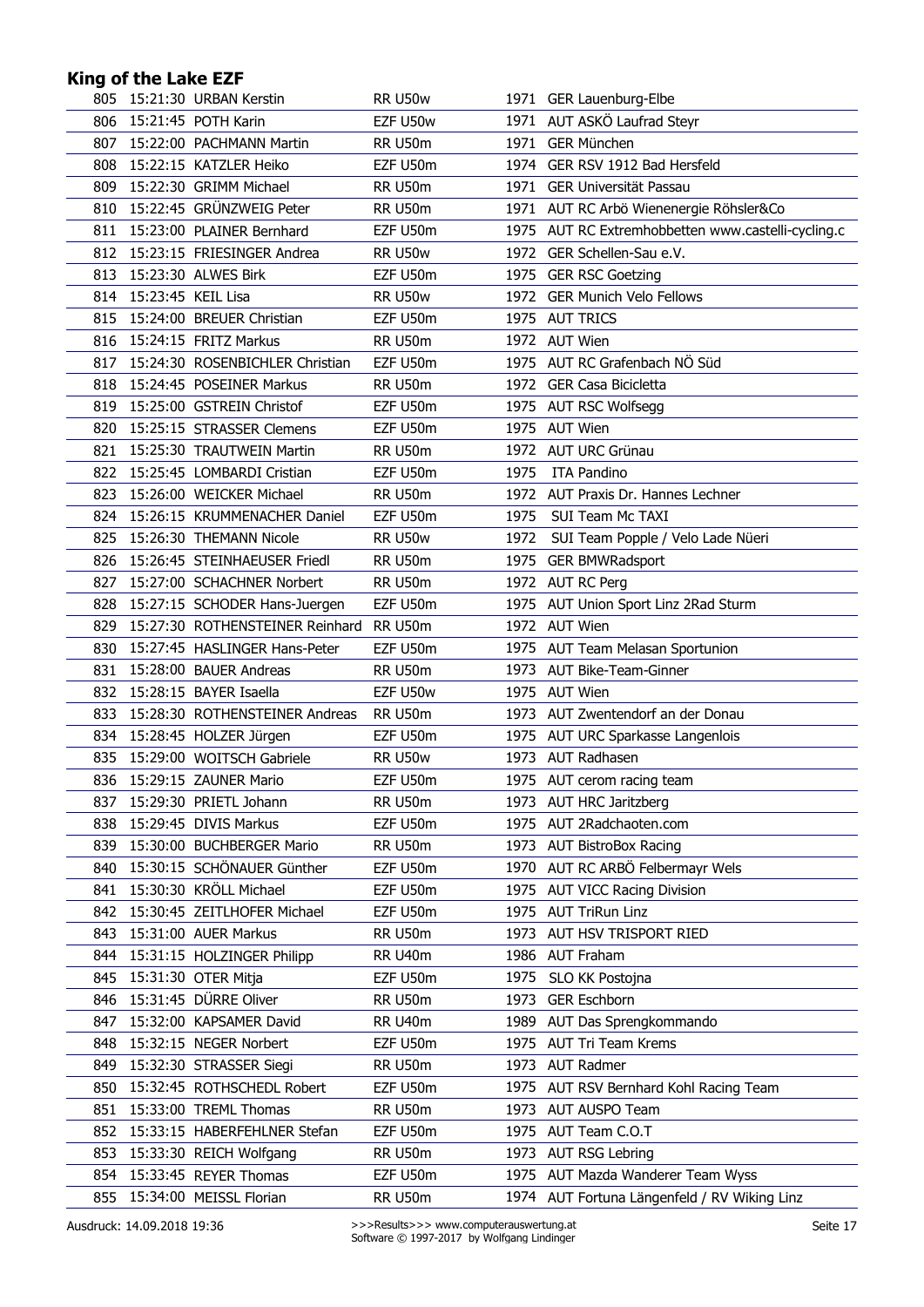| 856 | 15:34:15 BRAN Viorel           | EZF U50m       |      | 1975 ROU 4 Sports Ovilava Wels      |
|-----|--------------------------------|----------------|------|-------------------------------------|
| 857 | 15:34:30 SCHÖNAUER Petra       | EZF U50w       |      | 1971 AUT RC ARBÖ Felbermayr Wels    |
| 858 | 15:34:45 BRUN Gianluca         | <b>RR U50m</b> | 1974 | ITA Bike Club 2000                  |
| 859 | 15:35:00 HOLZER Philipp        | <b>RR U40m</b> |      | 1993 AUT Pasching                   |
| 860 | 15:35:15 QUANDT Christian      | EZF U50m       |      | 1976 GER Orthopädie Manufaktur      |
| 861 | 15:35:30 SCHROFF Josef         | <b>RR U50m</b> |      | 1974 AUT Grünburg, Oberösterreich   |
|     | 862 15:35:45 RIEPL Christoph   | EZF U50m       |      | 1976 AUT RSC Ried/Riedmark          |
| 863 | 15:36:00 BERNROIDER Oliver     | <b>RR U50m</b> |      | 1974 AUT Salzburg                   |
| 864 | 15:36:15 NORTHOVER Daniel      | EZF U50m       |      | 1976 GBR Finsbury Park Cycling Club |
| 865 | 15:36:30 PATEK Petra           | RR U50w        |      | 1974 AUT Leonding                   |
| 866 | 15:36:45 EICHNER Jens          | EZF U50m       | 1976 | <b>GER Halsenbach</b>               |
| 867 | 15:37:00 GOTTFRIED Achleitner  | <b>RR U50m</b> |      | 1975 AUT Radteam Oberhofen          |
| 868 | 15:37:15 BAIER Johann          | EZF U50m       |      | 1976 AUT ATSV TRI TERNITZ           |
| 869 | 15:37:30 PARTINGER Jürgen      | RR U50m        |      | 1975 AUT Luftenberg                 |
| 870 | 15:37:45 BRANDNER Josef        | EZF U50m       |      | 1976 AUT Dorfgastein                |
| 871 | 15:38:00 WOHLSPERGER Rene      | <b>RR U50m</b> |      | 1975 GER tri team geisenfeld        |
| 872 | 15:38:15 GATTRINGER Jürgen     | EZF U50m       |      | 1976 AUT PSV Tri Linz               |
| 873 | 15:38:30 BERGER Roman          | <b>RR U50m</b> |      | 1975 AUT RSC Krems                  |
| 874 | 15:38:45 SCHÖNAUER Thomas      | RR U20m        |      | 2002 AUT RC ARBÖ Felbermayr Wels    |
| 875 | 15:39:00 WAGENSTETTER Klaus    | EZF U50m       | 1976 | <b>GER RSV Rosenheim</b>            |
| 876 | 15:39:15 WENGER Arnold         | <b>RR U50m</b> |      | 1976 AUT DCC-DanubeCyclingClub Linz |
| 877 | 15:39:30 LEINWEBER Marcus      | EZF U50m       | 1976 | <b>GER Tri-Force Fulda</b>          |
| 878 | 15:39:45 SICARS Christoph      | <b>RR U50m</b> | 1976 | GER Team radsportkompakt.de         |
| 879 | 15:40:00 ERNST Markus          | EZF U50m       |      | 1976 AUT Nora Racing                |
| 880 | 15:40:15 PEEL Christopher      | <b>RR U50m</b> |      | 1976 AUT Gmunden                    |
| 881 | 15:40:30 FISCHER Markus        | EZF U50m       |      | 1976 AUT WSV Bad Hofgastein         |
| 882 | 15:40:45 BILLINGER Jochen      | <b>RR U50m</b> | 1976 | <b>AUT VICC Racing Division</b>     |
| 883 | 15:41:00 MOUCKA Martin         | EZF U50m       | 1976 | AUT TripowerWimbergerHausFreistadt  |
| 884 | 15:41:15 MEIER Markus          | <b>RR U50m</b> | 1976 | SUI Florentina                      |
| 885 | 15:41:30 RICCARDI Matteo       | EZF U50m       | 1976 | <b>ITA EXTREMO</b>                  |
| 886 | 15:41:45 EHRBAR-REITER Andreas | EZF U50m       | 1970 | LIE Schaanwald                      |
| 887 | 15:42:00 EITNER Michael        | EZF U50m       |      | 1976 AUT RC Friedberg -Pinggau      |
| 888 | 15:42:15 STOIBER Michael       | EZF U50m       |      | 1976 GER SC Jochenstein             |
| 889 | 15:42:30 THATE Ortwin          | EZF U50m       | 1976 | GER Rennradln München               |
| 890 | 15:42:45 BERGER Susanne        | RR U50w        |      | 1976 AUT VICC Racing Division       |
| 891 | 15:43:00 ECKER Christian       | RR U50m        | 1977 | AUT Zell am Pettenfirst             |
| 892 | 15:43:15 TEZEL Thomas          | EZF U50m       | 1976 | <b>GER Wien</b>                     |
| 893 | 15:43:30 STROBL Christoph      | RR U50m        | 1977 | AUT St. Georgen im Attergau         |
| 894 | 15:43:45 MUSIOL Wendelin       | EZF U50m       | 1976 | <b>GER Peloton Stabilus Team</b>    |
| 895 | 15:44:00 WACHAUER Gernot       | RR U50m        | 1977 | AUT TGW cycling team                |
| 896 | 15:44:15 MADLMAIR Andreas      | EZF U50m       | 1977 | <b>AUT MASPORT-Factory</b>          |
| 897 | 15:44:30 WRITZL Miguel         | RR U50m        | 1977 | AUT Poggersdorf                     |
| 898 | 15:44:45 SCHUH Andreas         | EZF U50m       | 1977 | AUT Purkersdorf                     |
| 899 | 15:45:00 EIBL Peter            | RR U50m        | 1977 | AUT Bike Friends Salzburg           |
| 900 | 15:45:15 SCHWARZ Andreas       | EZF U50m       | 1977 | <b>AUT RSC Krems</b>                |
| 901 | 15:45:30 WILKENS Stefan        | RR U50m        | 1977 | <b>GER Connected</b>                |
| 902 | 15:45:45 AIGNER Christian      | EZF U50m       | 1977 | <b>AUT RC Kematen</b>               |
| 903 | 15:46:00 TRISCH Thomas         | RR U50m        | 1977 | <b>GER Grassau</b>                  |
| 904 | 15:46:15 MARINGER Hannes       | EZF U50m       | 1977 | <b>AUT Union Puchkirchen</b>        |
| 905 | 15:46:30 DÖGE Torsten          | EZF U50m       | 1977 | <b>GER RSC Elkofen</b>              |
|     | 906 15:46:45 PRASCH Josef      | EZF U50m       |      | 1977 AUT TSV GrizzlyRadsport Janger |
|     |                                |                |      |                                     |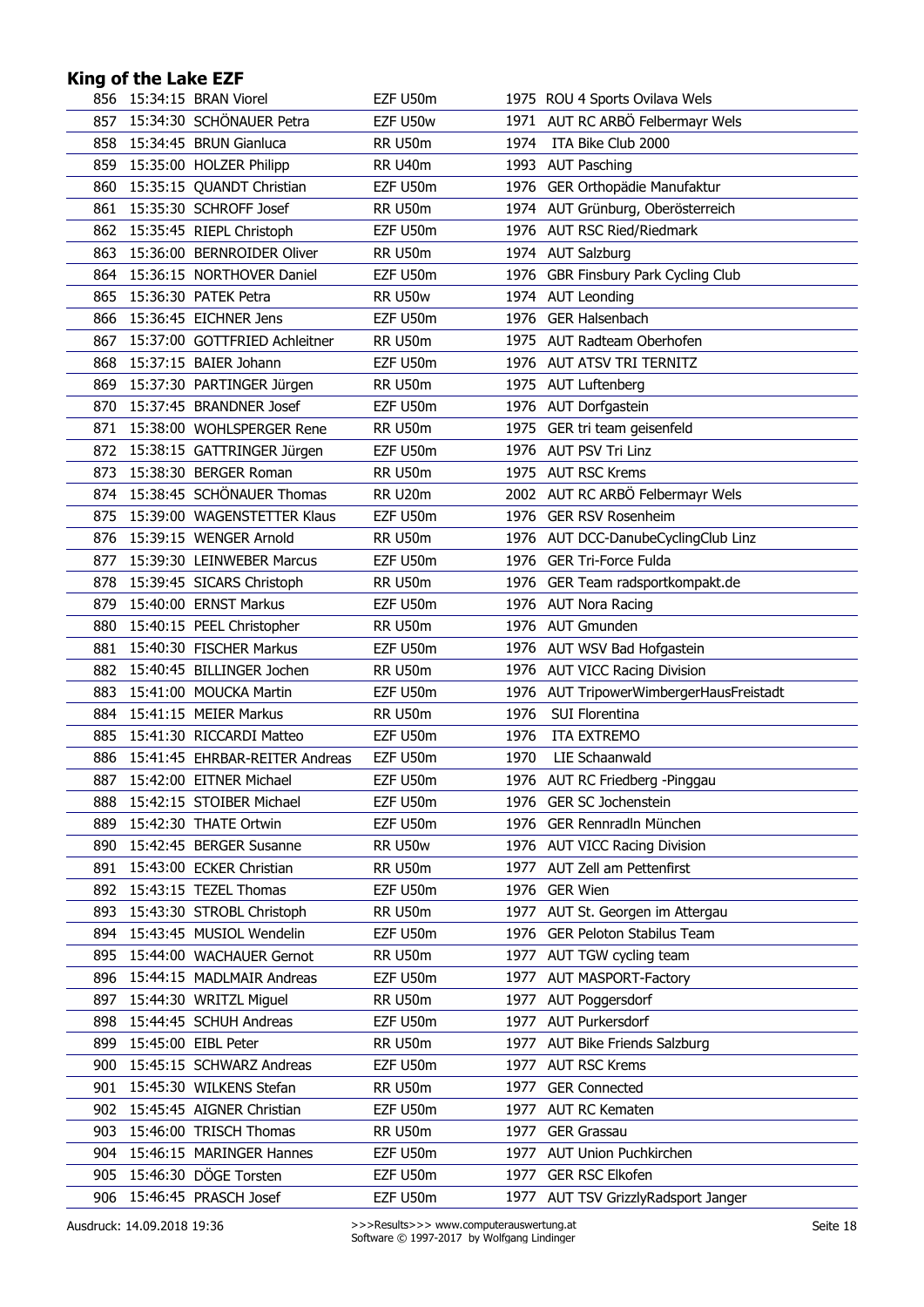| 907 | 15:47:00 GERERSDORFER Andreas    | EZF U50m       |      | 1978 AUT RC Steiner Shopping Purgstall       |
|-----|----------------------------------|----------------|------|----------------------------------------------|
| 908 | 15:47:15 PEGEL Meik              | EZF U50m       | 1977 | GER -                                        |
| 909 | 15:47:30 AUFREITER Armin         | EZF U50m       |      | 1978 AUT Tri Team 1.USC Traun                |
| 910 | 15:47:45 SCHELLNEGGER David      | <b>RR U50m</b> | 1978 | <b>AUT Thannhausen</b>                       |
| 911 | 15:48:00 KASTOVSKY Peter         | EZF U50m       |      | 1977 AUT no team                             |
|     | 912 15:48:15 HAMMER Joachim      | RR U50m        |      | 1978 AUT DanubeCyclingClub                   |
|     | 913 15:48:30 SCHÖLLER Reinhard   | EZF U50m       | 1977 | AUT Tri Runners Baden                        |
|     | 914 15:48:45 KABUREK Jürgen      | <b>RR U50m</b> | 1978 | AUT Göpfritz an der Wild                     |
|     | 915 15:49:00 GUGLER Thomas       | EZF U50m       | 1977 | AUT Tri Runners Baden                        |
| 916 | 15:49:15 KRUTTER Simon           | <b>RR U50m</b> |      | 1978 AUT RSV Freilassing                     |
| 917 | 15:49:30 BAUER Hannes            | EZF U50m       | 1978 | <b>AUT RC Grieskirchen</b>                   |
| 918 | 15:49:45 HAVLENA Andrea          | RR U40w        | 1979 | <b>AUT Sportunion Eisenerz</b>               |
| 919 | 15:50:00 MAIR-KÖCK Isabelle      | EZF U50w       | 1978 | AUT Tri Team 1.USC Traun                     |
|     | 920 15:50:15 KUSCHINSKE Claudia  | RR U40w        | 1979 | AUT Henka Race Team                          |
|     | 921 15:50:30 LEHNER Peter        | EZF U60m       |      | 1964 AUT Wien                                |
|     | 922 15:50:45 HELM Günther        | RR U40m        | 1979 | <b>AUT Linz</b>                              |
| 923 | 15:51:00 BECKER Klaus            | EZF U50m       |      | 1978 AUT rc raiba kosmopiloten zwettl        |
|     | 924 15:51:15 ROSENLEITNER Jan    | <b>RR U40m</b> | 1979 | AUT ÖAMTC Hrinkow Bikes Steyr                |
| 925 | 15:51:30 KREUZEDER Makoto        | EZF U50m       |      | 1978 AUT -                                   |
| 926 | 15:51:45 PEKO Jürgen             | RR U40m        | 1979 | AUT WP Factory Racing                        |
| 927 | 15:52:00 FEICHTER Markus         | EZF U50m       |      | 1978 AUT Squadra Benetton                    |
| 928 | 15:52:15 LUGER Manfred           | <b>RR U40m</b> | 1979 | <b>AUT Team HAIDLMAIR</b>                    |
| 929 | 15:52:30 HECKL Martin            | EZF U50m       |      | 1978 AUT Tigers Traun                        |
| 930 | 15:52:45 HAVLENA Mario           | <b>RR U40m</b> | 1979 | <b>AUT Sportunion Eisenerz</b>               |
| 931 | 15:53:00 EISL Michael            | EZF U50m       | 1978 | <b>AUT UES Eisenstadt</b>                    |
|     | 932 15:53:15 Granadia Martin     | <b>RR U40m</b> | 1979 | AUT 169k.net                                 |
| 933 | 15:53:30 RUDOLPH Peter           | EZF U50m       | 1978 | GER Triathlon Potdsdam e.V.                  |
|     | 934 15:53:45 ZANNER Martina      | EZF U40w       | 1979 | <b>GER GCG Straubing</b>                     |
|     | 935 15:54:00 WISLSPERGER Norbert | EZF U40m       | 1979 | <b>GER RSV Freilassing</b>                   |
| 936 | 15:54:15 DERLER Stefan           | EZF U50m       |      | 1978 AUT KFZ Elektrik Racing Team            |
| 937 | 15:54:30 WIESINGER Roland        | EZF U40m       | 1979 | AUT neubike.at                               |
|     | 938 15:54:45 HOCHHOLD Christoph  | EZF U20m       |      | 1999 AUT Team Alpha Tischlerei Grömmer       |
| 939 | 15:55:00 GRETHER Tom             | EZF U50m       |      | 1978 CHE Deputy Sheriff                      |
| 940 | 15:55:15 EGGER Emil              | RR U20m        | 1999 | <b>GER Stieglbauer Racingteam</b>            |
| 941 | 15:55:30 KUNZE Rüdiger           | EZF U40m       | 1979 | <b>GER Taufkirchen</b>                       |
| 942 | 15:55:45 KRAMMER Lukas           | EZF U20m       | 2000 | <b>AUT RSV Freilassing</b>                   |
| 943 | 15:56:00 LUGER Andreas           | EZF U40m       | 1979 | <b>AUT Andreas Luger</b>                     |
| 944 | 15:56:15 MAYRHOFER Jakob         | RR U20m        | 2000 | AUT Team DNA Eindruck Sarleinsbach           |
| 945 | 15:56:30 WEINAUER Sabine         | EZF U40w       | 1979 | AUT Tri Runners Baden                        |
| 946 | 15:56:45 KAISSL Felix            | EZF U20m       | 2001 | AUT MASPORT-FACTORY.AT                       |
| 947 | 15:57:00 SCHWEIZER Andreas       | EZF U40m       | 1979 | SUI RC Steffisburg                           |
| 948 | 15:57:15 GISART Sebastian        | EZF U40m       | 1979 | GER haberich cycling crew                    |
| 949 | 15:57:30 REISETBAUER Paul        | RR U20m        | 2000 | AUT Hellmonsödt                              |
| 950 | 15:57:45 RIHTARIČ David          | EZF U40m       | 1979 | SLO Riki Team                                |
|     | 15:58:00 SLIVON Alexander        | RR U20m        |      |                                              |
| 951 | 15:58:15 MÄRZ Sebastian          |                | 2001 | AUT Bike Friends Salzburg                    |
| 952 |                                  | EZF U40m       | 1979 | <b>GER ERG 1900 e.V</b>                      |
| 953 | 15:58:30 SCHASCHING David        | RR U20m        | 2001 | AUT Team Alpha Tischlerei Grömmer            |
| 954 | 15:58:45 SCHOLZ Florian          | EZF U40m       | 1979 | AUT UASC Attersee West   Trainieren mit Hirn |
| 955 | 15:59:00 SAGEDER Walter          | EZF U40m       | 1979 | AUT RC DANA Pyhrn Priel                      |
| 956 | 15:59:15 WOLFF Julia             | EZF U40w       | 1979 | GER Team Rad am Ring/ Wirfueryannic e.V.     |
|     | 957 15:59:30 LEHNER Andreas      | EZF U40m       |      | 1980 AUT Hörsching                           |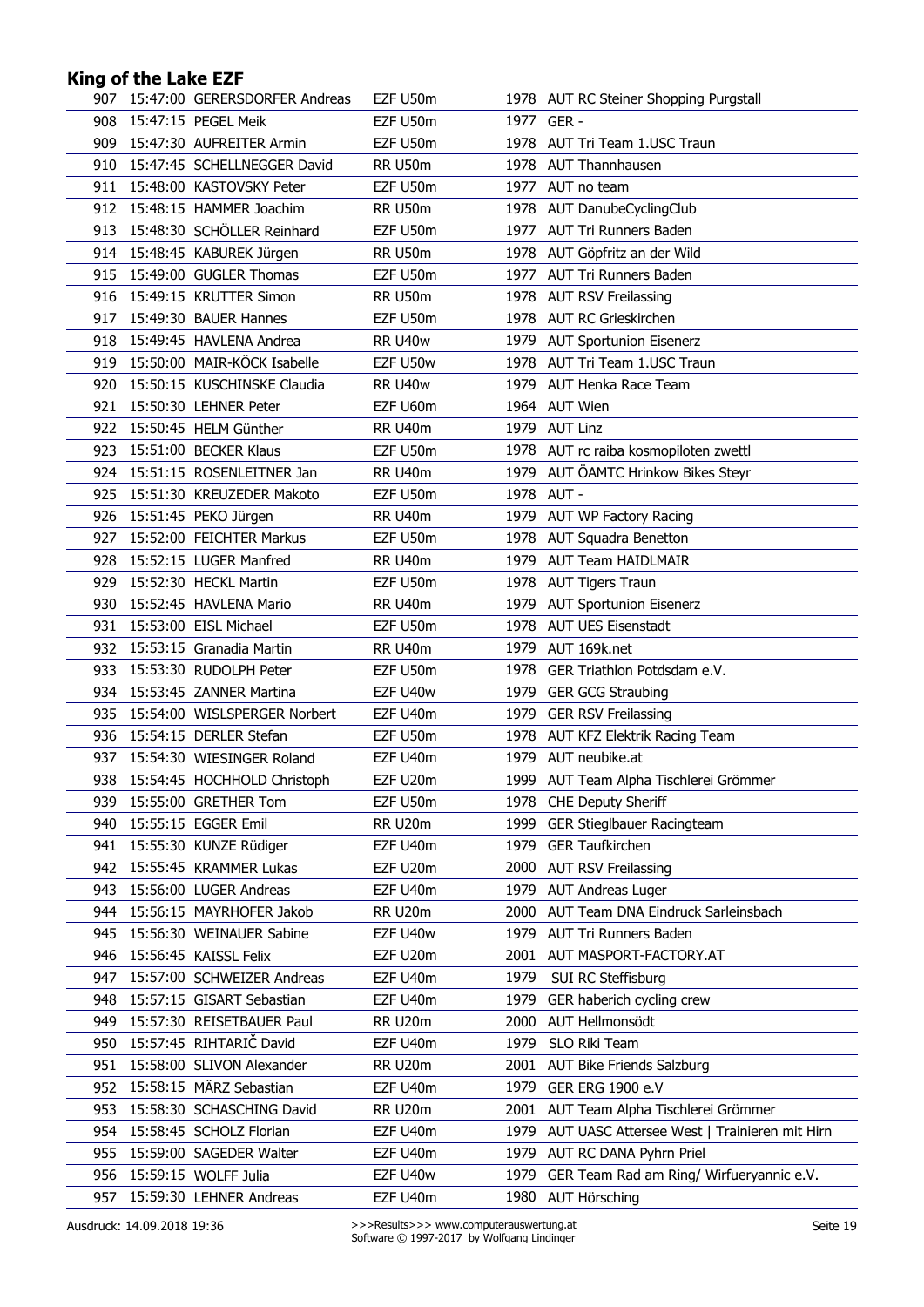| 958  | 15:59:45 ROESSLER Max                      | <b>RR U40m</b> |      | 1979 AUT Wien                                  |
|------|--------------------------------------------|----------------|------|------------------------------------------------|
| 959  | 16:00:00 LYSK Matthias                     | EZF U40m       |      | 1979 GER 3SaM Racing by Landgasthof Bären      |
| 960  | 16:00:15 ARNOLD Pauly                      | <b>RR U40m</b> |      | 1979 AUT Hitzendorf                            |
| 961  | 16:00:30 HUBER Markus                      | EZF U40m       | 1979 | AUT Waidhofen an der Ybbs                      |
| 962  | 16:00:45 NIEDERMAYER Robert                | <b>RR U40m</b> | 1979 | <b>GER München</b>                             |
| 963  | 16:01:00 HIRZER Jürgen                     | EZF U40m       |      | 1979 AUT Bigjuergo Racingteam                  |
| 964  | 16:01:15 MAIR Thomas                       | <b>RR U40m</b> | 1980 | <b>AUT TGW Cycling Equipe</b>                  |
| 965  | 16:01:30 MICHAEL Hoeglinger                | EZF U40m       | 1983 | AUT Rc Eindruck Sarleinsbach                   |
| 966  | 16:01:45 KURZ Wolfgang                     | EZF U40m       |      | 1980 AUT Vöcklabruck                           |
| 967  | 16:02:00 LINDENBAUER Michael               | <b>RR U40m</b> | 1980 | AUT Steinbach am Attersee                      |
| 968  | 16:02:15 KALISCH Michael                   | EZF U50m       | 1974 | <b>GER RSC Rheinbach</b>                       |
| 969  | 16:02:30 WOLF Matthias                     | EZF U40m       |      | 1980 AUT TUS Radsport Caska Feldbach           |
| 970  | 16:02:45 HÖLLER Christina                  | RR U40w        |      | 1980 AUT Bike Friends Salzburg                 |
| 971  | 16:03:00 ALBERER Daniel                    | EZF U40m       |      | 1980 AUT BMW Radsport                          |
| 972  | 16:03:15 LASS Michael                      | EZF U40m       |      | 1986 AUT Brauhaus Buam                         |
| 973  | 16:03:30 SIEDL Markus                      | <b>RR U40m</b> |      | 1980 AUT Leonding                              |
| 974  | 16:03:45 HIEBL Sebastian                   | EZF U40m       | 1998 | GER SC Prinz Eugen München                     |
|      |                                            |                | 1980 | <b>AUT Tribuswinkel</b>                        |
| 975  | 16:04:00 Schweiger René                    | EZF U40m       |      |                                                |
| 976  | 16:04:15 GIESEN Bert                       | <b>RR U40m</b> | 1980 | NED Racing for Holland                         |
| 977  | 16:04:30 WERNER Florian                    | EZF U40m       | 1980 | AUT T3 - Tri Team Traunsee                     |
| 978  | 16:04:45 MLINARIC Rok                      | EZF U40m       |      | 1985 AUT VICC RD                               |
| 979  | 16:05:00 STEININGER Günther                | <b>RR U40m</b> |      | 1980 AUT Bikegarage Helpinghill Helfenberg     |
| 980  | 16:05:15 HANSEL Philipp                    | EZF U40m       |      | 1980 AUT Schnaps-Express-Schwab                |
| 981  | 16:05:30 EGGER Thomas                      | <b>RR U40m</b> |      | 1981 AUT DCC - Danube Cycling Club Linz        |
| 982  | 16:05:45 EIBL Herbert                      | EZF U40m       |      | 1982 AUT Heilsportteam                         |
| 983  | 16:06:00 SPIEKER Stefan                    | EZF U40m       | 1981 | <b>GER Ortmeier Medien GmbH</b>                |
| 984  | 16:06:15 LINDAUER Leopold                  | <b>RR U40m</b> | 1981 | GER BaderMainzl TrTeam TSV 1860 Rosenheim      |
| 985  | 16:06:30 MEIER Norbert                     | EZF U40m       | 1980 | GER Lautlinger Sportfreunde                    |
| 986  | 16:06:45 MACHNER Marcel                    | <b>RR U20m</b> |      | 2000 AUT Team Melasan Sportunion               |
| 987  | 16:07:00 RIEDL Andreas                     | <b>RR U40m</b> |      | 1981 AUT Fraham                                |
| 988  | 16:07:15 BARANSKI Marcus                   | EZF U50m       | 1970 | <b>GER Rosengarten</b>                         |
| 989  | 16:07:30 HAID Mathias                      | EZF U40m       |      | 1980 AUT Bike&Run                              |
| 990  | 16:07:45 KRONBERGER Gabriel                | RR U40m        |      | 1981 AUT Linz                                  |
| 991  | 16:08:00 MUTSCHELLER Sigrid                | EZF U50w       | 1976 | GER tritime women team / RSC Kempten           |
| 992  | 16:08:15 KARNER Gerald                     | EZF U40m       |      | 1981 AUT Kilb                                  |
| 993  | 16:08:30 BRAND Michael                     | RR U40m        | 1987 | AUT www.atterbiker.at                          |
| 994  | 16:08:45 GSCHWANDTNER Melanie              | EZF U40w       |      | 1981 AUT Bigjuergo Racingteam                  |
| 995  | 16:09:00 OBERREITER Thomas                 | EZF U40m       | 1981 | <b>AUT Beckhoff</b>                            |
| 996  | 16:09:15 ROHRMOSER Martin                  | RR U40m        | 1981 | AUT Seewalchen am Attersee                     |
| 997  | 16:09:30 EBERHARDT Roland                  | EZF U40m       | 1981 | <b>GER RC-Pfeil Neckarsulm</b>                 |
| 998  | 16:09:45 FENNEL Esther                     | EZF U40w       | 1981 | GER bikepalast.com                             |
| 999  | 16:10:00 HEIS Ronni                        | EZF U40m       |      | 1981 AUT TRI BEASTER Unlimited                 |
| 1000 | 16:10:15 MARTISCHNIG Michael               | RR U40m        |      | 1981 AUT SV-Flattach                           |
| 1001 | 16:10:30 LAUBER Martin                     | EZF U40m       | 1981 | AUT Wanggo Endurance Team                      |
| 1002 | 16:10:45 OBERMAIR Hermann                  | RR U40m        |      | 1981 AUT TrumerTriTeam                         |
| 1003 | 16:11:00 NUSSBAUMER Philipp Johan EZF U40m |                | 1981 | AUT Squadra Benetton                           |
| 1004 | 16:11:15 AICHINGER Andreas                 | RR U40m        | 1981 | AUT Nußdorf am Attersee                        |
| 1005 | 16:11:30 DIEGO Costa                       | EZF U40m       | 1981 | <b>ITA ASD Sarmatese</b>                       |
| 1006 | 16:11:45 PUTZ Roland                       | <b>RR U40m</b> |      | 1981 AUT Lenzing AG                            |
| 1007 | 16:12:00 HEIDENHOFER Christoph             | EZF U40m       |      | 1981 AUT LMB - Leichtathletik Mittelburgenland |
|      |                                            |                |      |                                                |
| 1008 | 16:12:15 HINTERKÖRNER Georg                | RR U40m        |      | 1981 AUT Wien                                  |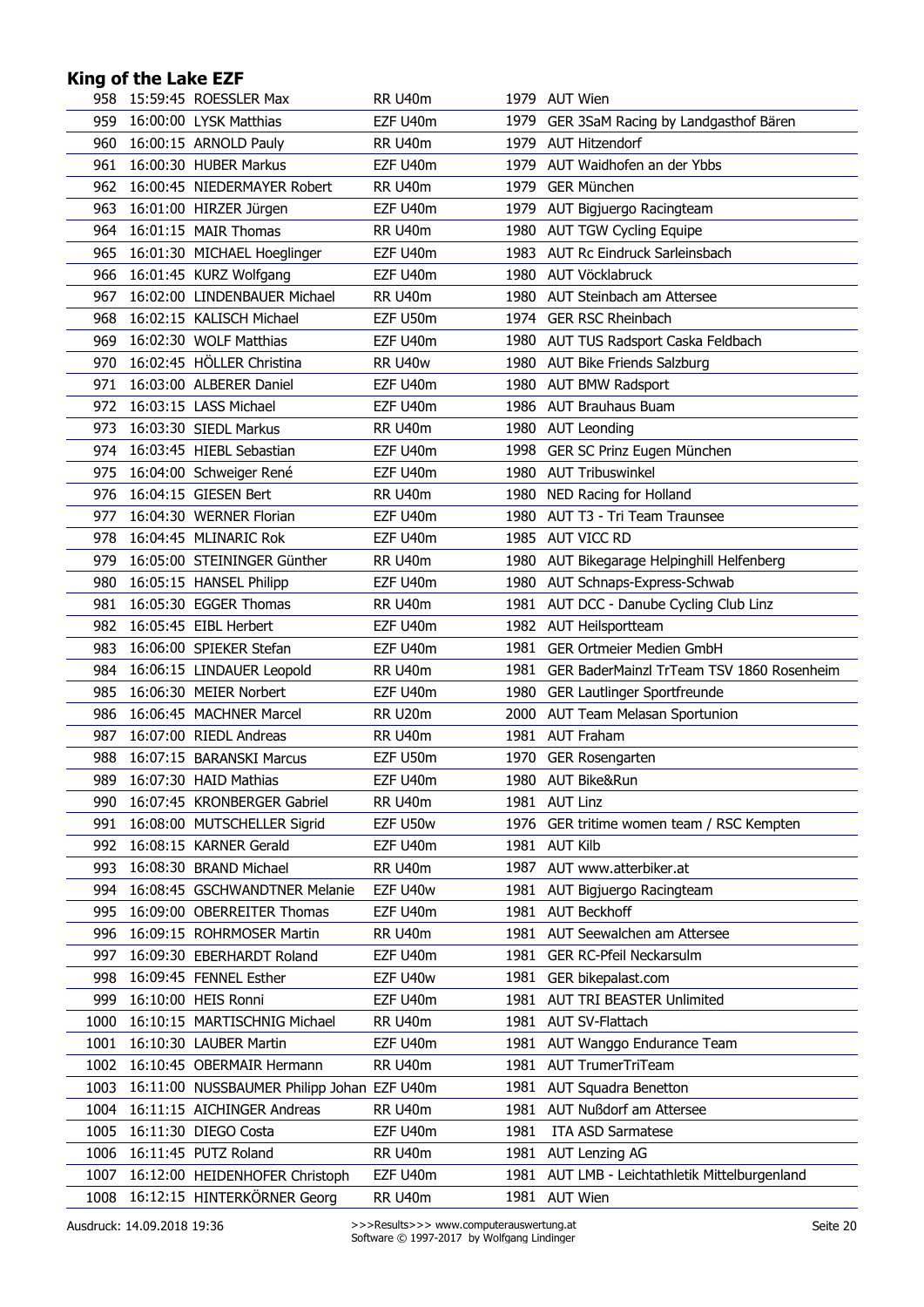| 1009 | 16:12:30 BECKER Harald                        | EZF U40m       |      | 1981 AUT RC Raiba Kosmopiloten Zwettl             |
|------|-----------------------------------------------|----------------|------|---------------------------------------------------|
| 1010 | 16:12:45 SCHEUTZ Robert                       | <b>RR U40m</b> |      | 1981 AUT Scheutz Bau GmbH                         |
| 1011 | 16:13:00 GRUBER Thomas                        | EZF U40m       |      | 1982 AUT Urc Spk Renner Langenlois                |
| 1012 | 16:13:15 ALBERT Philipp                       | <b>RR U40m</b> |      | 1981 AUT Mattighofen                              |
| 1013 | 16:13:30 STREISSELBERGER Christop EZF U40m    |                |      | 1982 AUT Team C.O.T                               |
| 1014 | 16:13:45 HINTERBERGER Klaus                   | RR U40m        |      | 1981 AUT TGW Cycling Equipe                       |
| 1015 | 16:14:00 HAGENAARS Patrick                    | EZF U40m       |      | 1982 AUT Radsport Stanger                         |
| 1016 | 16:14:15 DAXBERGER Peter                      | <b>RR U40m</b> |      | 1981 AUT Vitalmonitor ARBÖ Racingteam             |
| 1017 | 16:14:30 KOGLBAUER Thomas                     | EZF U40m       |      | 1982 AUT ARBÖ Sparkasse Neunkirchen               |
| 1018 | 16:14:45 BRANDSTETTER Ilse                    | EZF U40w       |      | 1982 AUT Bike Team Ginner                         |
| 1019 | 16:15:00 PONZO Fabrizio                       | EZF U40m       | 1982 | ITA Santa Maria delle Mole ASD                    |
| 1020 | 16:15:15 MEISTER Tobias                       | <b>RR U40m</b> |      | 1982 AUT armadillos Racing Team                   |
| 1021 | 16:15:30 SILLIPP Gerald                       | <b>RR U40m</b> |      | 1982 AUT RC St. Agatha                            |
| 1022 | 16:15:45 ZIPPER Evelyn                        | EZF U40w       |      | 1982 AUT Union Oberwölz-Lachtal                   |
| 1023 | 16:16:00 BRÖDERBAUER Evelin                   | RR U40w        |      | 1982 AUT Vitalmonitor ARBÖ Racingteam             |
| 1024 | 16:16:15 Gruhn Christoph                      | EZF U40m       |      | 1982 AUT Sieghartskirchen                         |
| 1025 | 16:16:30 POTHMANN Jennifer                    | EZF U40w       | 1982 | <b>GER RSV Rosenheim</b>                          |
| 1026 | 16:16:45 MARSCHALL Bernhard                   | EZF U40m       |      | 1983 AUT team sTrOnGiBuS                          |
| 1027 | 16:17:00 LUKASSER Günther                     |                |      |                                                   |
|      |                                               | <b>RR U40m</b> |      | 1982 AUT Großgmain                                |
| 1028 | 16:17:15 FLOIMAYR Karl                        | EZF U40m       | 1983 | <b>AUT FF Stroheim</b>                            |
| 1029 | 16:17:30 RETTLER Philipp                      | <b>RR U40m</b> |      | 1982 GER München                                  |
| 1030 | 16:17:45 AIGNER Stefan                        | <b>RR U40m</b> |      | 1982 AUT Team Pichler Glas - Physiotherapie Bayer |
| 1031 | 16:18:00 KÜHN Martin                          | EZF U40m       | 1983 | <b>GER Wiesbaden</b>                              |
| 1032 | 16:18:15 VAN Rijssen Benjamin                 | <b>RR U40m</b> | 1982 | <b>GER Gosheim</b>                                |
| 1033 | 16:18:30 HORTON James                         | EZF U40m       | 1983 | GBR VC St Rapheal                                 |
| 1034 | 16:18:45 SAUERKOCH Alexander                  | <b>RR U40m</b> | 1983 | <b>AUT Tri Beaster Unlimited</b>                  |
| 1035 | 16:19:00 GRASSI Roberto                       | EZF U40m       | 1983 | <b>ITA Adrenalina Team</b>                        |
| 1036 | 16:19:15 NEEDHAM Emma                         | EZF U40w       | 1983 | <b>GBR Blandford Forum</b>                        |
| 1037 | 16:19:30 DURÁN Graeff Francisco Javi EZF U40m |                | 1983 | CHI Geiger Medius Bike Base Team                  |
| 1038 | 16:19:45 PFEIFFENBERGER Brigitte              | RR U40w        | 1983 | AUT BikeWorks Race-Team                           |
| 1039 | 16:20:00 FRANK Sven                           | EZF U40m       | 1983 | <b>AUT T3 Tri Team Traunsee</b>                   |
| 1040 | 16:20:15 ROK Bergant                          | RR U40m        | 1983 | SLO KoLoka                                        |
| 1041 | 16:20:30 EDER Markus                          | EZF U40m       | 1983 | <b>GER Tri Team FFB</b>                           |
| 1042 | 16:20:45 DÜNSER Johannes                      | RR U40m        | 1983 | AUT PBike Racing Team                             |
| 1043 | 16:21:00 ECKER Andreas                        | EZF U40m       |      | 1984 AUT Velo Lounge Linz                         |
| 1044 | 16:21:15 NERBL Christian                      | RR U40m        | 1983 | GER Schellen Sau                                  |
| 1045 | 16:21:30 GRÄF Alexander                       | Elite          | 1992 | <b>AUT ReWork</b>                                 |
| 1046 | 16:21:45 HAMADER Stefan                       | RR U40m        | 1983 | <b>AUT UASC Attersee West</b>                     |
| 1047 | 16:22:00 HEIGL Florian                        | EZF U40m       | 1984 | AUT KSV-TriTeam Kapfenberg                        |
| 1048 | 16:22:15 LEUTGEB Georg                        | RR U40m        | 1984 | <b>AUT BistroBox Racing</b>                       |
| 1049 | 16:22:30 LOUAGE Tom                           | EZF U40m       | 1984 | SUI ODLO VIP TEAM                                 |
| 1050 | 16:22:45 SCHMITT Christian                    | RR U40m        | 1984 | AUT Team iQ-sports.eu                             |
| 1051 | 16:23:00 STADLBERGER Alexander                | <b>RR U40m</b> | 1985 | <b>AUT TGW Cycling Equipe</b>                     |
| 1052 | 16:23:15 DOPPLER Heinz                        | EZF U40m       | 1985 | <b>AUT RC Grieskirchen</b>                        |
| 1053 | 16:23:30 MADERTHANER Angelika                 | EZF U40w       | 1984 | AUT Union Radrennteam Pielachtal                  |
| 1054 | 16:23:45 CUDRIGH Thomas                       | EZF U40m       | 1985 | <b>AUT Villach</b>                                |
| 1055 | 16:24:00 WENDT Stefanie                       | EZF U40w       | 1984 | <b>GER Team Starbikewear</b>                      |
| 1056 | 16:24:15 KIENREICH Lukas                      | EZF U40m       | 1985 | <b>AUT Urc Veloblitz</b>                          |
| 1057 | 16:24:30 ERLINGER Daniel                      | EZF U40m       |      | 1984 AUT FH OÖ Sportsteam Einfach-Topfit.at       |
| 1058 | 16:24:45 VOLLBERG Sven                        | <b>RR U40m</b> | 1985 | <b>GER Tri Team Geisenfeld</b>                    |
| 1059 | 16:25:00 JUNGREITHMAYR David                  | EZF U40m       |      | 1984 AUT Wien                                     |
|      |                                               |                |      |                                                   |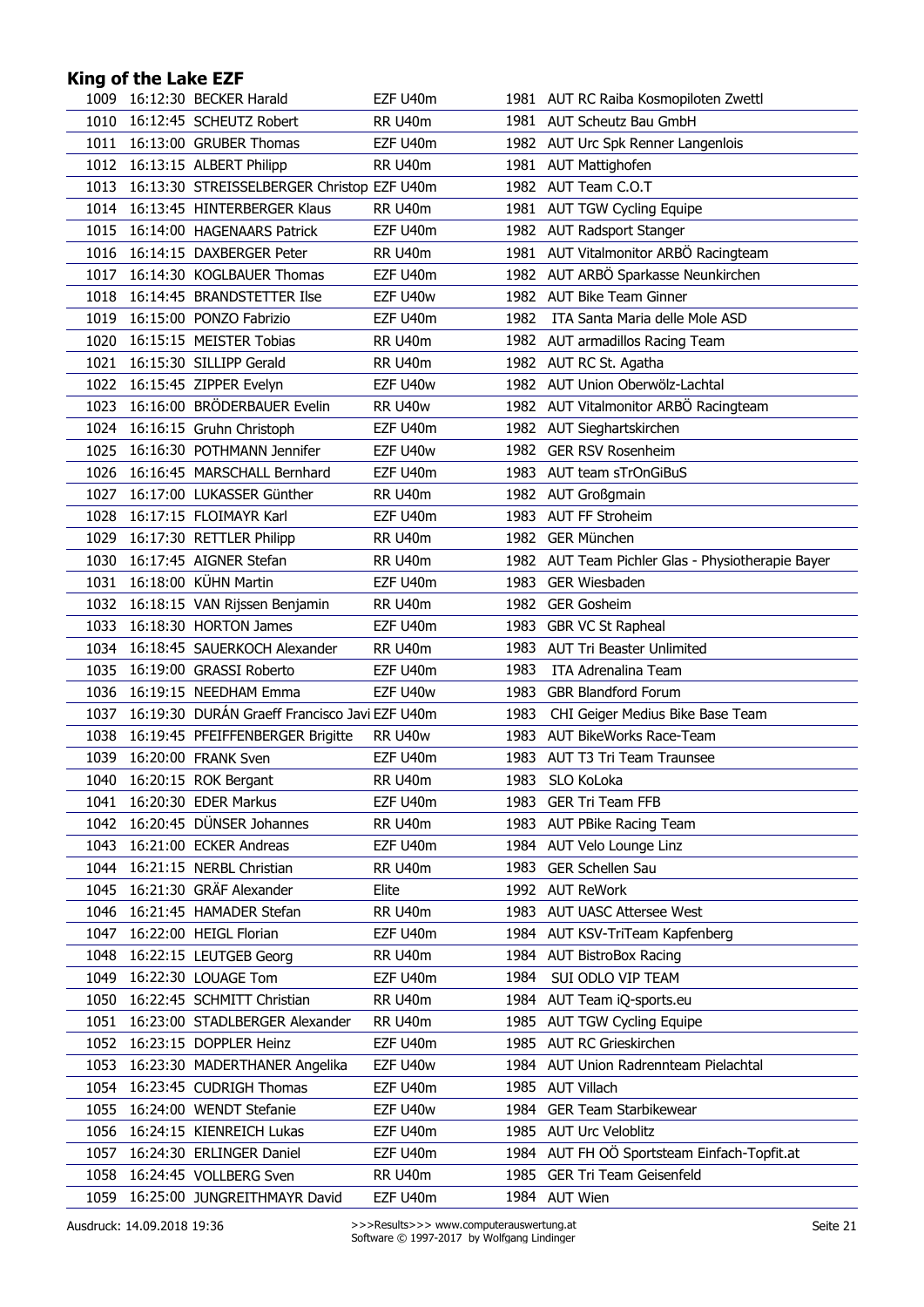| 1060 | 16:25:15 STASTNY Jürgen                       | EZF U40m                  |      | 1985 AUT bimato sports Team                   |
|------|-----------------------------------------------|---------------------------|------|-----------------------------------------------|
| 1061 | 16:25:30 HOCHHAUSER Stefanie                  | EZF U40w                  |      | 1985 AUT Traun                                |
| 1062 | 16:25:45 MITTERBAUER Christoph                | EZF U40m                  |      | 1985 AUT Team Alpha Tischlerei Grömmer        |
| 1063 | 16:26:00 PIRKNER Wolfgang                     | <b>RR U40m</b>            |      | 1985 AUT KRC                                  |
| 1064 | 16:26:15 LUKASSER Maren                       | RR U40w                   |      | 1986 AUT Großgmain                            |
| 1065 | 16:26:30 FÜREDER Markus                       | EZF U40m                  | 1986 | <b>AUT PSVTri-Linz</b>                        |
| 1066 | 16:26:45 SCHMIDT Falko                        | EZF U40m                  | 1985 | GER Fahrrad Magdeburg Trimagos                |
| 1067 | 16:27:00 HUTZINGER Bert                       | <b>RR U40m</b>            |      | 1986 AUT Bergheim bei Salzburg                |
| 1068 | 16:27:15 VOIT Wolfgang                        | EZF U40m                  | 1985 | GER Team Baier Landshut e.V.                  |
| 1069 | 16:27:30 LISKO Stefanie                       | EZF U40w                  |      | 1986 AUT TriRun Linz                          |
| 1070 | 16:27:45 SCHNELLER Martin                     | EZF U40m                  | 1986 | <b>AUT Litzlberg</b>                          |
| 1071 | 16:28:00 AIGNER Johannes                      | <b>RR U40m</b>            |      | 1986 AUT Team Meeko                           |
| 1072 | 16:28:15 HEIMBUCHNER Harald                   | EZF U40m                  |      | 1986 AUT www.atterbiker.at                    |
| 1073 | 16:28:30 NACHEV Simeon                        | <b>RR U40m</b>            | 1986 | <b>BUL Atterbiker</b>                         |
| 1074 | 16:28:45 SCHNEIDER Felix                      | EZF U40m                  |      | 1987 AUT Team Chase                           |
| 1075 | 16:29:00 SAXER Thomas                         | <b>RR U40m</b>            |      | 1986 AUT Physiotherapie Saxer                 |
| 1076 | 16:29:15 PRINZ Michael                        | EZF U40m                  | 1987 | AUT RC ARBÖ Felbermayr Wels                   |
| 1077 | 16:29:30 MÜLLER Elisabeth                     | RR U40w                   |      | 1987 AUT Klosterneuburg                       |
| 1078 | 16:29:45 BOSCHELLI Mattia                     | EZF U40m                  | 1987 | ITA TEAM BREVIARIO - BONATE SOPRA             |
| 1079 | 16:30:00 DORSMAN Carlos                       | RR U40m                   | 1987 | <b>NED Dutch Lions</b>                        |
| 1080 | 16:30:15 GAMPERL Thomas                       | EZF U40m                  | 1987 | AUT Nababu Tri-Team                           |
| 1081 | 16:30:30 KROPFMÜLLER Rene                     | <b>RR U40m</b>            |      | 1987 AUT Eferding                             |
| 1082 | 16:30:45 KORNPEINTNER Daniel                  | EZF U40m                  | 1987 | AUT Highwood Rennsport                        |
| 1083 | 16:31:00 KREINDL Klemens                      | EZF U40m                  |      | 1988 AUT Wuschl.at                            |
| 1084 | 16:31:15 THOMAS Christian                     | Elite                     | 1987 | <b>GER TEAM STRASSACKER</b>                   |
| 1085 | 16:31:30 HLADKY Robert                        | EZF U40m                  |      | 1988 AUT Team RoCo                            |
| 1086 | 16:31:45 BERGER Rene                          |                           | 1987 | <b>AUT SALTandPEPPER</b>                      |
| 1087 |                                               | <b>RR U40m</b><br>RR U50m |      |                                               |
|      | 16:32:00 MAIER Mario<br>16:32:15 KOCK Florian |                           | 1973 | AUT RC ARBÖ Felbermayr Wels<br>1988 AUT Traun |
| 1088 |                                               | EZF U40m                  |      |                                               |
| 1089 | 16:32:30 HLADKY Cornelia                      | EZF U40w                  |      | 1988 AUT Team RoCo                            |
| 1090 | 16:32:45 Trost Stefan                         | EZF U40m                  |      | 1988 AUT Mountainbiker.at Racing Team         |
| 1091 | 16:33:00 VÖLK Florian                         | Elite                     |      | 1988 GER Team Baier Landshut e.V.             |
| 1092 | 16:33:15 MÜLLER Thomas                        | EZF U40m                  |      | 1988 GER SU Tri Styria                        |
| 1093 | 16:33:30 KOHLBAUER Daniel                     | RR U40m                   |      | 1988 AUT Team Alpha Tischlerei Grömmer        |
| 1094 | 16:33:45 GAGLIARDI Romina                     | RR U40w                   | 1988 | <b>GER Team Oakley</b>                        |
| 1095 | 16:34:00 ERMER Markus                         | EZF U40m                  | 1988 | GER Citec-Roeltgen-Team.de                    |
| 1096 | 16:34:15 TSCHINA Roland                       | RR U40m                   | 1988 | <b>AUT Moosdorf</b>                           |
| 1097 | 16:34:30 STEININGER Stephan                   | EZF U40m                  | 1988 | <b>AUT SV LURS Maissau</b>                    |
| 1098 | 16:34:45 PÖNN Konrad                          | RR U70m                   | 1957 | GER LELLI-BIKE München                        |
| 1099 | 16:35:00 HOFER Jakob                          | EZF U40m                  | 1988 | AUT El Gato                                   |
| 1100 | 16:35:15 HUBER Christian                      | RR U40m                   | 1988 | GER Schellen Sau e.V.                         |
| 1101 | 16:35:30 SCHREIEDER Matthias                  | Elite                     | 1980 | <b>GER Team Baier Landshut</b>                |
| 1102 | 16:35:45 ZIERLER Markus                       | EZF U40m                  | 1989 | <b>AUT Wien</b>                               |
| 1103 | 16:36:00 ABS Alexander                        | <b>RR U40m</b>            | 1989 | <b>GER Wien</b>                               |
| 1104 | 16:36:15 LUGER Markus                         | EZF U40m                  | 1989 | AUT LG-AU Pregarten                           |
| 1105 | 16:36:30 HOFFMANN Maximilian                  | <b>RR U40m</b>            | 1989 | GER Stieglbauer Racingteam                    |
| 1106 | 16:36:45 LUDWIG Roland                        | EZF U40m                  | 1990 | <b>GER SSV Heidenau</b>                       |
| 1107 | 16:37:00 HAUFE Martin                         | Elite                     | 1972 | <b>GER AC Apolda</b>                          |
| 1108 | 16:37:15 RABBERGER Sabrina                    | EZF U40w                  | 1989 | AUT T3 Tri Team Traunsee                      |
| 1109 | 16:37:30 BOTHMANN Tobias                      | EZF U40m                  | 1990 | GER Citec-Roeltgen-Team.de                    |
| 1110 | 16:37:45 STAUDINGER Christian                 | RR U40m                   |      | 1989 AUT Rc Arbö Wienenergie Röhsler und Co   |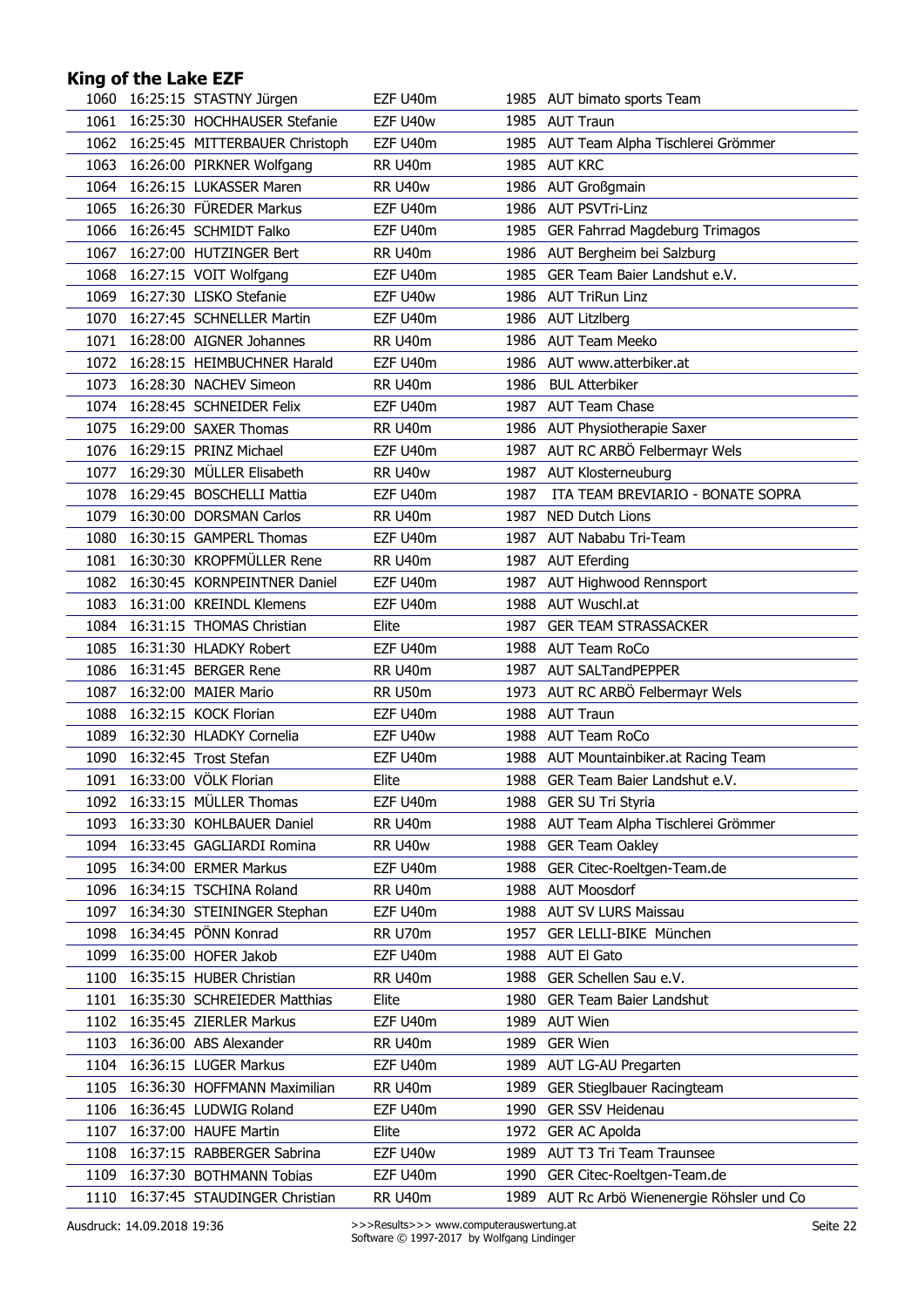|      | 1111 16:38:00 STURMER Katharina           | RR U40w        |      | 1989 AUT TriRun Linz                      |
|------|-------------------------------------------|----------------|------|-------------------------------------------|
| 1112 | 16:38:15 ENSINGER Nico                    | EZF U40m       |      | 1991 GER Bike Aid powered by Witttraining |
| 1113 | 16:38:30 SCHLIZIO Robin                   | EZF U40m       | 1988 | GER Geiger Meidus Bike Base Team          |
| 1114 | 16:38:45 EIBL Florian                     | <b>RR U40m</b> | 1990 | <b>AUT A-P Bikers</b>                     |
| 1115 | 16:39:00 ÖLLER Gerald                     | EZF U40m       |      | 1991 AUT TriRun Linz                      |
| 1116 | 16:39:15 STIEGLER Angelika                | EZF U40w       |      | 1990 AUT Cinquantuno Radklub              |
| 1117 | 16:39:30 LISZEWSKI Dominik                | EZF U40m       | 1991 | <b>GER TSV Bad Endorf</b>                 |
| 1118 | 16:39:45 SCHELL Jana                      | RR U40w        |      | 1992 GER Neubiberg                        |
| 1119 | 16:40:00 BAUER Alexander                  | Elite          | 1968 | <b>GER LeXXi SmartSuits</b>               |
| 1120 | 16:40:15 ZIRWIG Petra                     | EZF U40w       |      | 1992 AUT TriRun Linz                      |
| 1121 | 16:40:30 HUEMER Simon                     | <b>RR U40m</b> |      | 1990 AUT Rapha RCC                        |
|      | 1122 16:40:45 FRIEBEL Cindy               | EZF U40w       |      | 1990 GER RSC Götzing                      |
| 1123 | 16:41:00 EGGERT Moritz                    | <b>RR U40m</b> |      | 1990 GER Isny                             |
|      | 1124 16:41:15 STROHMAYER Katharina        | RR U40w        |      | 1992 AUT Linz                             |
| 1125 | 16:41:30 HERTLEIN Markus                  | EZF U40m       |      | 1992 GER TSV Triathlon Friedberg          |
| 1126 | 16:41:45 SCHÖPPL Daniela                  | RR U40w        |      | 1991 AUT Ried im Innkreis                 |
| 1127 | 16:42:00 MARINA Marco                     | EZF U40m       |      | 1992 AUT TUS Radsport Caska               |
| 1128 | 16:42:15 MACHNER Kathi                    | EZF U40w       |      | 1994 AUT Radteam Leoben                   |
| 1129 | 16:42:30 Moser Paul                       |                |      |                                           |
|      |                                           | RR U40m        |      | 1990 AUT TeamVeloLounge.at                |
| 1130 | 16:42:45 BACHMANN Anna Katharina EZF U40w |                |      | 1991 AUT MTB-Team Hohenems                |
| 1131 | 16:43:00 KREINDL Oliver                   | EZF U40m       |      | 1992 AUT TripowerWimbergerHausFreistadt   |
| 1132 | 16:43:15 FELLNER Victoria                 | EZF U40w       |      | 1997 AUT RadUNION Salzburg                |
| 1133 | 16:43:30 KOCH Glenn                       | EZF U40m       |      | 1993 AUT TeamVeloLounge.at                |
| 1134 | 16:43:45 EDER Marlene                     | RR U40w        |      | 1997 AUT Ungenach                         |
| 1135 | 16:44:00 MAYR Thomas                      | EZF U40m       | 1993 | AUT CLR Sauwald Cofain 699                |
| 1136 | 16:44:15 GRASSKAMP Theresa                | EZF U40w       | 1991 | <b>GER TSV Grünwald</b>                   |
|      | 1137 16:44:30 STADLER Luis                | EZF U40m       | 1993 | GER München                               |
| 1138 | 16:44:45 FROSCHAUER Magdalena             | RR U40w        |      | 1991 AUT Baumgartenberg                   |
| 1139 | 16:45:00 PICHLER Lukas                    | EZF U40m       |      | 1994 AUT RadUNION Salzburg                |
| 1140 | 16:45:15 BRACHTENDORF Kerstin             | EZF U50w       |      | 1972 GER Ale Germania                     |
| 1141 | 16:45:30 SCHLERITZKO Dominik              | EZF U40m       |      | 1994 AUT Vitis, Niederösterreich          |
|      | 1142 16:45:45 LAMMER Stefan               | EZF U40m       |      | 1994 AUT T3 - Tri Team Traunsee           |
| 1143 | 16:46:00 LEMP Alexander                   | <b>RR U40m</b> |      | 1992 AUT Schörfling am Attersee           |
| 1144 | 16:46:15 PUNZET Maximilian                | EZF U40m       | 1994 | AUT Dannemann Global Racing Team          |
| 1145 | 16:46:30 GEMBALLA Günther                 | EZF U50m       | 1974 | GER WSV Bad Tölz                          |
| 1146 | 16:46:45 GRUBER Thomas                    | EZF U40m       | 1996 | AUT Velo-Lounge Linz SV                   |
| 1147 | 16:47:00 SCHIEFER Marco                   | RR U40m        | 1993 | GER Cinquantuno Radklub Graz              |
| 1148 | 16:47:15 MAYER Barbara                    | EZF U40w       | 1982 | AUT RC Arbö SKVöest                       |
| 1149 | 16:47:30 HERMANUTZ Felix                  | EZF U40m       | 1997 | AUT Team Melasan Sportunion               |
| 1150 | 16:47:45 RASS Thomas                      | RR U40m        | 1993 | <b>AUT FF Kemating</b>                    |
| 1151 | 16:48:00 BÄRNTHALER Andreas               | EZF U40m       | 1997 | AUT Bergrettung Leoben                    |
| 1152 | 16:48:15 KRIEG Daniel                     | <b>RR U40m</b> | 1994 | <b>AUT TriRun Linz</b>                    |
| 1153 | 16:48:30 HALLER Patrick                   | Elite          | 1997 | <b>GER Nationalmannschaft GER</b>         |
| 1154 | 16:48:45 PIRKO Stephan                    | EZF U50m       | 1973 | AUT URC Sparkasse Renner Langenlois       |
| 1155 | 16:49:00 NOLDE Tobias                     | Elite          | 1998 | <b>GER Nationalmannschaft GER</b>         |
| 1156 | 16:49:15 CHRISTEN Daniel                  | EZF U60m       | 1966 | SUI sixty-sixers                          |
| 1157 | 16:49:30 SCHÜTZ Adelheid                  | EZF U50w       | 1973 | GER VC Corona Weiden 1902 e.V.            |
| 1158 | 16:49:45 ENDRES Torsten                   | EZF U60m       | 1963 | GER Team Melasan Sportunion               |
| 1159 | 16:50:00 ROSSI Rene                       | RR U40m        | 1986 | AUT TeamVeloLounge.at                     |
| 1160 | 16:50:15 LÜHMANN Philipp                  | EZF U40m       | 1986 | <b>GER Manta Squad</b>                    |
| 1161 | 16:50:30 Öffl Ulfried                     | EZF U40m       |      | 1986 AUT TUS Radsport Caska Feldbach      |
|      |                                           |                |      |                                           |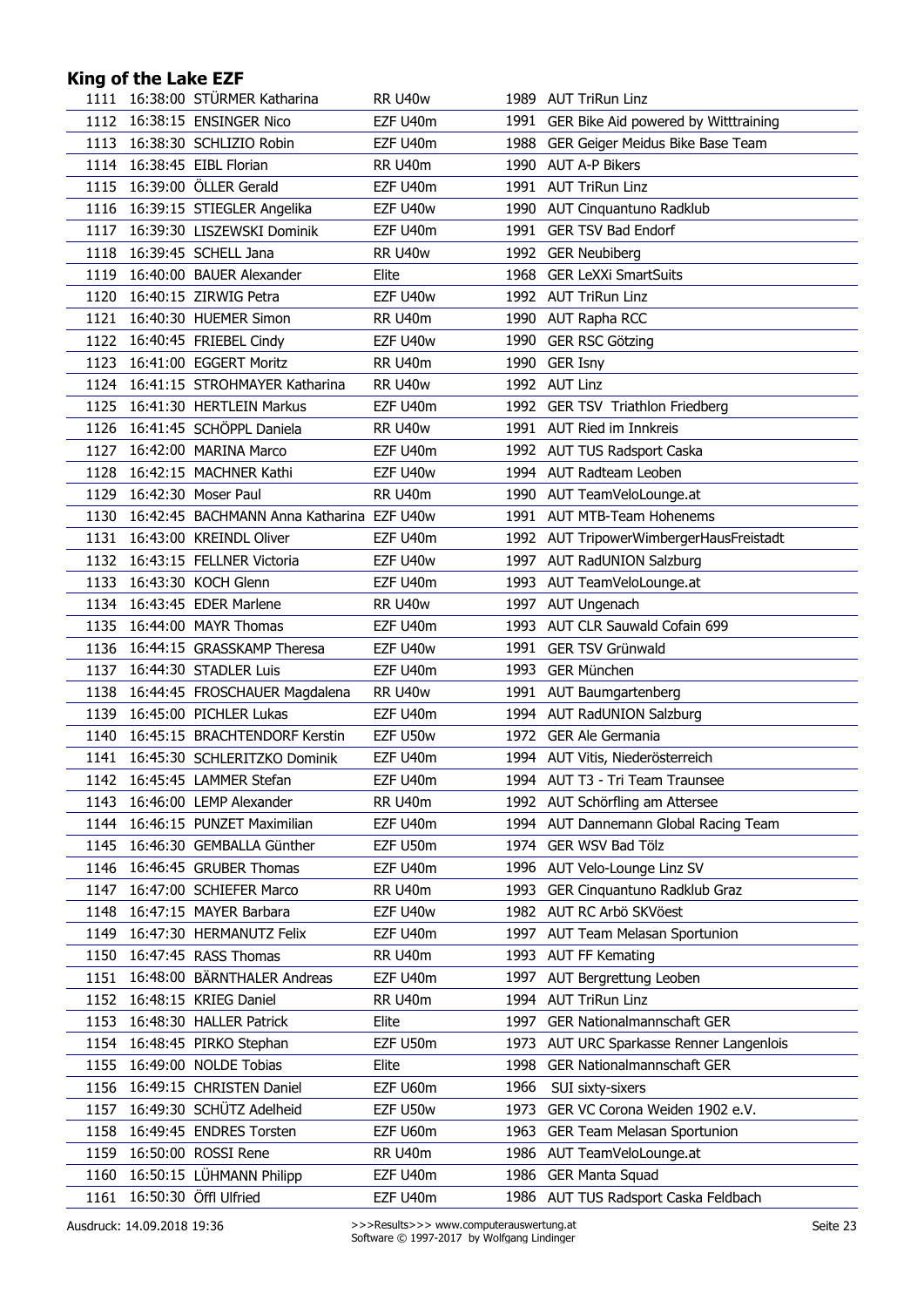|      | 1162 16:50:45 ELLINGHAUS Paul   | <b>RR U40m</b> |      | 1986 GER RC die Schwalben München                      |
|------|---------------------------------|----------------|------|--------------------------------------------------------|
| 1163 | 16:51:00 ZIMMERMANN Ulf         | EZF U40m       |      | 1986 GER München                                       |
| 1164 | 16:51:15 FELBERMAYR Nikolaus    | EZF U50m       |      | 1978 AUT RC ARBÖ Felbermayr Wels                       |
| 1165 | 16:51:30 KLEINOSCHEG Gabriel    | <b>RR U40m</b> |      | 1988 AUT Wien                                          |
| 1166 | 16:51:45 FREISEDER Christoph    | EZF U40m       |      | 1989 AUT Gramastetten                                  |
| 1167 | 16:52:00 PUM Patrick            | <b>RR U40m</b> | 1989 | <b>AUT Family Biking</b>                               |
| 1168 | 16:52:15 HORNER Georg           | EZF U40m       |      | 1989 AUT TriPowerWimbergerHausFreistadt                |
| 1169 | 16:52:30 GRUBER Markus          | <b>RR U40m</b> | 1989 | AUT Austrian Top Bois R&S                              |
| 1170 | 16:52:45 SPRENGER Florian       | EZF U40m       |      | 1989 AUT Union-Sporthütte.at                           |
| 1171 | 16:53:00 HABERL Timo            | EZF U40m       |      | 1989 GER Team Alpecin                                  |
| 1172 | 16:53:15 TSCHANY Daniel         | EZF U40m       |      | 1996 AUT RC ARBÖ Felbermayr Wels                       |
| 1173 | 16:53:30 HAIDINGER Rainer       | EZF U40m       |      | 1984 AUT TriRun Linz                                   |
| 1174 | 16:53:45 RÜCKERL Florian        | <b>RR U40m</b> | 1987 | <b>GER RSC Götzing</b>                                 |
| 1175 | 16:54:00 BATH Christoph         | <b>RR U40m</b> | 1987 | GER RV Sturmvogel München                              |
| 1176 | 16:54:15 HORN Hendrik           | EZF U40m       | 1987 | GER Düsseldorf                                         |
| 1177 | 16:54:30 DEINHOFER Reinhard     | <b>RR U40m</b> | 1987 | <b>AUT Seitenstetten</b>                               |
|      | 1178 16:54:45 SCHNEEMANN Fabian | EZF U40m       | 1987 | GER Die Schneemänner                                   |
| 1179 | 16:55:00 PETTINGER Daniel       | EZF U40m       |      | 1982 AUT MASport-Factory.at/2RadChaoten.com            |
| 1180 | 16:55:15 HIERZER Jürgen         | EZF U50m       |      | 1971 AUT Radteam Leoben                                |
| 1181 | 16:55:30 HIPP Christian         | EZF U50m       | 1969 | <b>AUT SV LURS Maissau</b>                             |
| 1182 | 16:55:45 MAYER Josef            | EZF U60m       |      | 1962 GER Schellen Sau e.V.                             |
| 1183 | 16:56:00 STELTER Nils           | EZF U60m       |      | 1968 GER TSV Rohrdorf-Triathlon                        |
| 1184 | 16:56:15 WALCHSHOFER Wolfgang   | RR U50m        |      | 1972 AUT Rohrbach                                      |
| 1185 | 16:56:30 VESELY Herbert         | EZF U60m       |      | 1968 AUT Wien                                          |
| 1186 | 16:56:45 FREUNTHALER Manfred    | EZF U60m       |      | 1968 AUT FH OÖ Sports Team                             |
| 1187 |                                 | Elite          |      | 1983 GER RC die Schwalben München                      |
|      | 16:57:00 TILTMANN Ken           |                |      |                                                        |
| 1188 | 16:57:15 BERNKOPF Franz Xaver   | EZF U70m       |      | 1956 AUT RC Arbö Selzthal Sport Vasold                 |
| 1189 | 16:57:30 ZARL Stefan            | EZF U50m       | 1976 | <b>AUT Aschbach Markt</b><br>1986 AUT RC Schwanenstadt |
| 1190 | 16:57:45 REITER Andreas         | <b>RR U40m</b> |      |                                                        |
| 1191 | 16:58:00 LEITNER Rudolf         | EZF U60m       |      | 1964 GER RF Hilpoltstein/Team Buchstaller              |
| 1192 | 16:58:15 PICHLER Rainer         | EZF U50m       | 1969 | AUT ASKÖ Laufrad Steyr                                 |
| 1193 | 16:58:30 NAGEL Daniel           | EZF U40m       |      | 1984 GER München                                       |
| 1194 | 16:58:45 BUSCHMANN Erik         | EZF U50m       |      | 1970 GER Radclub Lostau                                |
| 1195 | 16:59:00 PANSY Jürgen           | EZF U50m       |      | 1974 AUT Bernhard Kohl Racing Team                     |
| 1196 | 16:59:15 GRITSCH Dominic        | EZF U40m       | 1990 | AUT the cycleneers                                     |
| 1197 | 16:59:30 HAGER Ingomar          | EZF U40m       | 1989 | AUT RC ARBÖ Felbermayr Wels                            |
| 1198 | 16:59:45 PFLÜGL Josef           | EZF U60m       | 1959 | <b>AUT Hausruck-Racing</b>                             |
| 1199 | 17:00:00 HIRSCHMANN Jochen      | EZF U40m       | 1979 | <b>AUT RSG Lebring</b>                                 |
| 1200 | 17:00:15 RAUCHENZAUNER Stefan   | EZF U40m       | 1987 | AUT Weyregg am Attersee                                |
| 1201 | 17:00:30 LEIJTEN Martinus       | EZF U50m       | 1974 | <b>GER RSC ELKOFEN</b>                                 |
| 1202 | 17:00:45 JAUFER Thomas          | EZF U50m       |      | 1972 AUT Wien                                          |
| 1203 | 17:01:00 HAUER Gerald           | EZF U50m       | 1971 | AUT SU Bikestore.cc Team                               |
| 1204 | 17:01:15 MACHO Matthias         | EZF U60m       | 1963 | GER Cycling Team Dorfen                                |
| 1205 | 17:01:30 HERZ Peter             | EZF U70m       | 1958 | <b>AUT RSG Lebring</b>                                 |
| 1206 | 17:01:45 MARECEK Thomas         | EZF U40m       | 1996 | AUT RC Raiba Kosmopiloten Zwettl                       |
| 1207 | 17:02:00 ANDERLIK-MEYER Jürgen  | EZF U50m       | 1973 | AUT TeamVeloLounge.at                                  |
| 1208 | 17:02:15 BELLA Werner           | EZF U60m       | 1959 | <b>AUT RSG Lebring</b>                                 |
| 1209 | 17:02:30 BRANDL Michael         | EZF U40m       |      | 1981 AUT Tri Team 1.USC Traun                          |
| 1210 | 17:02:45 MÜLLER Robert          | EZF U60m       | 1968 | GER SV Wacker Burghausen                               |
| 1211 | 17:03:00 LENGYEL Christian      | EZF U40m       | 1988 | <b>AUT BBURD</b>                                       |
| 1212 | 17:03:15 WIMMER Christian       | EZF U40m       |      | 1986 AUT Bike Friends Salzburg - Askö                  |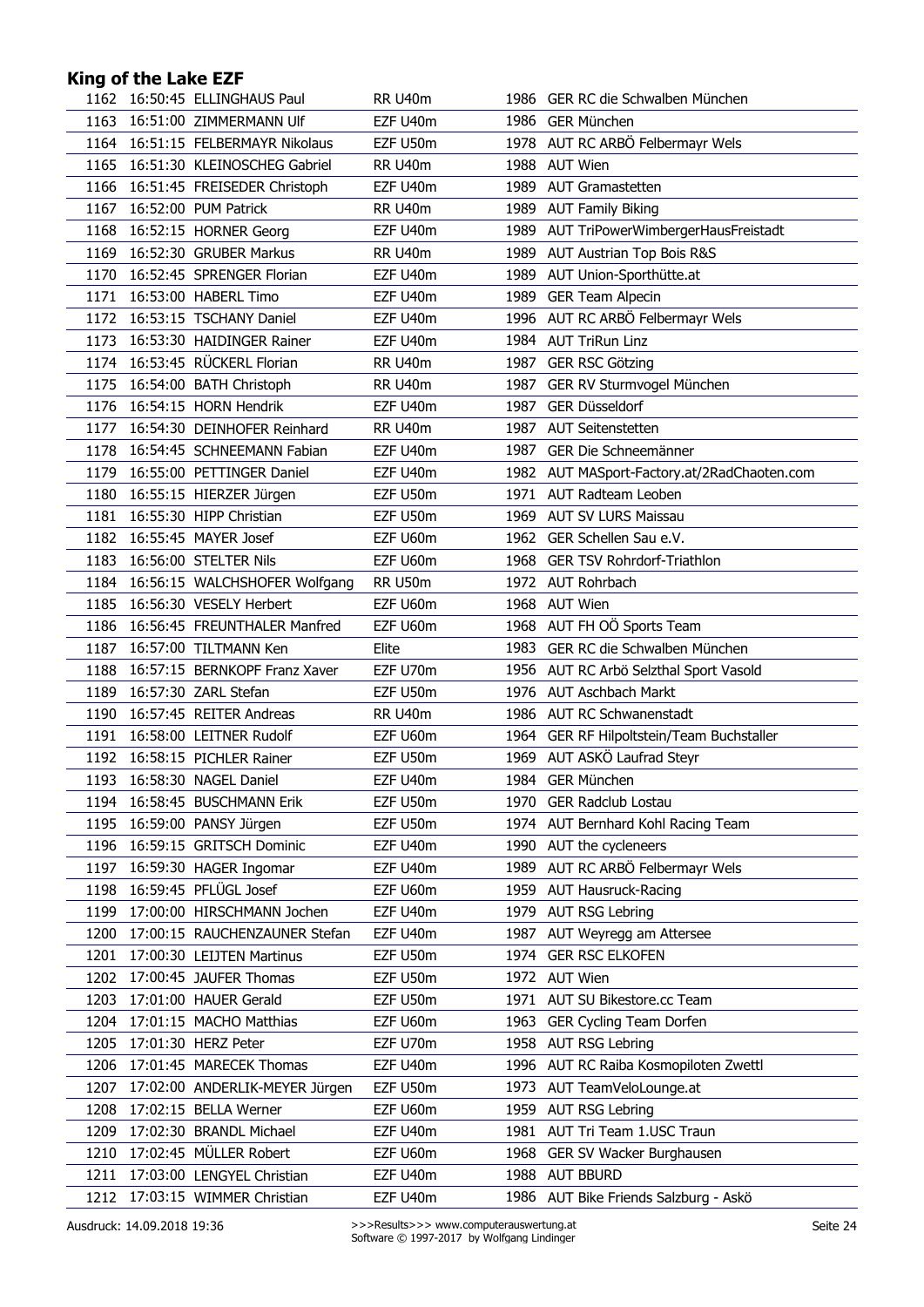| 1213 | 17:03:30 BOHM Rudi                             | EZF U50m       |      | 1971 GER Team Bauder                         |
|------|------------------------------------------------|----------------|------|----------------------------------------------|
| 1214 | 17:03:45 OESER Matthias                        | RR U40m        |      | 1981 GER Bikefriends Salzburg                |
| 1215 | 17:04:00 SÜHRING Martin                        | <b>RR U50m</b> |      | 1976 AUT Radio Medical Team                  |
| 1216 | 17:04:15 GLAUNINGER Werner                     | RR U60m        |      | 1964 AUT BikeWorks Race-Team                 |
| 1217 | 17:04:30 GÜNTHER Florian                       | EZF U40m       |      | 1985 AUT BSG Union Mauer RC Urltal           |
| 1218 | 17:04:45 HANDLER Josef                         | EZF U60m       |      | 1960 AUT TSV BIKE TOTAL Hartberg             |
| 1219 | 17:05:00 GERETSCHNIG Martin                    | EZF U40m       | 1988 | AUT Bernhard Kohl Racing Team                |
| 1220 | 17:05:15 OTTINO Josef                          | EZF U60m       | 1960 | AUT ASVÖ Leogang                             |
| 1221 | 17:05:30 WEBER Matthias                        | EZF U40m       |      | 1988 AUT the cycleneers                      |
| 1222 | 17:05:45 VORMUENDL Rene                        | EZF U40m       | 1980 | <b>AUT Sport Mental Paleo</b>                |
| 1223 | 17:06:00 GABRIEL Jörg                          | EZF U60m       | 1966 | <b>GER Heilbronn</b>                         |
| 1224 | 17:06:15 LEMBERGER Bruno                       | <b>RR U50m</b> |      | 1972 AUT Raceteam TransLemberger             |
| 1225 | 17:06:30 RAAB Hannes                           | <b>RR U50m</b> |      | 1970 AUT Leonding                            |
| 1226 | 17:06:45 GRONAU Klaus-Dieter                   | EZF U60m       | 1963 | <b>GER Sindelfingen</b>                      |
| 1227 | 17:07:00 BECK Tino                             | EZF U50m       |      | 1969 GER Team Maxim Magdeburg                |
| 1228 | 17:07:15 LICHTENWÖHRER Ernst                   | RR U60m        |      | 1964 AUT RC DANA Pyhrn Priel                 |
| 1229 | 17:07:30 ELBL Christoph                        | EZF U40m       |      | 1993 AUT S.S. Lazio Ciclismo                 |
| 1230 | 17:07:45 WRIGHT James                          | EZF U50m       |      | 1974 GBR RadUNION Salzburg                   |
| 1231 | 17:08:00 MÜHLBACHER Manfred                    | EZF U60m       |      | 1964 AUT Sportunion Raiffeisen Pöndorf       |
|      | 1232 17:08:15 HACKL Franz                      | EZF U60m       |      | 1963 AUT RC Bike Next 125 Hackl Lebensräume  |
| 1233 | 17:08:30 STAVINOHA Severin                     | <b>RR U40m</b> |      | 1995 GER Next Level Racing e.V.              |
|      | 1234 17:08:45 PRIESSNIG Josef                  | EZF U70m       |      | 1951 AUT SC Mirnock                          |
| 1235 | 17:09:00 PAWLUS Peter                          | EZF U50m       |      | 1971 GER VonHacht-Masters/ BlauWeiß Buchholz |
| 1236 | 17:09:15 GUGLER Günter                         | EZF U70m       |      | 1956 AUT RC Amstetten                        |
| 1237 | 17:09:30 SCHMUCK Markus                        | EZF U40m       | 1987 |                                              |
|      |                                                |                |      | AUT GKB Racing Team                          |
| 1238 | 17:09:45 GRAEF Hans<br>17:10:00 FUCHS Matthias | EZF U60m       |      | 1968 AUT RC ARBÖ Felbermayr Wels             |
| 1239 |                                                | EZF U40m       | 1987 | <b>GER Neubiberg</b>                         |
| 1240 | 17:10:15 VÖLKL Rainer                          | RR U60m        | 1966 | GER VC Corona Weiden                         |
| 1241 | 17:10:30 STEINBACH Wolfgang                    | <b>RR U50m</b> |      | 1970 AUT RC Maroitalia Racing Team           |
|      | 1242 17:10:45 VORDERMAYER Christian            | EZF U50m       |      | 1977 GER Tv Traunstein                       |
| 1243 | 17:11:00 STRASSER Christoph                    | EZF U40m       |      | 1982 AUT Graz                                |
| 1244 | 17:11:15 HAIDER Josef                          | EZF U60m       |      | 1959 AUT RC Friedberg-Pinggau                |
| 1245 | 17:11:30 WIESMEIER Dominik                     | EZF U40m       |      | 1981 GER Wurmannsquick                       |
| 1246 | 17:11:45 HORN Alexander                        | EZF U40m       |      | 1991 GER Team twenty.six e.V. Roth           |
| 1247 | 17:12:00 EBLETZBICHLER Manfred                 | EZF U50m       |      | 1972 AUT WE SPORTS Racing                    |
| 1248 | 17:12:15 ELMER Günter                          | RR U60m        |      | 1964 AUT Team bikeworx LEDvolution           |
| 1249 | 17:12:30 NEUDECK Valentin                      | EZF U40m       |      | 1988 AUT Bikefriends Salzburg                |
| 1250 | 17:12:45 PRODINGER Walter                      | EZF U70m       |      | 1955 AUT RC Perg                             |
| 1251 | 17:13:00 GÖTSCHHOFER Wolfgang                  | EZF U50m       | 1976 | AUT Team Melasan Sportunion                  |
| 1252 | 17:13:15 RAUSCH Christian                      | EZF U50m       |      | 1974 AUT Lauftreff Nußdorf                   |
| 1253 | 17:13:30 LUTZ Christoph                        | EZF U40m       | 1980 | AUT Heilung für LungenHochDruck              |
| 1254 | 17:13:45 HABERL Klaus                          | <b>RR U40m</b> | 1984 | <b>AUT BistroBox Racing</b>                  |
| 1255 | 17:14:00 PETER Jens                            | RR U50m        | 1969 | GER TEAM DIE FAHRRAD-KETTE                   |
| 1256 | 17:14:15 SCHÖNAUER Philipp                     | EZF U40m       | 1983 | AUT FORMAT RC                                |
| 1257 | 17:14:30 HOFFELNER Stefan                      | EZF U50m       | 1977 | AUT Feldkirchen an der Donau                 |
| 1258 | 17:14:45 EICHINGER Markus                      | EZF U50m       | 1976 | AUT CLR Sauwald Cofain 699                   |
| 1259 | 17:15:00 EIBECK Wolfgang                       | EZF U50m       |      | 1972 AUT Nora Racing Team                    |
| 1260 | 17:15:15 KMETYKO-HUBER Marianne EZF U60w       |                | 1965 | AUT RC ARBÖ Wien Energie Röhsler&Co          |
| 1261 | 17:15:30 KOCH Manfred                          | EZF U50m       | 1970 | <b>AUT RSC Krems</b>                         |
| 1262 | 17:15:45 WIEDNER Dominik                       | EZF U40m       | 1990 | AUT Rc Sunpor St.Pölten                      |
| 1263 | 17:16:00 ARTMAYR Mathias                       | EZF U40m       |      | 1997 AUT IRONTEAM Eferding Ortho             |